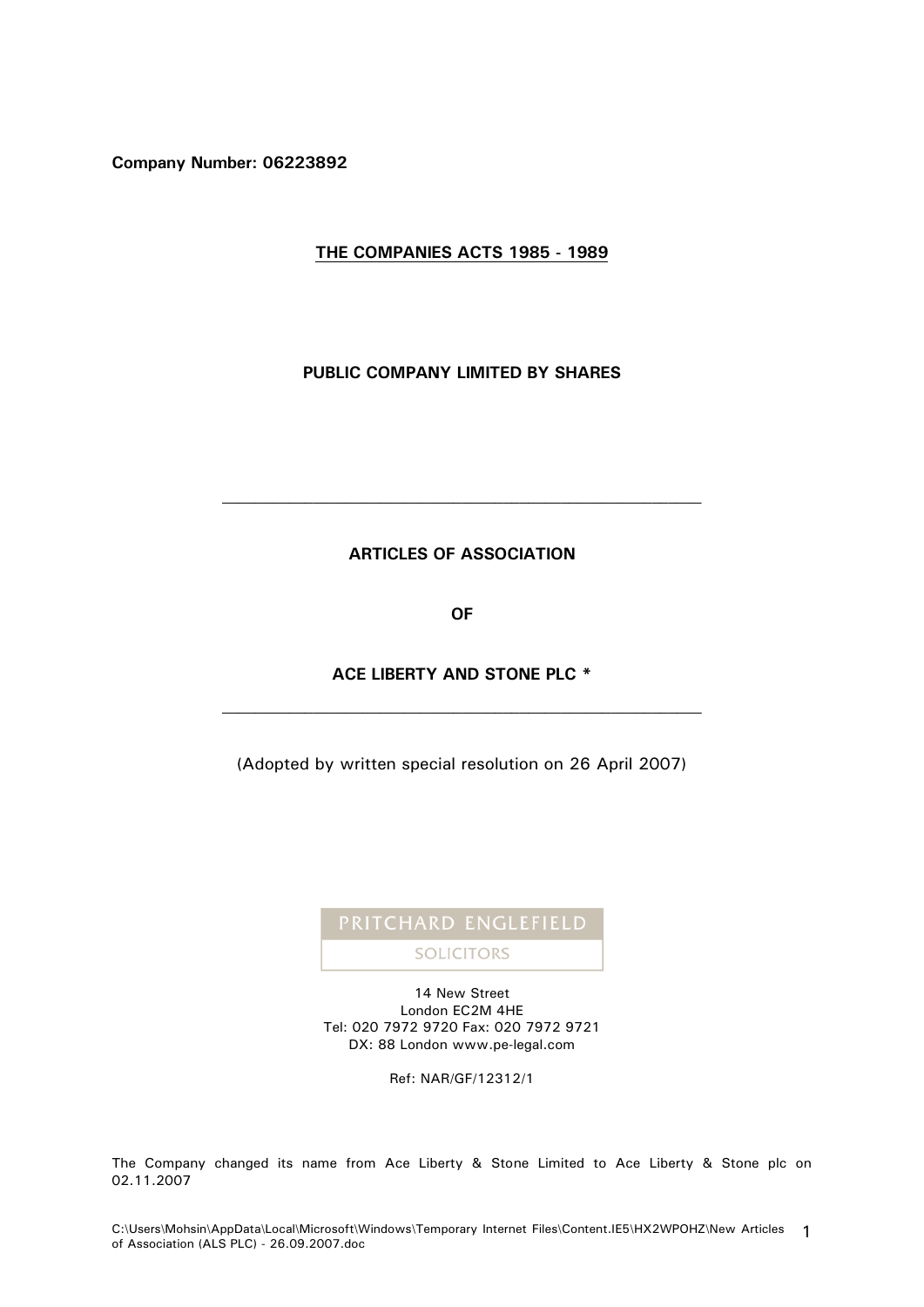# **INDEX**

| Page No |
|---------|
|         |
|         |
|         |
|         |
|         |
|         |
|         |
|         |
|         |
|         |
|         |
|         |
|         |
|         |
|         |
|         |
|         |
|         |
|         |
|         |
|         |
|         |
|         |
|         |
|         |
|         |
|         |
|         |
|         |
|         |
|         |
|         |
| 39      |
|         |
|         |
|         |
|         |
|         |
|         |
|         |
|         |
|         |
|         |
|         |
|         |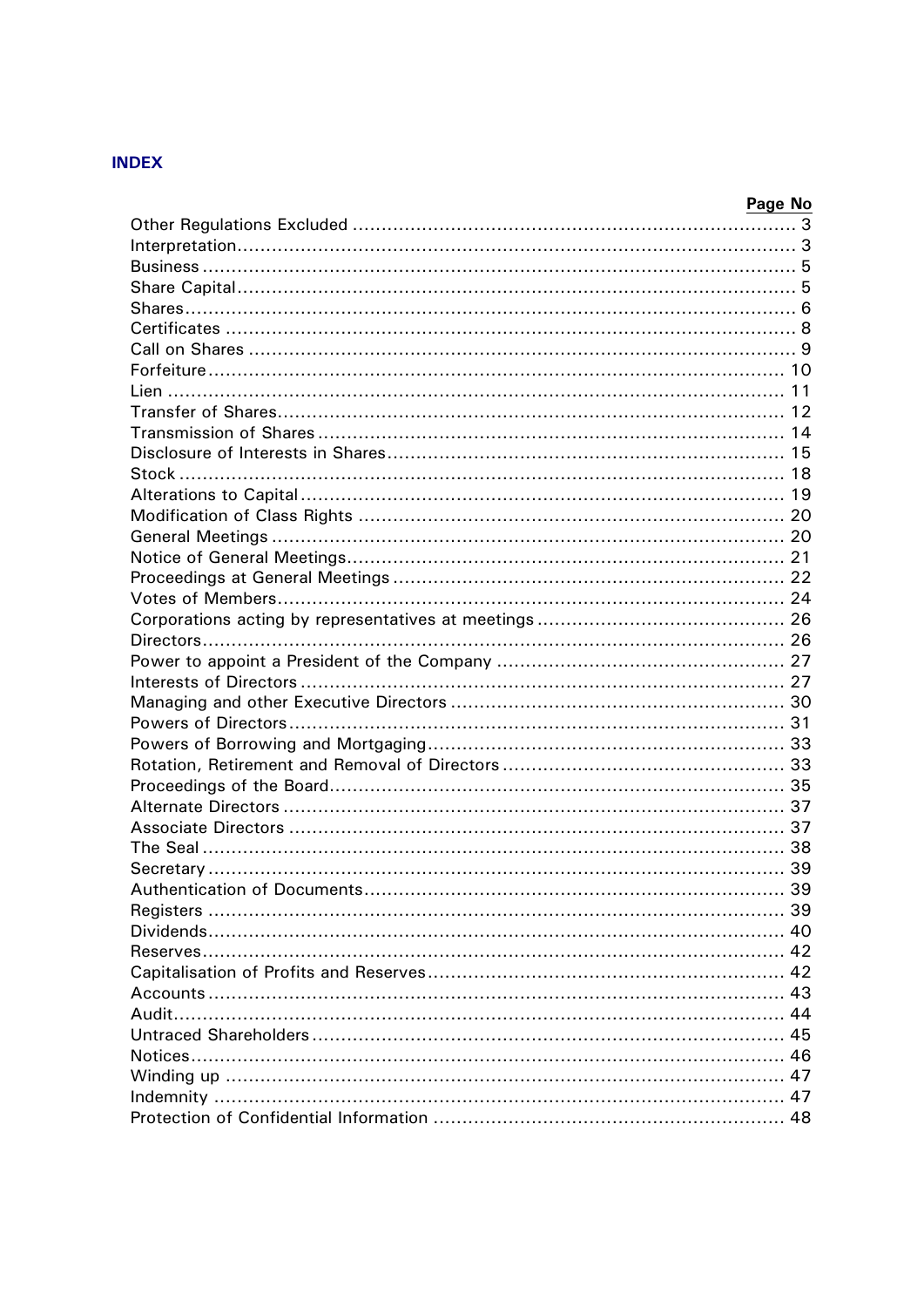**Company Number: 06223892**

**THE COMPANIES ACTS 1985 - 1989**

# **PUBLIC COMPANY LIMITED BY SHARES**

# **ARTICLES OF ASSOCIATION**

**- of -**

# **ACE LIBERTY AND STONE PLC\***

(Adopted by written special resolution on 26 April 2007)

## **OTHER REGULATIONS EXCLUDED**

1 The following regulations shall be the Articles of Association of the Company and save for such regulations no regulation or article prescribed by or pursuant to any statute concerning companies shall apply to the Company.

## **INTERPRETATION**

## 2

2.1 In these Articles the following words shall bear the following meanings if not inconsistent with the subject or context:-

"the Act" means the Companies Act 1985;

"AIM" means the Alternative Investment Market operated by the London Stock Exchange;

"these Articles" means these Articles of Association as herein contained or as from time to time amended;

"the Auditors" means the auditors for the time being of the Company;

"the Board" means the board of Directors of the Company or the Directors present at a duly convened meeting of Directors at which a quorum is present or a duly authorised committee of the Directors;

"Clear Days" means in relation to a period of notice, that period excluding the day when the notice is given or deemed to be given and the day for which it is given or on which it is to take effect;

"the Company" means Ace Liberty and Stone PLC;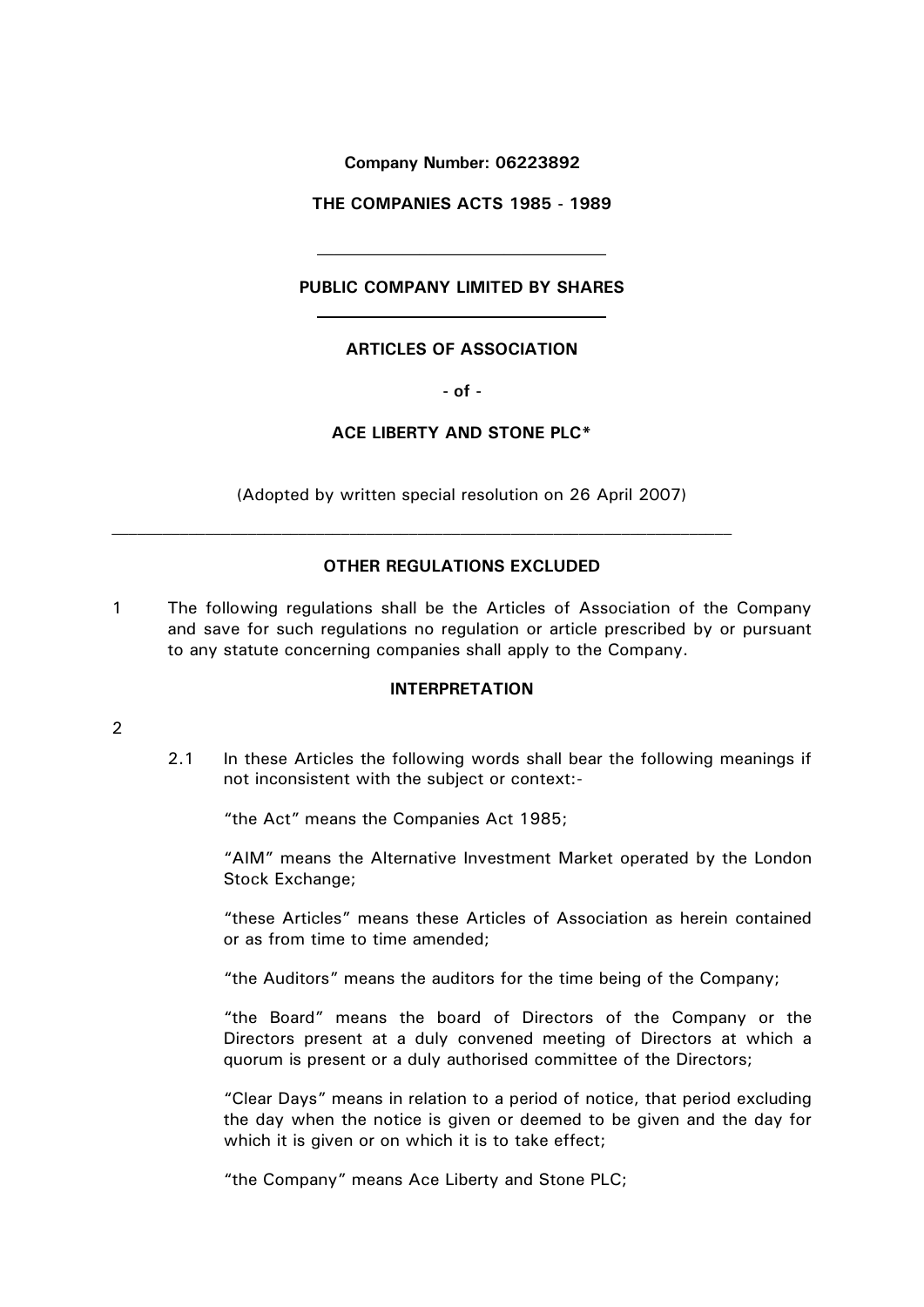\* The Company changed its name from Ace Liberty and Stone Limited to Ace Liberty and Stone plc on 02.11.2007

"the Directors" means the directors for the time being of the Company;

"General Meeting" or "Meeting" means a general meeting of the Members of the Company;

"the Group" means the Company and any company which is for the time being a Subsidiary Undertaking of the Company;

"the London Stock Exchange" means London Stock Exchange PLC;

"Member" means in respect of any shares in the Company the person or persons named for the time being in the Register as the holder(s) thereof;

"Month" means calendar month;

"Plus Markets" means the Plus Markets exchange operated by Plus Markets plc, which is regulated by the FSA, and allows trading in the shares of unquoted companies;

"the Office" means the registered office for the time being of the Company;

"Paid Up" means paid up and/or credited as paid up;

"the Prescribed Rate" means an annual rate of interest equal to two per cent above the Base Lending Rate (or any equivalent thereof or successor thereto) published from time to time by Barclays Bank PLC in London being the Base Lending Rate in effect at the close of business in London on the day immediately preceding the day on which such rate falls to be determined;

"the Register" means the register of Members of the Company;

"Relevant Stock Exchange" means the London Stock Exchange, AIM or Plus Markets"

"the Seal" means the common seal of the Company and, as appropriate, any official seal kept by the Company by virtue of Section 40 of the Act;

"the Secretary" means the secretary of the Company and (subject to the provisions of the Act) any joint assistant or deputy secretary and any person appointed by the Directors to perform any of the duties of the secretary;

"the Statutes" means the Act and the Companies Act 1989 and every other Act for the time being in force concerning companies and affecting the Company;

"Sterling" means the lawful currency of the United Kingdom;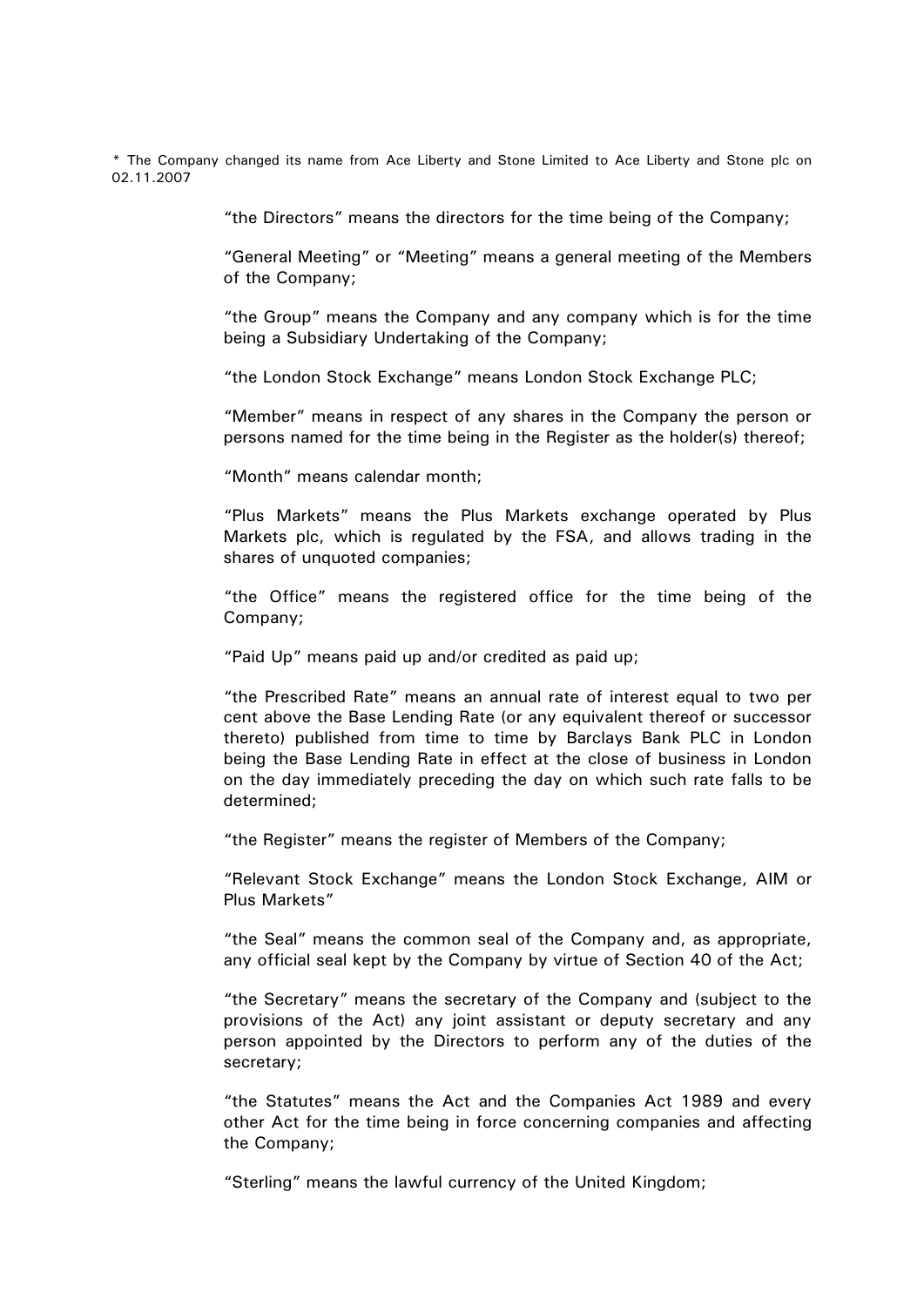"Subsidiary Undertaking" means a subsidiary undertaking of the Company which is required by the Statutes to be included in consolidated Group accounts of the Company;

"the United Kingdom" means Great Britain and Northern Ireland;

"in Writing" means written, printed, lithographed, or photographed, or visibly expressed in all or any of these or any other modes of representing or reproducing words.

- 2.2 Words importing the singular number only shall include the plural number, and vice versa.
- 2.3 Words importing the masculine gender only shall include the feminine gender.
- 2.4 Words importing persons shall include corporations.
- 2.5 The expressions "share" and "shareholder" shall include stock and stockholder. The expressions "debenture" and "debenture holder" shall include debenture stock and debenture stockholders.
- 2.6 Subject as aforesaid, any words or expressions defined in the Statutes shall (except where the subject or context otherwise requires) bear the same meaning in these Articles.
- 2.7 References to any statute or statutory provision shall be construed as relating to any statutory modification or re-enactment thereof for the time being in force.
- 2.8 References to "Sections" are references to sections of the Act and references to "Articles" are references to articles of these Articles.
- 2.9 The headings contained in these Articles are included for convenience only and shall not affect the construction of these Articles.
- 2.10 A special or extraordinary resolution shall be effective for any purpose for which an ordinary resolution is expressed to be required under any provision of these Articles.

## **BUSINESS**

3 Any branch or kind of business which, by the Memorandum of Association of the Company or these Articles, is either expressly or by implication authorised to be undertaken by the Company may be undertaken by the Company at such time as the Board shall think fit and further, may be suffered by them to be in abeyance, whether such branch or kind of business may have been actually commenced or not, so long as the Board may deem it expedient not to commence or proceed with such branch or kind of business.

# **SHARE CAPITAL**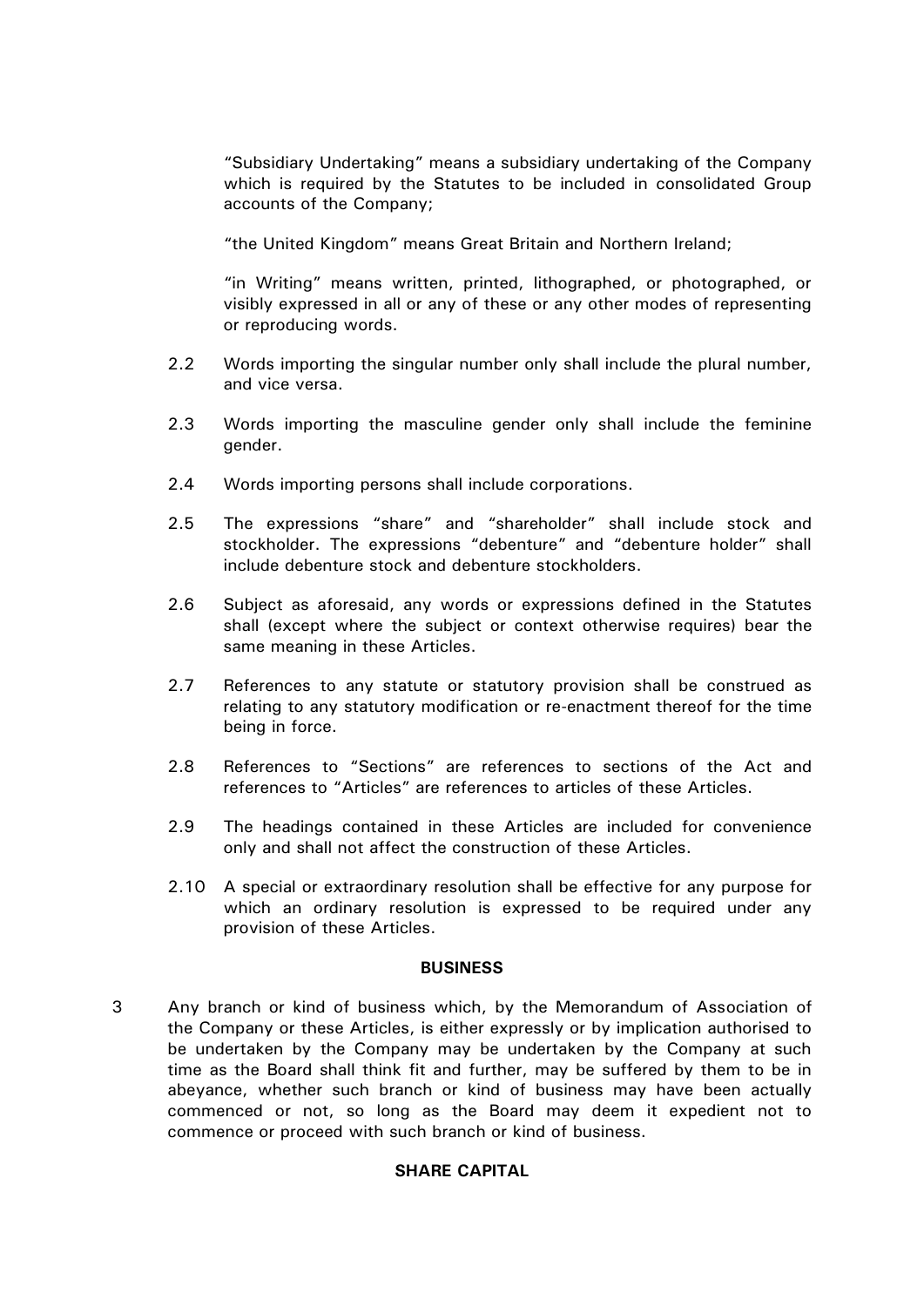- 4 The capital of the Company at the date of adoption of these Articles is the sum of £10,000,000 divided into 1,000,000,000 ordinary shares of £0.01 each.
- 5 Without prejudice to any special rights for the time being conferred on the holders of any class of shares (which special rights shall not be modified, varied or abrogated except with such consent or sanction as is provided for by Article [50\)](#page-19-0), any share in the Company (whether forming part of the present capital or not) may be issued with such preferred, deferred, or other special rights, or subject to such conditions or restrictions, whether in regard to dividend, return of capital, voting or otherwise, as the Company may from time to time by ordinary resolution direct, or failing such direction (but in the case of unclassified shares only) as the Board may determine. The Company shall, if required in accordance with Section 128, within one month from allotting shares deliver to the Registrar of Companies a statement in the prescribed form containing particulars of special rights. Where the equity capital of the Company includes shares with different voting rights, the designation of each class of shares other than those with the most favourable voting rights will include the words "restricted voting" or "limited voting" or "non voting".

#### **SHARES**

- 6 Save as expressly permitted by Sections 151 to 154, the Company shall not give financial assistance, whether directly or indirectly, for the purpose of the acquisition of any share in the Company or its holding company (if any) or for reducing or discharging any liability incurred for the purpose of any such acquisition.
- 7 Subject to the Act and to the authority of the company in General meeting required by the Act, the Directors shall have unconditional authority to allot, grant options over, offer or otherwise deal with or dispose of any share of the Company to such persons, at such times and generally on such terms and conditions as the Directors may determine.
- 8 The Company may in connection with the issue of any shares exercise all powers of paying commission and brokerage conferred or permitted by the Statutes. Any such commission or brokerage may be satisfied in fully paid shares in the Company, in which case Sections 97 and 98 shall be complied with. In addition to all other powers of paying commissions, the Company (or the Board on behalf of the Company) may exercise the powers conferred by the Statutes of applying its shares or capital moneys in paying commissions to persons subscribing or procuring subscriptions for shares of the Company or agreeing so to do, whether absolutely or conditionally Provided that the rate per cent or the amount of the commission paid or agreed to be paid shall be disclosed in the manner required by the Statutes and shall not exceed 10 per cent of the price at which the shares in respect whereof the commission is paid are issued or any amount equivalent thereto. The Company (or the Board on behalf of the Company) may also, on any issue of shares, pay such brokerage as may be lawful.
- 9 If two or more persons are registered as joint holders of any share, any one of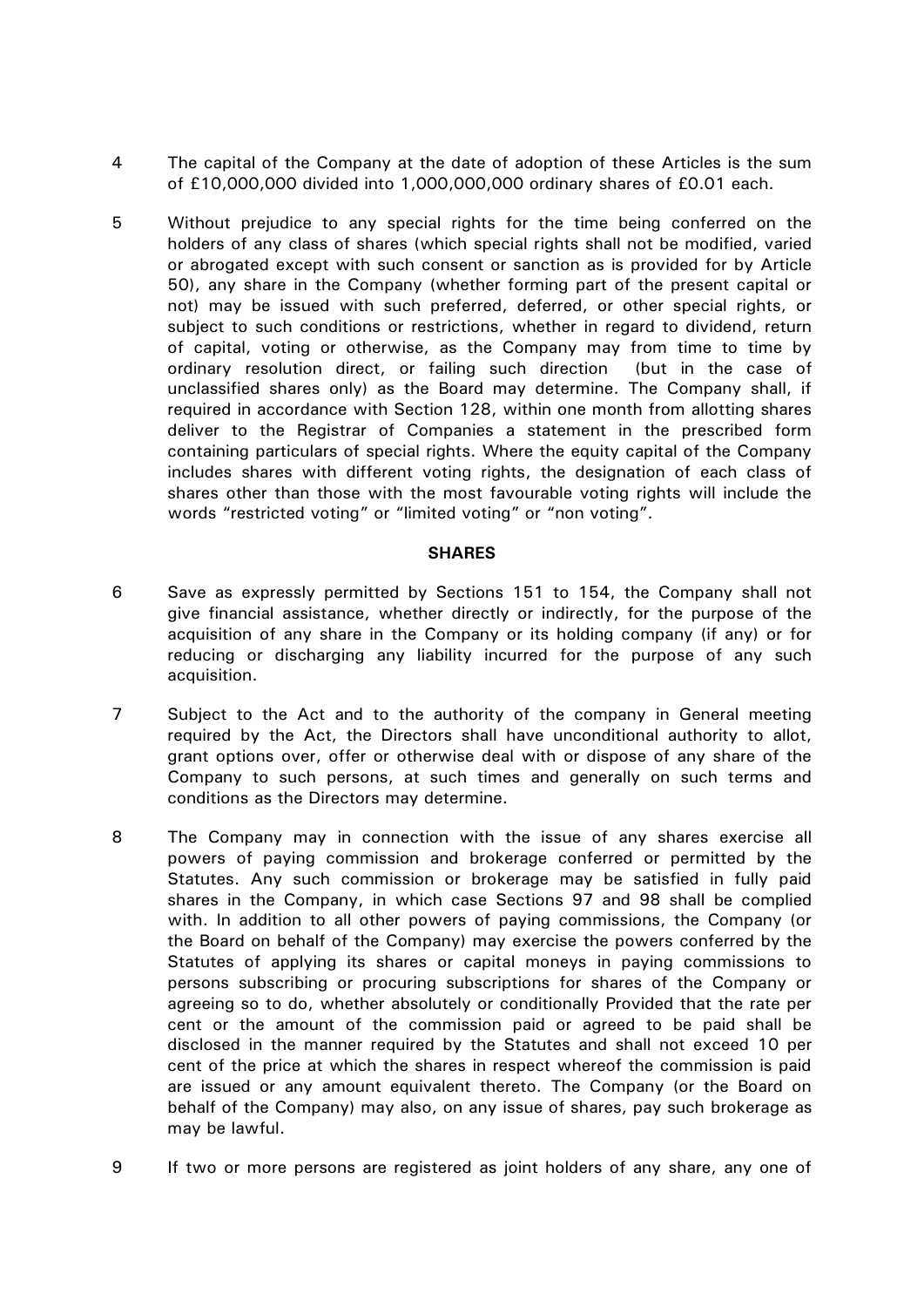such persons may give effectual receipts for any dividend or other moneys payable in respect of such share.

- 10 The Company shall keep the Register and such other registers and associated indices in relation to its Members as may be required by the Statutes and shall maintain such registers and indices in accordance with the Statutes. Save as required by the Statutes or provided by these Articles or otherwise required by law, no person shall be recognised by the Company as holding any share upon any trust, and the Company shall not be bound by or required to recognise any equitable, contingent, future or partial interest in any share or (except only as by these Articles otherwise expressly provided or as by the Statutes required or pursuant to an order of Court) any right whatsoever in respect of any share, other than an absolute right to the entirety thereof in the registered holder.
- 11 Subject to the provisions of the Statutes, the Company may:-
	- 11.1 issue shares which are to be redeemed or are liable to be redeemed at the option of the Company or of the shareholder;
	- 11.2 with the authority of such ordinary or special resolution as may be required by the Statutes, purchase its own shares (including any redeemable shares) or enter into such agreement (contingent or otherwise) in relation to the purchase of its own shares on such terms and in such manner as may be approved by such resolution and permitted by the Statutes Provided that no purchase by the Company of its own shares will take place unless it has been sanctioned by the holders of any class of shares in the capital of the Company in accordance with Article [50](#page-19-0) and Provided further where the Company has issued any convertible securities convertible into or carrying a right to subscribe for shares of the class proposed to be purchased, no purchase by the Company of its own shares will take place unless it has been sanctioned by an extraordinary resolution passed at a separate class meeting of the holders of each class of convertible securities and Provided also that if the Ordinary Shares in the capital of the Company are listed on a Relevant Stock Exchange, any purchase by the Company of its own shares (a) shall be limited to a maximum price not exceeding 5 per cent above the average of the middle market quotations taken from the Relevant Stock Exchange for the 10 business days before the purchase is made and (b) if made by tender, the tender shall be made available to all Members on the same terms; and
	- 11.3 with respect to Paid Up Ordinary Shares issue warrants stating the bearer is entitled to the Ordinary Shares therein specified, and may provide by coupons or otherwise for the payment of future dividends or other monies or for the exercise of rights on or in respect of the Ordinary Shares included in such warrants. The Company shall comply with the provisions of the Act with respect to the details required to be maintained in respect of the issue of Share Warrants. A Share Warrant shall entitle the bearer thereof to the Ordinary Shares included in it, and such Ordinary Shares may (subject to the terms of the Share Warrant) be transferred by the delivery of the Share Warrant, and the provisions of these Articles with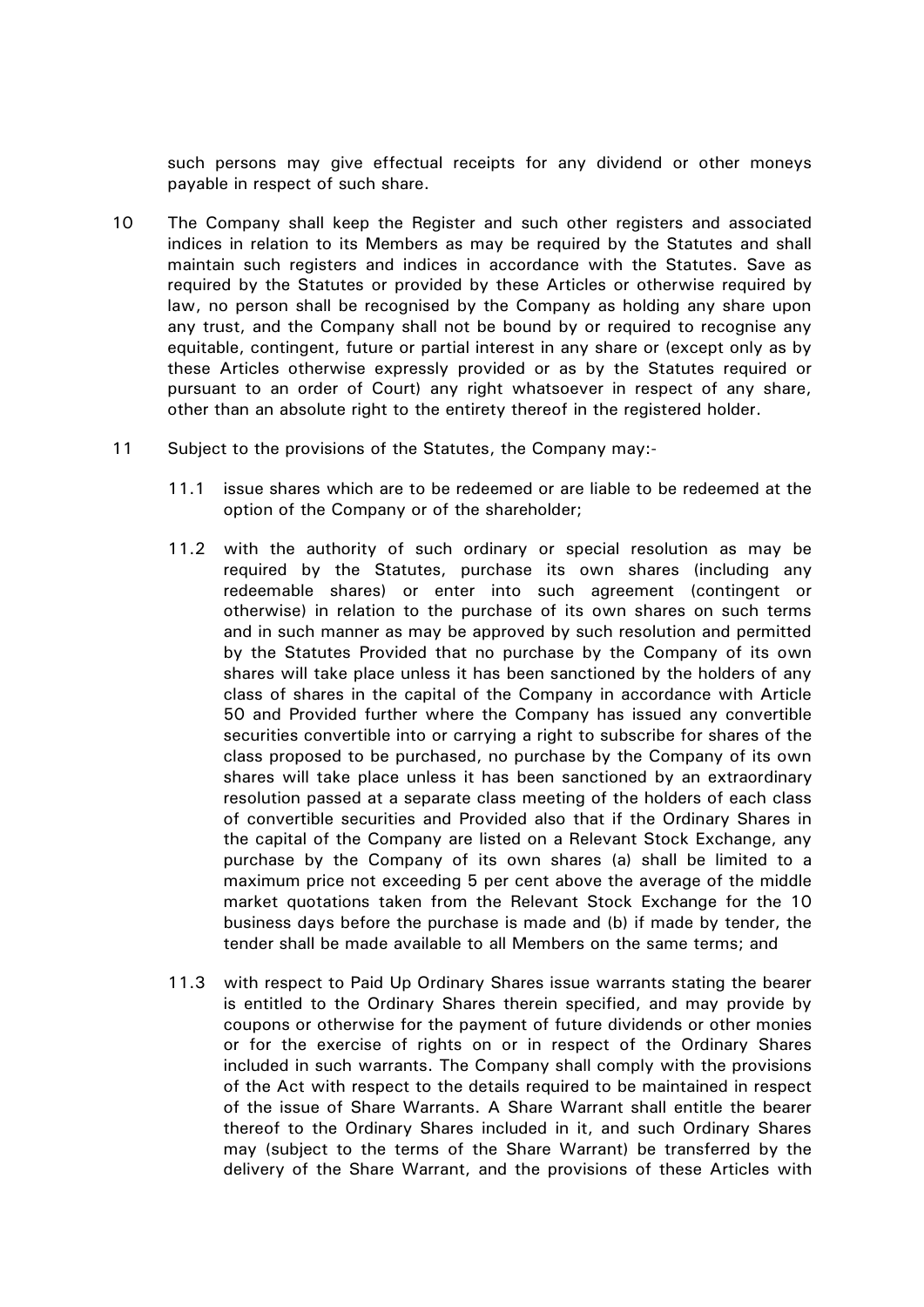respect to the issue of certificates for or the transfer and transmission of shares shall not apply to Ordinary Shares for which Share Warrants have been issued. The Company in general meeting shall have power to determine to what extent the bearer of a Share Warrant shall be deemed to be a member of the Company. No new Share Warrants will be issued to replace one that has been lost, unless the Company is satisfied beyond reasonable doubt that the original has been destroyed.

#### **CERTIFICATES**

- 12.1 Every Member shall without payment be entitled to receive within two months after the allotment of shares to him or within 14 days lodgement of a transfer of shares to or by him (or within such other period as the conditions of issue shall provide) one certificate for all the shares of each class registered or remaining registered in his name Provided that in the case of joint holders the Company shall not be bound to issue more than one certificate to all the joint holders and delivery of such certificate to any one of them shall be sufficient delivery to all. Where part of the shares comprised in a certificate are transferred, the Member transferring shall be entitled without payment to a certificate for the balance thereof. Shares of different classes may not be included in the same certificate. Unless the Board otherwise determines, no definitive certificate shall be issued in respect of shares held by a Stock Exchange nominee (as defined in Section 185).
- 12.2 Every certificate shall be under the Seal or an official seal kept by virtue of Section 40 and shall specify the number, class and distinctive numbers (if any) of the shares to which it relates and the amount paid up thereon and (subject as hereinafter provided) shall bear the autographic signatures of at least one Director and the Secretary Provided that the Board by resolution may determine that such signatures or either of them shall be dispensed with or shall be affixed by such other person as may be authorised by the Board or some method or system of mechanical signature.
- 12.3 If and so long as all the issued shares of a particular class are fully Paid Up and rank pari passu for all purposes, then none of those shares shall be distinguished by a denoting number. A Member may require more than one certificate in respect of the shares held by him in the capital of the Company for the time being on the payment of such sum not exceeding £2 for each additional certificate as the Board may determine Provided that no Member shall be entitled to more than one certificate in respect of any one share held by him.
- <span id="page-7-0"></span>12.4 Notwithstanding any other provision of these Articles:-
	- 12.4.1 Any of the Company's shares or debentures may be held in uncertificated form in accordance with The Uncertificated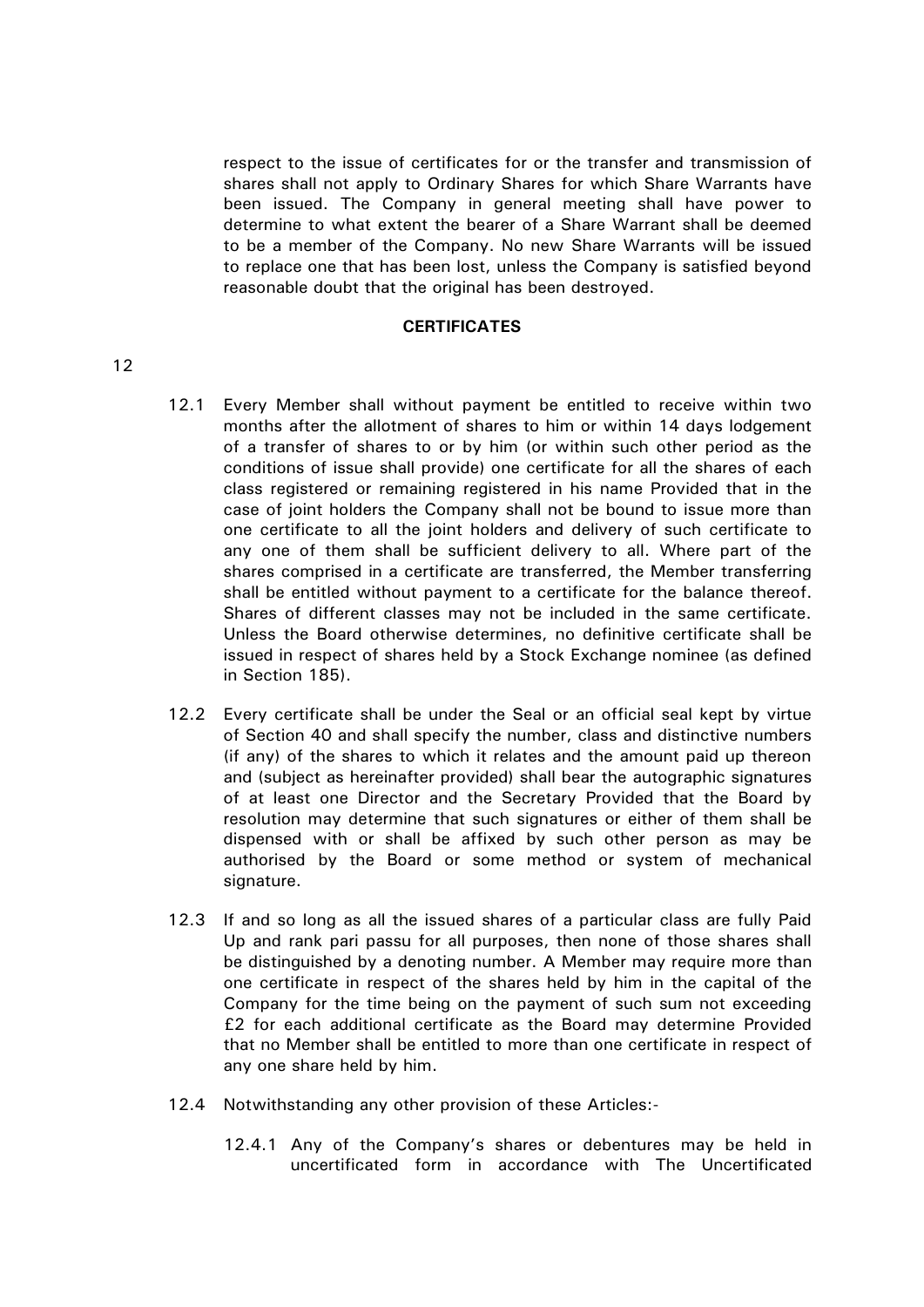Securities Regulations 1995 or any other regulations from time to time made under the Statutes;

- <span id="page-8-0"></span>12.4.2 Any shares of debentures of the Company may be transferred by means of a relevant system (as defined in The Uncertificated Securities Regulations 1995); and
- 12.4.3 Any provision in these Articles which is inconsistent with The Uncertificated Securities Regulations 1995 or any Statutes or other regulations from time to time in force in relation to the holding of shares or debentures in uncertificated form or the transfer thereof by means of a relevant system (as referred to in paragraphs [12.4.1](#page-7-0) and [12.4.2](#page-8-0) of this Article) shall not apply in relation to any shares or debentures which are to be so held or transferred and shall accordingly be construed as if such provision incorporates such amendment as may be necessary to make the same consistent with the aforesaid legislation
- 13 If any such certificate is worn out, defaced, destroyed or lost, it may be replaced by a new certificate without payment (other than exceptional out-of-pocket expenses incurred by the Company in respect of any such issue) on such evidence being produced as the Board may require and, in the case of wearing out or defacement, on delivery up of the old certificate and, in the case of destruction or loss, on execution of such indemnity (if any), with or without security, as the Board may require. The Company shall be entitled to destroy any old certificate, which has been replaced.

## **CALL ON SHARES**

- 14.1 The Board may, subject to the provisions of these Articles and to any conditions of issue, from time to time make such calls upon the Members in respect of all moneys unpaid on their share (whether on account of the nominal value of the shares or by way of premium) as it thinks fit provided that fourteen Clear Days' notice at least is given of each call, and each Member shall be liable to pay the amount of every call so made upon him to the persons and at the times and places appointed by the Board.
- 14.2 A call may be made payable by instalments.
- 14.3 A call shall be deemed to have been made as soon as the resolution of the Board authorising such call shall have been passed and an entry in the Minute Book of a resolution of the Board making the call shall be conclusive evidence of the making of the call.
- 14.4 A call may be revoked or postponed as the Board may determine.
- 14.5 The joint holders of a share shall be jointly and severally liable to pay all calls and instalments in respect thereof.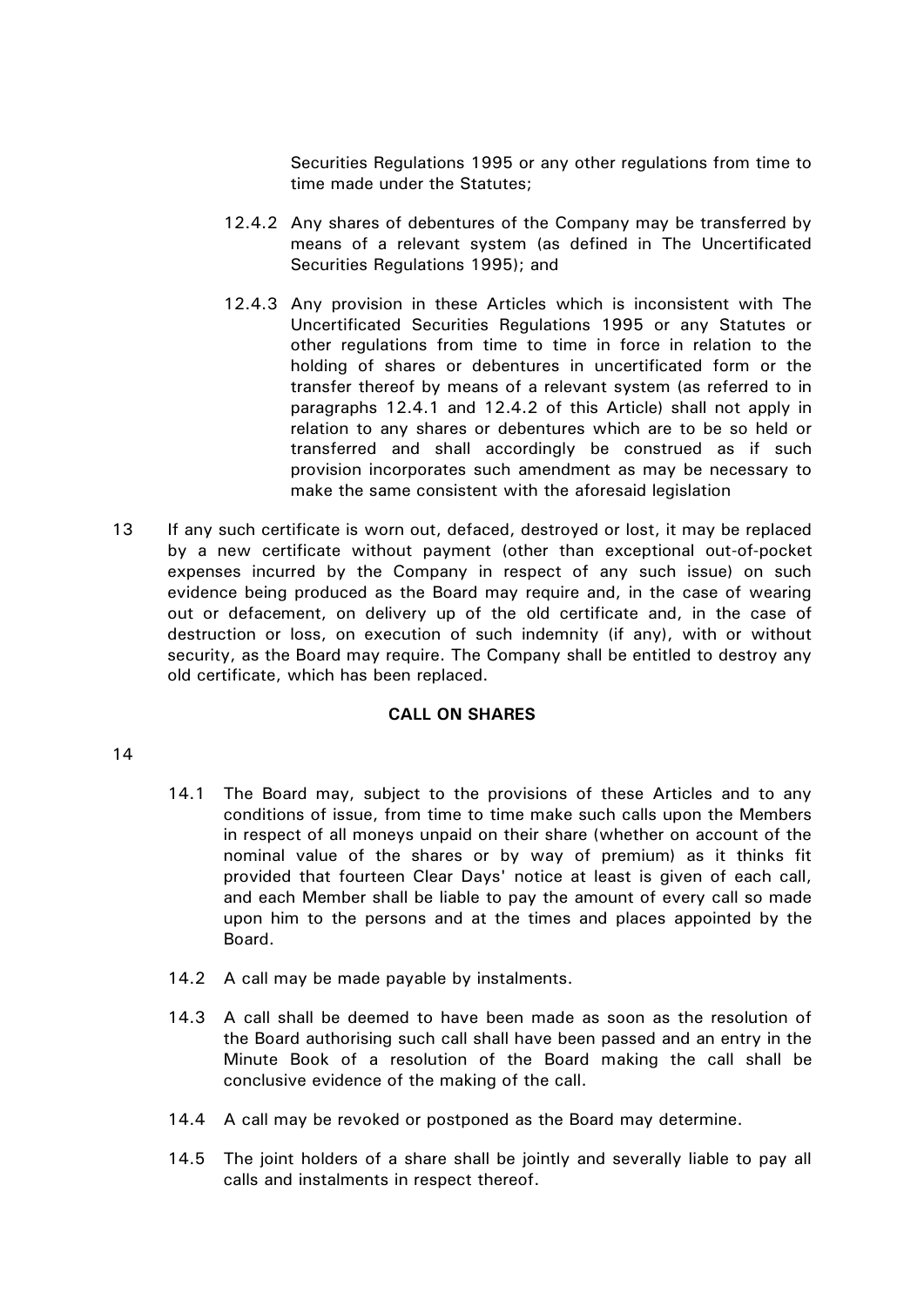- 15 If on the day appointed for payment thereof, a call or instalment payable in respect of a share is not paid, the person from whom the amount of the call is due shall pay interest on such amount at the Prescribed Rate from the day appointed for payment thereof to the date of actual payment, but the Board shall have the power to waive payment of or remit such interest or any part thereof.
- 16 Any sum which by the terms of issue of a share is made payable upon allotment or at any fixed date whether on account of the amount of the share or by way of premium, shall for all purposes of these Articles be deemed to be a call duly made and payable on the date fixed for payment and in the case of nonpayment, the provisions of these Articles as to payment of interest and expenses, forfeiture and the like and all other relevant provisions of the Statutes or of these Articles shall apply as if such sum were a call duly made and notified as hereby provided.
- 17 The Board may make arrangements upon the issue of shares for different conditions to apply as between the holders of such shares either as to the amount of calls to be paid or the time of payment of such calls with respect to such shares or both.
- 18 The Board may receive from any Member willing to advance the same, all or any part of the moneys due upon his shares beyond the sums actually called up thereon and upon all or any of the moneys so advanced the Board may (until the same would, but for such advance, become presently payable) pay or allow such interest (not exceeding, without the consent of a General Meeting the Prescribed Rate) as may be agreed between it and such Member, in addition to the dividend payable upon such part of the shares in respect of which such advance has been made as is actually called up. No sum paid up in advance of calls shall entitle the holder of a share in respect thereof to any portion of a dividend subsequently declared in respect of any period prior to the date upon which such sum would, but for such payment, become presently payable.
- 19 No Member shall be entitled to receive any dividend or to be present or vote at any Meeting or upon a poll or to exercise any right or privilege as a Member, until he shall have paid all calls for the time being due and payable on every share held by him, whether alone or jointly with any other person, together with interest and expenses in respect of such calls.

## **FORFEITURE**

- 20 If a Member or person entitled to a share by transmission upon the death or bankruptcy of a Member fails to pay in full any call or instalment of a call on or before the day appointed for payment thereof, the Board may at any time thereafter serve a notice on him requiring payment of so much of the call or instalment as is unpaid, together with any interest and expenses which may have accrued.
- 21 The notice shall name a further day (not being less than fourteen days from the date of service of the notice) on or before which, and the place where, the payment required by the notice is to be made and shall state that in the event of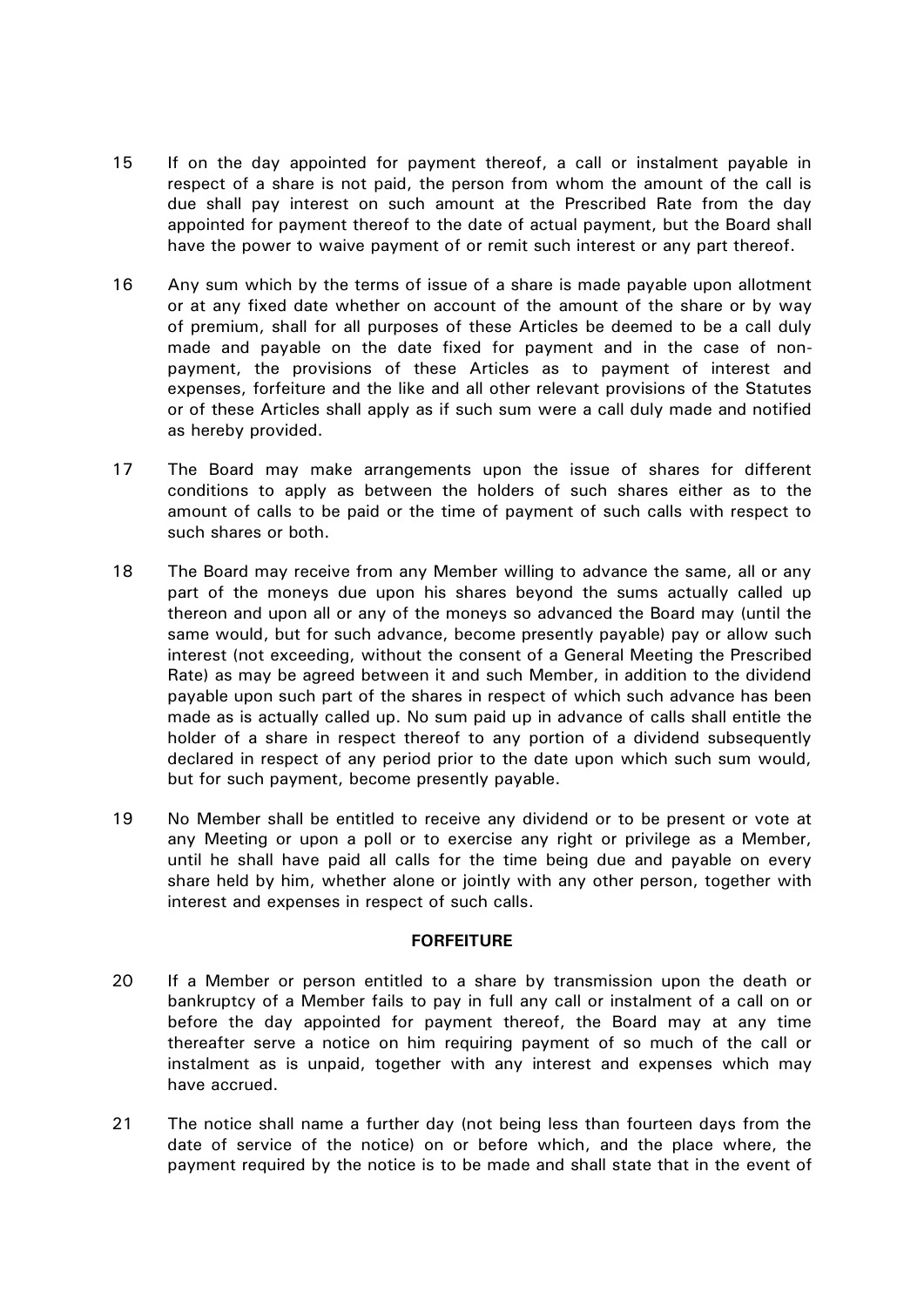non-payment in accordance therewith the shares on which the call was made will be liable to be forfeited.

- 22 If the requirements of any such notice as aforesaid are not complied with, any share in respect of which such notice has been given may at any time thereafter, before payment of all calls and interest and expenses due in respect thereof has been made, be forfeited by a resolution of the Board to that effect. Such forfeiture shall include all dividends declared in respect of the forfeited share and not actually paid before forfeiture. The Board may accept a surrender of any share liable to be forfeited hereunder in lieu of forfeiture and the provisions of these Articles shall apply to any share so surrendered as if it had been forfeited.
- 23 Subject to the provisions of the Statutes, a share so forfeited or surrendered shall become the property of the Company and may be sold, re-allotted or otherwise disposed of either to the person who was before such forfeiture or surrender the holder thereof or entitled thereto, or to any other person, upon such terms and in such manner as the Board shall think fit. At any time before a sale, re-allotment or disposal, the forfeiture or surrender may be cancelled on such terms as the Board may think fit. The Board may, if necessary, authorise some person to transfer a forfeited or surrendered share to any such other person as aforesaid.
- 24 A Member whose shares have been forfeited or surrendered shall cease to be a Member in respect of such shares, but shall, notwithstanding the forfeiture or surrender, remain liable to pay to the Company all moneys which at the date of forfeiture or surrender were presently payable by him to the Company in respect of the shares with interest thereon at the Prescribed Rate.

#### **LIEN**

- 25 The Company shall have a first and paramount lien upon every share (not being a share which is fully Paid Up) registered in the name of any Member, either alone or jointly with any other person, for his or his estate's debts, liabilities and engagements, whether solely or jointly with any other person, to or with the Company in respect of that share, whether the period for the payment, fulfilment or discharge thereof shall have actually arrived or not. Such lien shall extend to all dividends from time to time declared or other moneys paid in respect of every such share but the Board may at any time declare any share to be exempt, wholly or partially, from the provisions of this Article.
- 26 For the purposes of enforcing such lien the Company may sell, in such manner as the Board thinks fit, any share on which the Company has a lien, but no sale shall be made unless some sum in respect of which the lien exists is presently payable, nor until the expiration of fourteen Clear Days after a notice in Writing, stating and demanding payment of the sum presently payable and giving notice of intention to sell in default shall have been given to the holder for the time being of the share or the person entitled thereto by transmission in consequence of death or bankruptcy and provided that payment of all sums in respect of which the lien exists has not been made.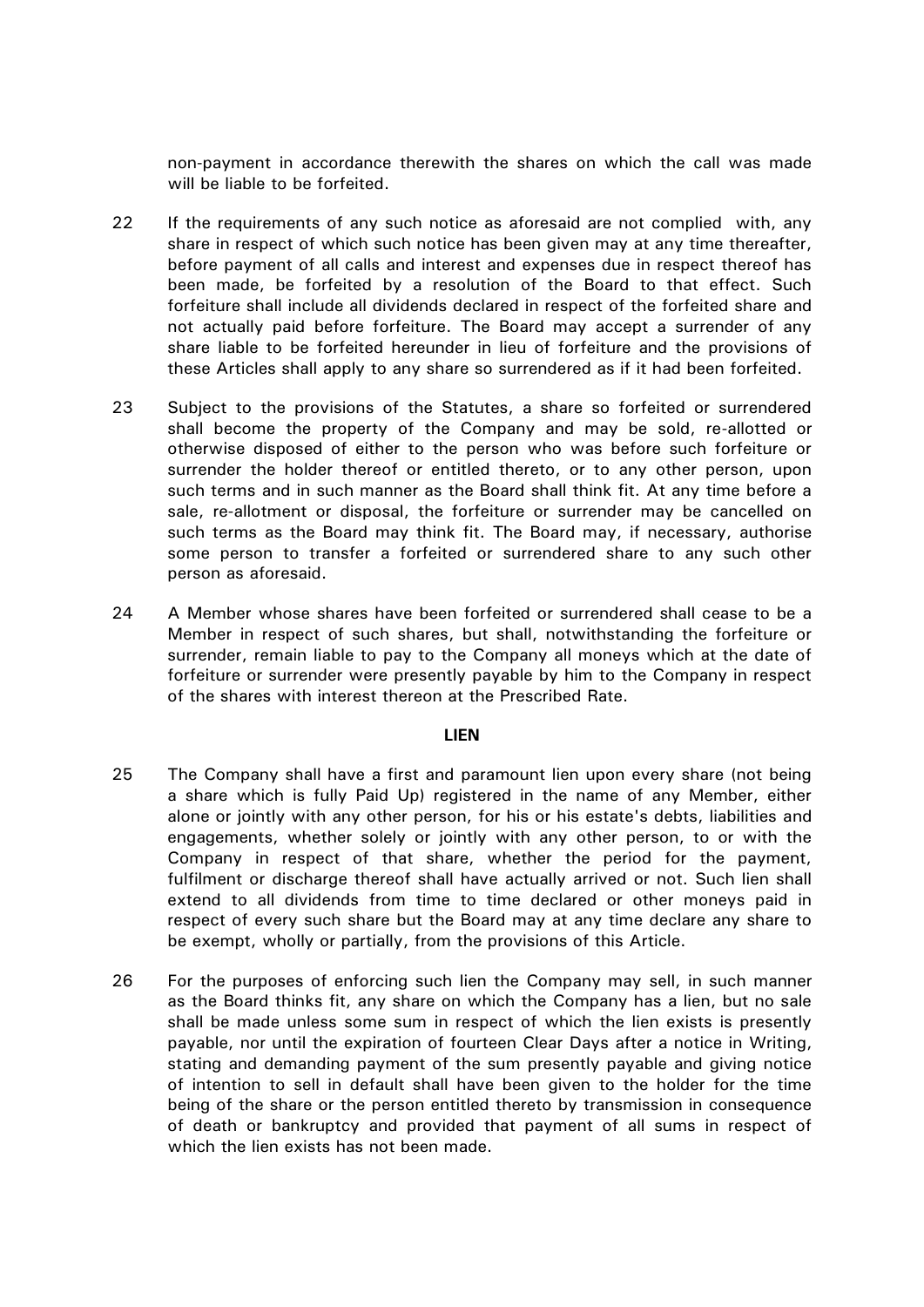- 27 The net proceeds of such sale, after payment of the costs of such sale, shall be applied in or towards payment or satisfaction of the debt or liability in respect whereof the lien exists, so far as the same is presently payable, and any residue shall (subject to a like lien for debts or liabilities not presently payable as existed upon the shares prior to the sale) be paid to the person entitled to the shares at the time of the sale. For giving effect to any such sale the Board may authorise some person to transfer the shares sold to the purchaser thereof.
- 28 A statutory declaration in Writing that the declarant is the Secretary or a Director and that a share has been duly forfeited or surrendered or sold to satisfy a lien of the Company on a date stated in the declaration shall be conclusive evidence of the facts therein stated as against all person claiming to be entitled to the share and such declaration and the receipt of the Company for the consideration (if any) given for the share on the sale re-allotment or disposal thereof together with the share certificate delivered to a purchaser or allottee thereof shall (subject to the execution of a transfer if the same be required) constitute a good title to the share and the person to whom the share is sold, reallotted or disposed of shall be registered as the holder of the share and shall not be bound to see to the application of the purchase money (if any) nor shall his title to the share be affected by any irregularity or invalidity in the proceedings with reference to the forfeiture, surrender, sale, re-allotment or disposal of the share.

# **TRANSFER OF SHARES**

- <span id="page-11-1"></span>29.1 Subject to the conditions and restrictions contained in these Articles any Member may transfer all or any of his shares by instrument of transfer but not more than one class of shares shall be transferred by one instrument of transfer.
- <span id="page-11-0"></span>29.2 Every transfer must be in Writing in the usual common form or in such other form as the Board may approve, duly stamped, and must be lodged at the office of the Registrars of the Company for the time being accompanied by the certificate of the shares to be transferred (save in the case of a transfer by a nominee of a recognised investment exchange to whom no certificate was issued) and such other evidence as the Board may reasonably require to prove the title of the intended transferor.
- 29.3 Notwithstanding Article [29.2,](#page-11-0) the Board may adopt procedures for recording, transferring and evidencing title to its shares without a written instrument Provided that such procedures shall be in accordance with the Statutes and regulations made pursuant thereto.
- 30 The instrument of transfer shall be signed by or on behalf of the transferor and (except in the case of a share which is fully Paid Up) by or on behalf of the transferee but need not be under seal. The transferor shall be deemed to remain the holder of the shares concerned until the name of the transferee is entered in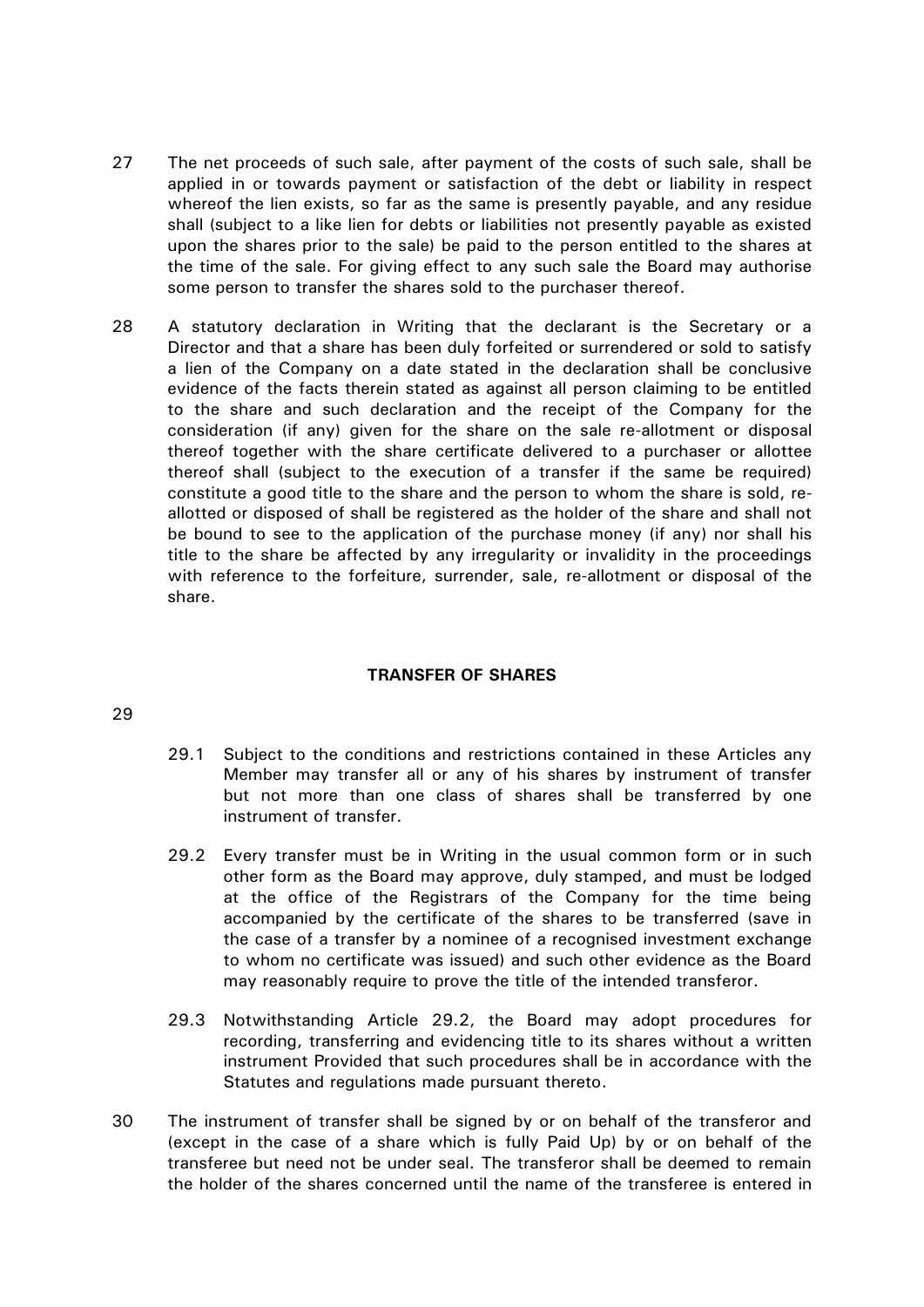the Register in respect thereof.

- <span id="page-12-1"></span>31
- 31.1 The Board may, in its absolute discretion and without assigning any reason, refuse to register a transfer of any share (not being a share which is fully Paid Up) to a person of whom it does not approve and it may also refuse to register any transfer of any share to more than four joint holders and any transfer of any share (not being a share which is fully Paid Up) on which the Company has a lien. No transfer of any share shall be registered if made in favour of an infant, a person in respect of whom a receiving order or adjudication order in bankruptcy has been made which remains undischarged or a person who is then suffering from mental disorder ad where any of the events specified in Article [104.3](#page-32-0) have occurred in relation to him.
- <span id="page-12-0"></span>31.2 Subject to Article [40.2,](#page-14-0) the Board may, in its absolute discretion, refuse to register any transfer of shares which does not appear to it to be a transfer pursuant to an arm's length sale (as defined in Article [40.6\)](#page-17-0) and which relates to shares held by a member in relation to which he or any other person appearing to be interested in such shares has been duly served with a notice under Section 212 (or under any other statutory provision or provision of these Articles for the time being in force enabling the Company by notice in writing to require any persons to give any information regarding those shares).
- 32 If the Board refuses to register a transfer of any share it shall within two months after the date on which the transfer was lodged with the Company send to the transferee notice of the refusal, as required by Section 183(5).
- 33 No fee shall be charged for registration of a transfer, probate, letters of administration, certificate of marriage or death, stop notice, power of attorney or other document relating to or affecting the title to any share or for making an entry in the Register affecting the title to any share.
- 34 Subject to the provisions of Section 358, the registration of transfers may be suspended at such times and for such periods as the Board may from time to time determine Provided that the Registrar shall not be closed for more than thirty days in any year.
- 35 All instruments of transfer which are registered may be retained by the Company but any instrument of transfer which the Board refuses to register shall (except in the case of fraud) be returned to the person depositing the same. Subject as hereinbefore provided, the Company shall be entitled to destroy all instruments of transfer of shares and other supporting documents which have been registered at any time after the expiration of six years from the date of registration thereof and all dividend mandates and notification of changes of address or name and all registered share certificates which have been cancelled at any time after the expiration of one year from the date of cancellation thereof and it shall conclusively be presumed in favour of the Company that every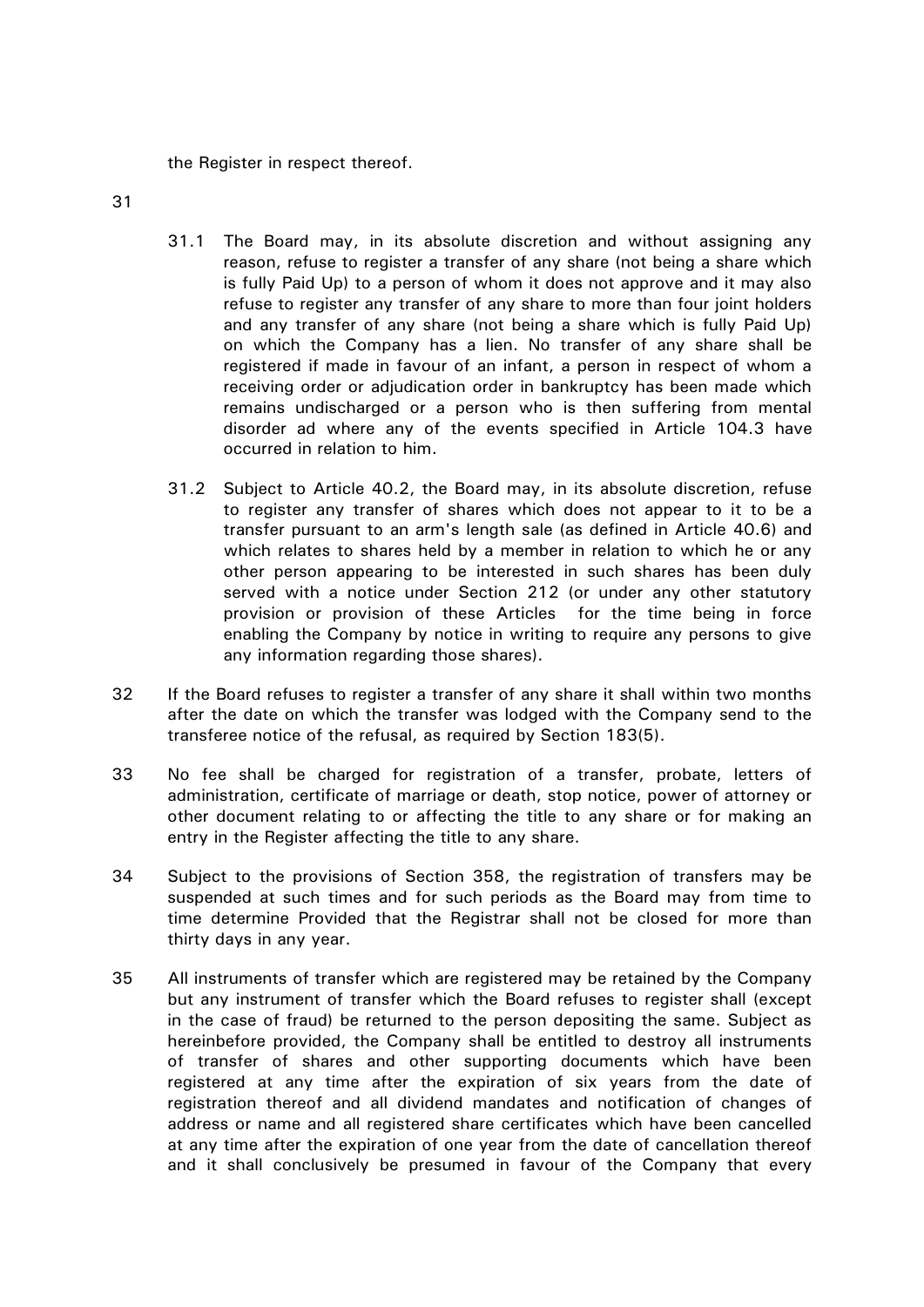instrument of transfer so destroyed was a valid and effective instrument duly and properly registered and that every share certificate so destroyed was a valid certificate duly and properly cancelled Provided that:-

- 35.1 the provisions aforesaid shall apply only to the destruction of documents in good faith and without notice of any claim (regardless of the parties thereto) to which the document might be relevant;
- 35.2 nothing herein contained shall be construed as imposing on the Company any liability in respect of the destruction of any such document earlier than as aforesaid or in any case where the conditions of proviso 35.1 above are not fulfilled; and
- 35.3 references herein to the destruction of any document include references to the disposal thereof in any manner.
- 36 Nothing in these Articles shall preclude the Board from recognising a renunciation of the allotment of any share by the allottee in favour of some other person.

# **TRANSMISSION OF SHARES**

- 37 In case of the death of a Member the survivor or survivors (where the deceased was a joint holder) and the executors or administrators of the deceased (where he was a sole or only surviving holder) shall be the only persons recognised by the Company as having any title to his interest in the shares but nothing in these Articles shall release the estate of a deceased holder (whether sole or joint) from any liability in respect of any share held by him.
- 38 Any person becoming entitled to a share in consequence of the death or bankruptcy of a Member may, upon such evidence as to title being provided as may from time to time be required by the Board and subject as hereinafter provided, either be registered himself as holder of the share upon giving to the Company notice in writing of his desire to such effect or transfer such share to some other person. All the limitations, restrictions and provisions of these Articles relating to the right to transfer and the registration of transfers of shares shall be applicable to any such notice or transfer as aforesaid as if the death or bankruptcy of the Member had not occurred and the notice or transfer were a transfer executed by such Member.
- <span id="page-13-0"></span>39 Save as otherwise provided by or in accordance with these Articles, a person becoming entitled to a share in consequence of the death or bankruptcy of a Member shall (upon supplying to the Company such evidence as the Board may reasonably require as to his title to the share) be entitled to receive, and may give a discharge for, all benefits arising or accruing on or in respect of the share and the same dividends and other advantages to which he would be entitled if he were the registered holder of the share except that he shall not be entitled in respect thereof to exercise any right conferred by membership in relation to Meetings until he shall have been registered as a Member in respect of the share Provided always that the Board may at any time give notice requiring any such person to elect either to be registered himself or to transfer the share and if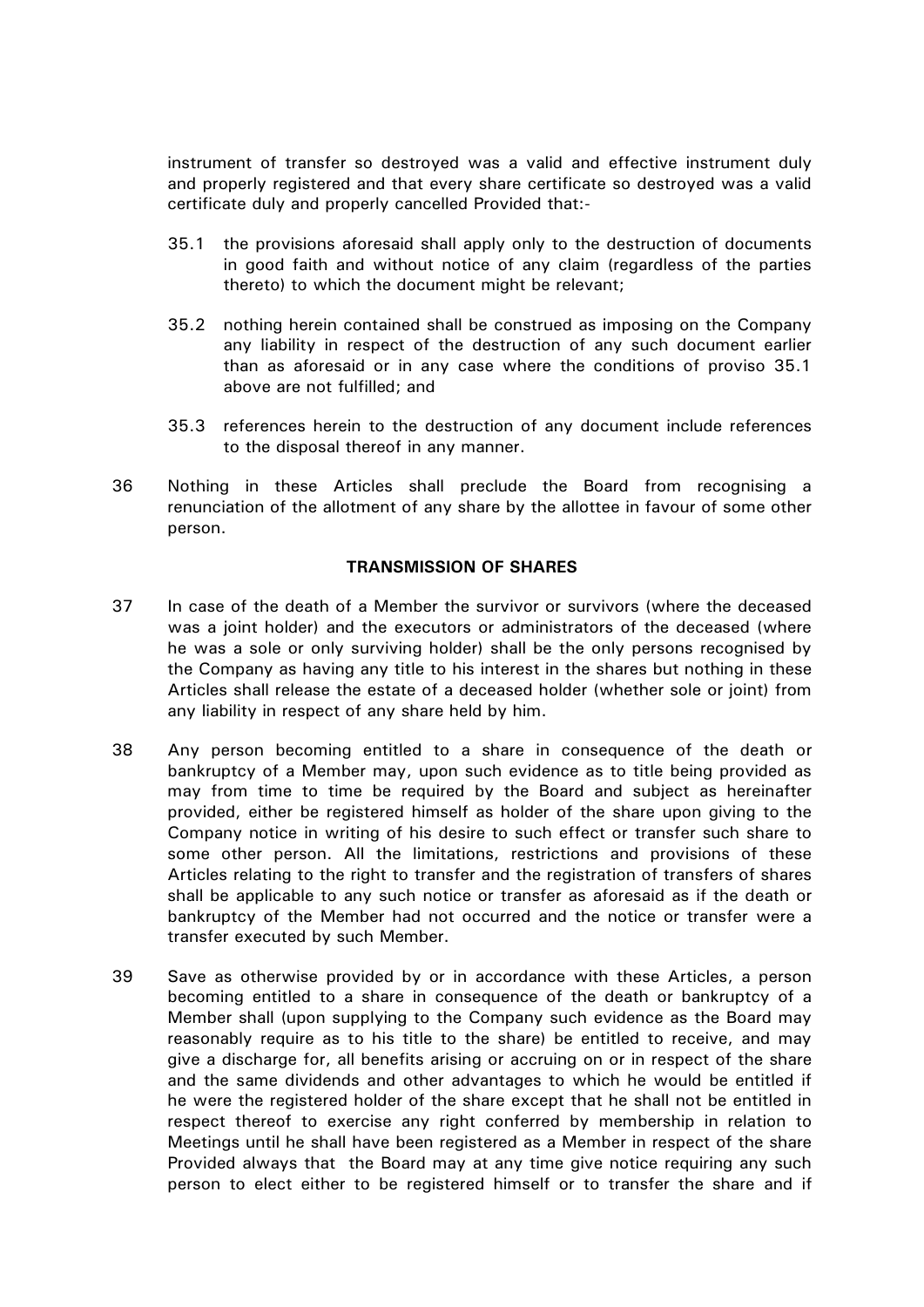within 60 days the notice is not complied with such person shall be deemed to have elected to be registered as a Member in respect thereof and may be registered accordingly.

#### **DISCLOSURE OF INTERESTS IN SHARES**

## <span id="page-14-2"></span><span id="page-14-1"></span>40

- 40.1 No Member shall, unless the Board otherwise determines, be entitled in respect of any share or shares held by him to vote (either in person or by representative or proxy) at any General Meeting or at any separate meeting of the holders of any class of shares or to exercise any other right conferred by membership in relation to any such Meeting of the Company if he or any other person appearing to be interested in such share or shares has been duly served with a notice under Section 212 (or under any other statutory provision or provision of these Articles for the time being in force enabling the Company by notice in Writing to require any persons to give any information regarding that share or those shares) which requires him or such other person to give information to the Company in accordance with such section or provisions and:
	- 40.1.1 he or any such person is in default in supplying to the Company the information thereby required within (i) 14 days after service of the notice (or such longer period as may be specified in such notice) if the shares specified in such notice represent at least 0.25 per cent of the shares of the class to which such shares belong in issue on the date of service of such notice or (ii) 28 days after service of the notice (or such longer period as may be specified in such notice) in any other case; or
	- 40.1.2 in purported compliance with such notice, he or any such person has made a statement which, in the opinion of the Board, is false or misleading in any material particular (and in the latter case he or any such person has failed to correct such statement within a further period of 14 days after service of a further notice in Writing requiring him so to correct it).

The Board may at any time restore the aforementioned entitlement of the Member by notice in Writing to such Member and shall restore such entitlement within 7 days of the earlier of: (a) receipt by the Board of notice that the shares of such Member have been transferred pursuant to an arm's length sale and (b) due compliance, to the satisfaction of the Board, with the said notice under Section 212 (or as otherwise provided in its Article) in respect of all the shares to which such notice related.

<span id="page-14-0"></span>40.2 The Board may, in its absolute discretion, refuse pursuant to Articles [31.2](#page-12-0) to register any transfer of shares which does not appear to it to be a transfer pursuant to an arm's length sale and which relates to shares held by a Member in relation to which he or any other person appearing to be interested in such shares has been duly served with a notice under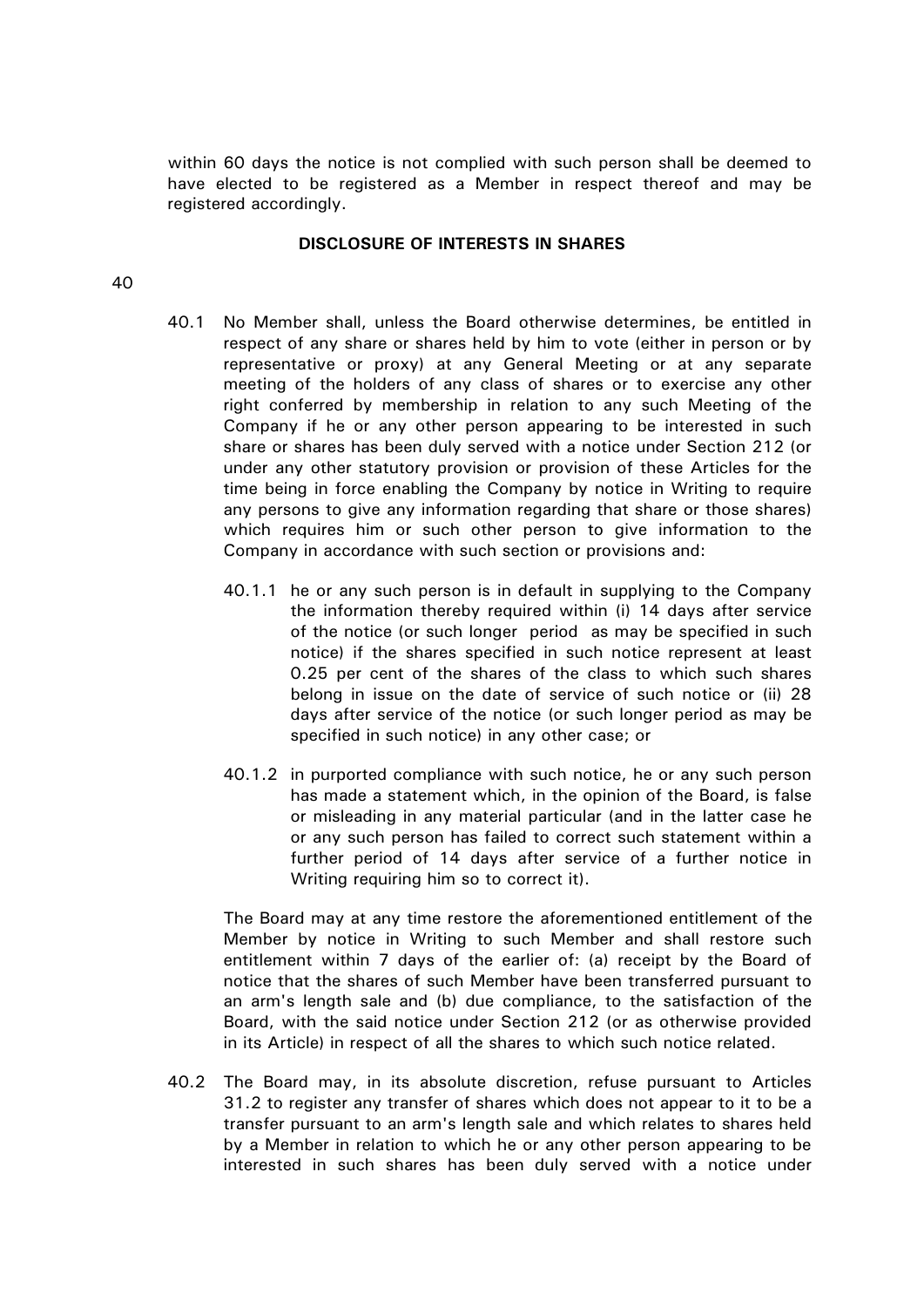Section 212 (or under any other statutory provision or provisions of these Articles for the time being in force enabling the Company by notice in Writing to require any person to give any information regarding those shares) which requires him or such other person to give information to the Company in accordance with such Section or provision and:

- 40.2.1 he or any such person is in default in supplying to the Company the information thereby required within 14 days after service of the notice (or such longer period as may be specified in such notice); or
- 40.2.2 in purported compliance with such notice, he or any such person has made a statement which, in the opinion of the Board, is false or misleading in any material particular (and in the latter case has failed to correct such statement within a further period of 14 days after service of a further notice in Writing requiring him so to correct);

Provided that the shares specified in such notice represent at least 0.25 per cent of the shares of the class to which such shares belong in issue on the date of service of such notice.

Any notice served pursuant to this Article [40.2](#page-14-0) may contain a statement to the effect that upon failure to supply such information before the expiry of a period specified in such notice (being not less than 14 days from the date of service of such notice) the Board may, in its absolute discretion, refuse to register any transfer of such shares which does not appear to it to be a transfer pursuant to an arm's length sale.

The restrictions on transfer provided by Article [31.2](#page-12-0) shall take effect only upon the service on the registered holder of the shares in question of a notice to the effect that he has thereby become subject to the said restrictions ad such restrictions shall only apply for so long as the information requested pursuant to this Article [40.2](#page-14-0) has not been supplied to the Company or until the Board is satisfied that such shares have been acquired by a new beneficial owner following an arm's length sale, whichever is the earlier.

- <span id="page-15-0"></span>40.3 The Board may, in its absolute discretion, withhold pursuant to Article [137](#page-41-0) the payment of any dividend to a Member in respect of any shares held by him in relation to which he or any other person appearing to be interested in such shares has been duly served with a notice under Section 212 (or under any other statutory provision or provision of these Articles for the time being in force enabling the Company by notice in Writing to require any persons to give any information regarding those shares) which requires him or such other person to give information to the Company in accordance with such Section or provision and:
	- 40.3.1 he or any such person is in default in supplying to the Company the information thereby required within 14 days after service of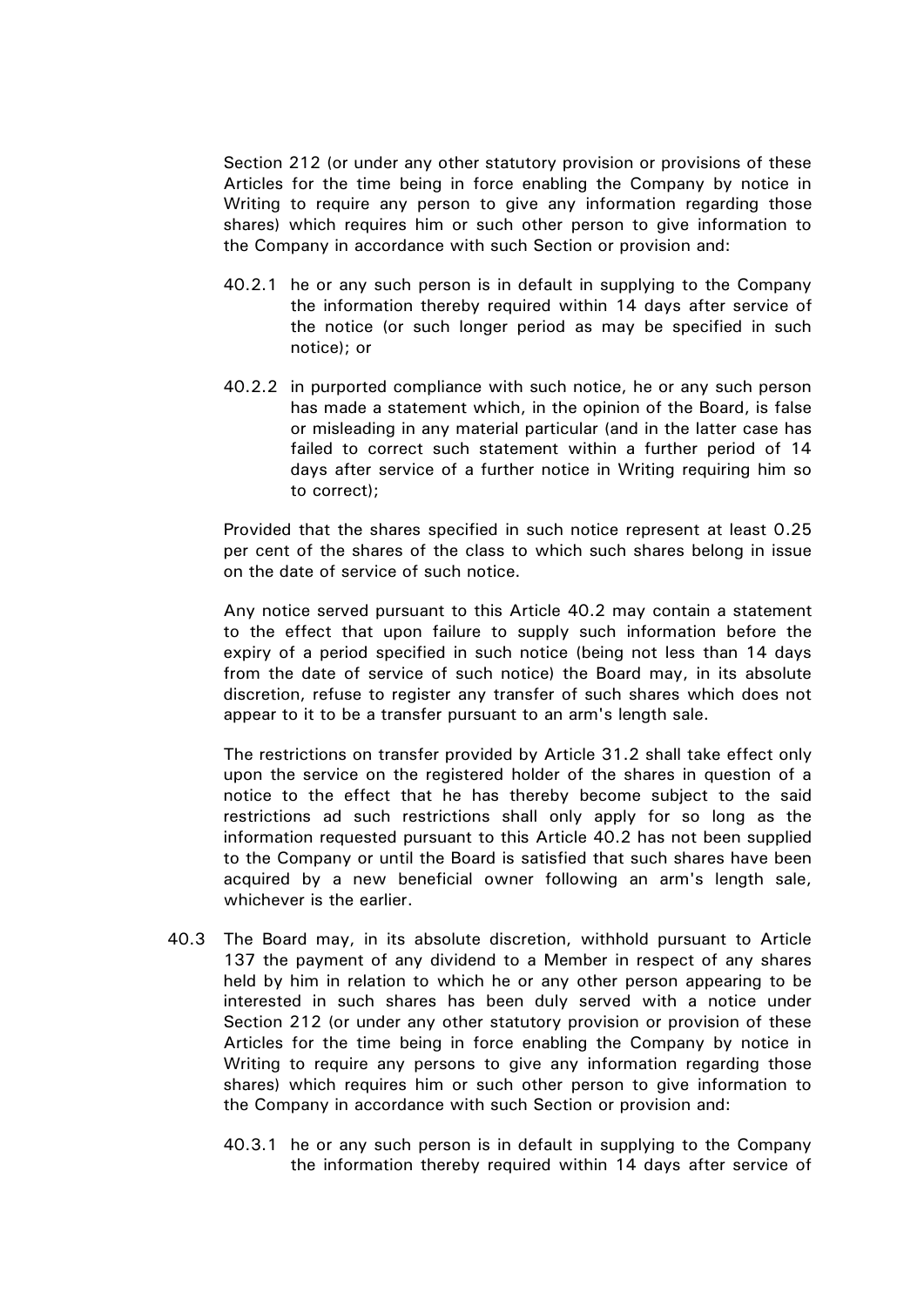the notice (or such longer period as may be specified in such notice); or

40.3.2 in purported compliance with such notice, he or any such person has made a statement which, in the opinion of the Board, is false or misleading in any material particular (and in the latter case has failed to correct such statement within a further period of 14 days after service of a further written notice requiring him so to correct);

Provided that the shares specified in such notice represent at least 0.25 per cent of the shares of the class to which such shares belong in issue on the date of such notice.

Any notice served pursuant to this Article [40.3](#page-15-0) shall contain a statement to the effect that upon failure to supply such information before the expiry of a period specified in such notice (being not less than 14 days from the date of service of such notice) the Board may, in its absolute discretion, withhold the payment of any dividend in respect of the shares specified in the notice if the information required as aforesaid is not given within the period specified in the notice.

The withholding provisions of Article [137](#page-41-0) shall take effect only upon service on the registered holder of the shares in question of a notice to the effect that he has thereby become subject to the said withholding provisions and such provisions shall only apply for so long as the information requested pursuant to this Article has not been supplied to the Company or until the board is satisfied that such shares have been acquired by a new beneficial owner following an arm's length sale, whichever is the earlier.

The Board may at any time restore the aforementioned entitlement of the Member by notice in Writing to such Member and shall restore such entitlement when the said notice under Section 212 (or as otherwise provided in this Article) has been complied with in respect of all the shares to which such notice related.

40.4 The Board shall be entitled to serve a notice under Section 212 which fulfils all or any of Articles [40.1,](#page-14-1) [40.2](#page-14-0) or [40.3](#page-15-0) above (as the case may be) on a person who is not the registered holder of shares in the Company only if the registered holder of the shares in question has previously been, or is simultaneously with the service of such a notice, served by the Company with a notice under the said Section 212. The Board shall not be required to serve separate notices for the purposes of Articles [40.1,](#page-14-1) [40.2](#page-14-0) or [40.3](#page-15-0) and, subject to the other provisions of this Article [40,](#page-14-2) it may serve a notice in respect of all or any of the said Articles which shall be effective for the purposes of Articles [40.1,](#page-14-1) [40.2](#page-14-0) or [40.3](#page-15-0) (as the case may be). Notwithstanding the foregoing, the Company shall be entitled to serve separate notices at such times as it so chooses in respect of Articles [40.1,](#page-14-1) [40.2](#page-14-0) and [40.3.](#page-15-0)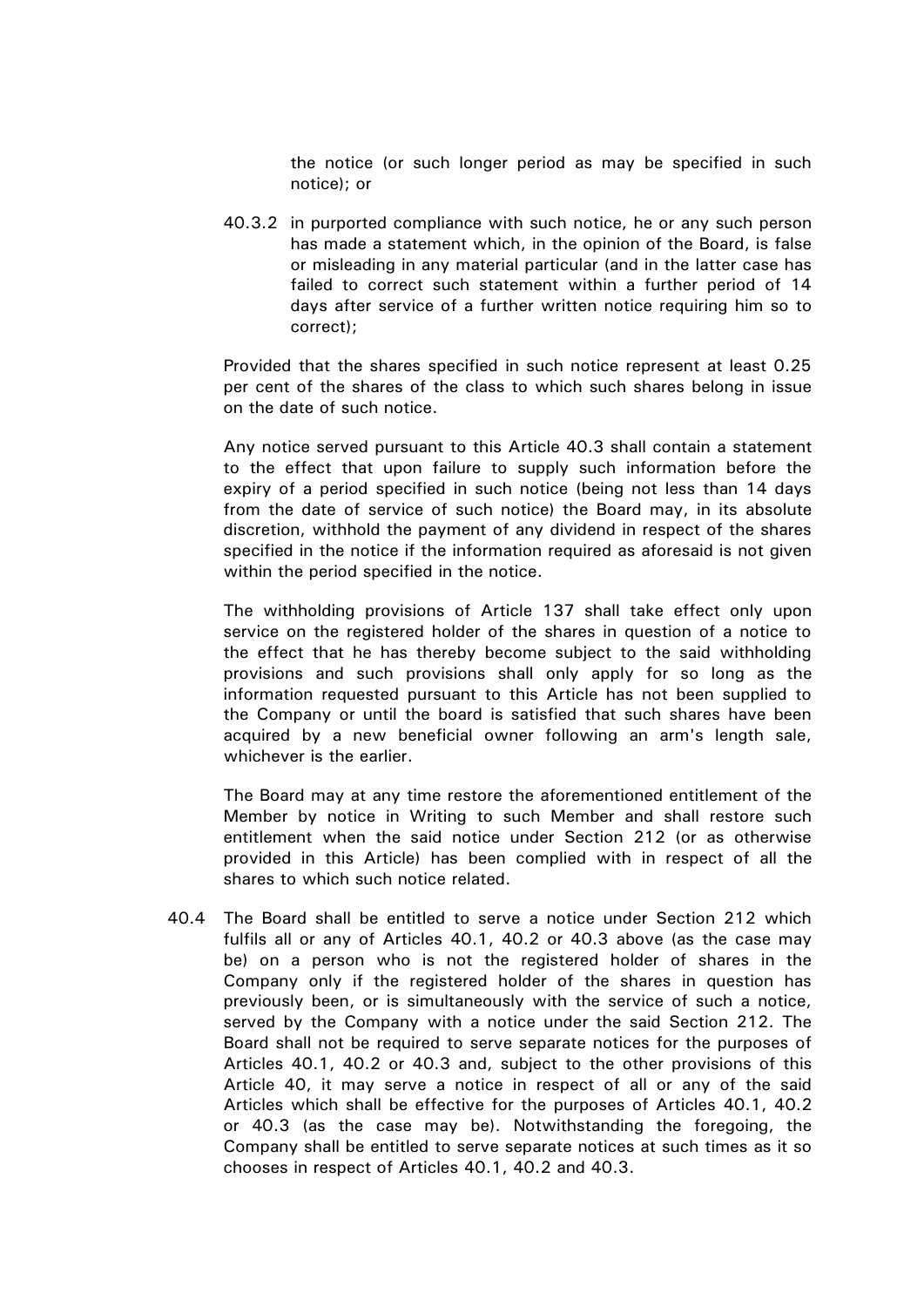- 40.5 For the purposes of this Article [40,](#page-14-2) a person shall be treated as appearing to be interested in any shares if (after taking into account any information supplied in response to any notice under the Section 212 and any other information) the Board knows or has reasonable cause to believe that the person in question is or may be interested in the shares.
- <span id="page-17-0"></span>40.6 For the purpose of this Article [40](#page-14-2) and Article [31.2](#page-12-0) a sale shall be regarded as being an "arm's length sale" if it is on a recognised investment exchange as defined for the purposes of the Financial Services Act 1986 or it is on any Stock Exchange outside the United Kingdom on which the Company's shares of the same class as the shares the subject of restrictions pursuant to this Article [40](#page-14-2) are listed or regularly traded and the restrictions on transfer provided by Article [31.2](#page-12-0) and Article [40.2](#page-14-0) shall not apply where such transfer arises from acceptance of a take-over offer for a company as defined in Section 428.
- 40.7 Shares issued in respect of shares which are for the time being not entitled to vote at a General Meeting pursuant to this Article or to receive dividends pursuant to this Article and Article [137](#page-41-0) shall, on issue, become subject to the same restriction.
- 40.8 The Company is not, by virtue of anything done for the purposes of this Article, to be affected by notice of, or put on enquiry as to the rights of any person in relation to, any shares.
- 40.9 The provisions of this Article [40](#page-14-2) shall be in addition and without prejudice to the provisions of the Statutes and nothing done by the Company pursuant to this Article or Articles [29,](#page-11-1) [31](#page-12-1) or [137](#page-41-0) shall prejudice the Company's rights under the same.

## **STOCK**

- 41 The Company may, from time to time, by ordinary resolution, convert all or any of its fully Paid Up shares into stock, and may from time to time, in like manner, convert any stock into fully Paid Up shares of any denomination. No such conversion shall affect or prejudice any preference or other special privilege.
- 42 When any shares have been converted into stock, the several holders of such stock may transfer their respective interests therein, or any part of such interests, in such manner as the Company by ordinary resolution directs but in default of any such direction in the same manner and subject to the same regulations as and subject to which the shares from which the stock arose might previously to conversion have been transferred or as near thereto as circumstances will admit. The Board may, from time to time, fix the minimum amount of stock transferable Provided that such minimum shall not exceed the nominal amount of each of the shares from which the stock arose.
- 43 The holders of stock shall, according to the amount of stock held by them, have the same rights, privileges and advantages as regards dividends, voting at General Meetings and other matters and be subject to the same provisions of these Articles as if they held the shares from which the stock arose; but no such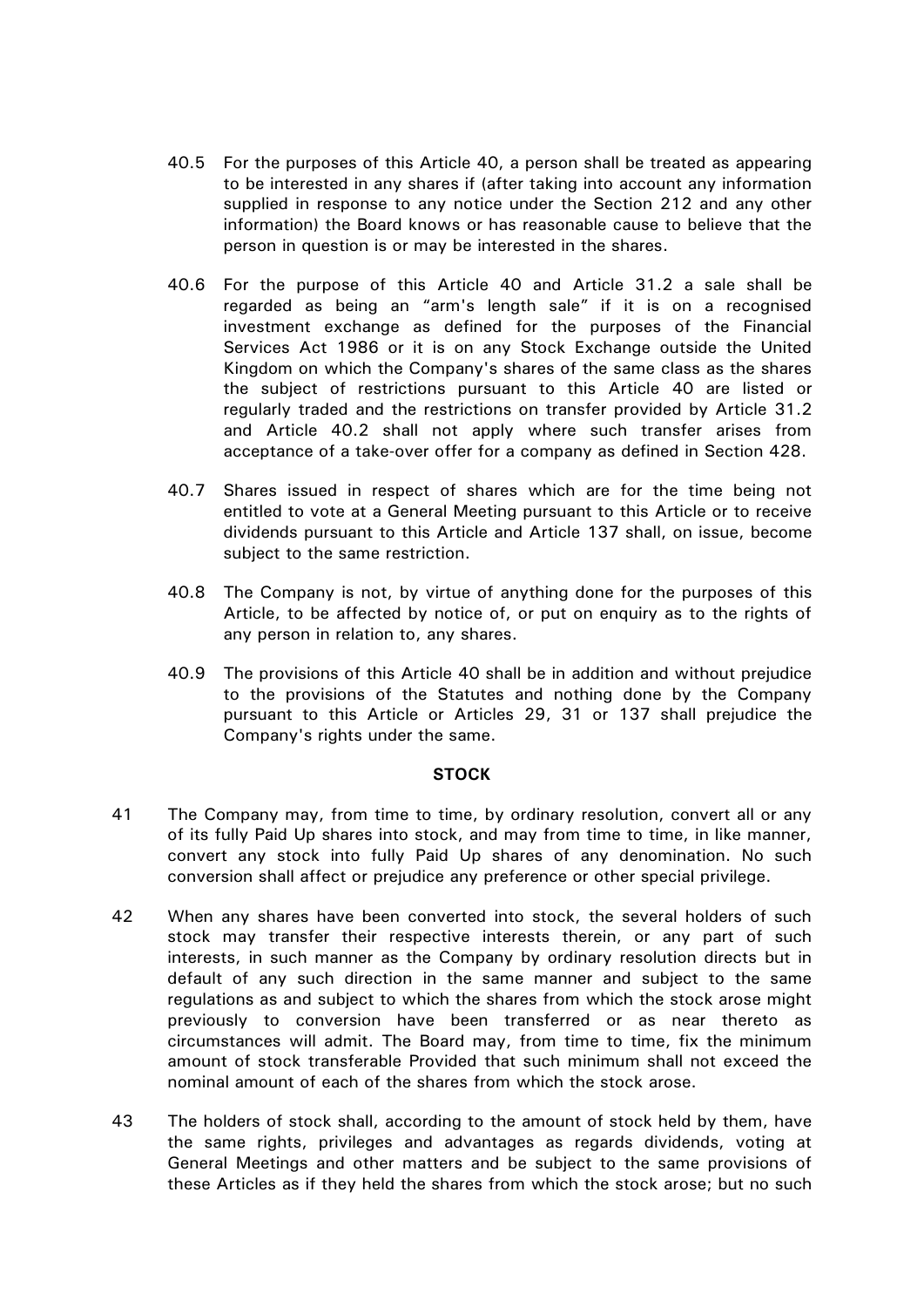privilege or advantage shall be conferred by an amount of stock which would not, if existing in shares, have conferred that privilege or advantage.

# **ALTERATIONS TO CAPITAL**

- 44 The Company may, from time to time, by ordinary resolution, whether all the shares for the time being authorised shall have been issued or all the shares for the time being issued shall have been fully Paid Up or not, increase its share capital by the creation of new shares, such new capital to be of such amount and to be divided into shares of such respective amounts as the resolution directs.
- 45 Except as otherwise provided by or pursuant to these Articles or by the conditions of issue, any new share capital shall be considered as part of the existing share capital and shall be subject to the same provisions with reference to the payment of calls, transfer, transmission, forfeiture, lien and otherwise as the existing share capital.
- 46 The Company, may from time to time, by ordinary resolution:-
	- 46.1 consolidate all or any of its share capital into shares of larger amounts than its existing shares;
	- 46.2 cancel any shares which at the date of the passing of the resolution have not been taken or agreed to be taken by any person and diminish the amount of its share capital by the amount of the shares so cancelled;
	- 46.3 sub-divide its shares, or any of them, into shares of smaller amount than is fixed by the Memorandum of Association, subject nevertheless to the provisions of Section 121(3) and so that the resolution whereby any share is sub-divided may determine that, as between the holders of the shares resulting from such sub-division, one or more of the shares may have any such preferred or other special rights over or may have such deferred rights or be subject to any such restrictions, as compared with the others, as the Company has power to attach to unissued or new shares.
- 47 Subject to the provisions of the Statutes and any confirmation or consent required by law, the Company may, from time to time, by special resolution reduce its share capital, any capital redemption reserve fund or any share premium account in any manner.
- 48 Upon any consolidation of fully Paid Up shares into shares of larger amount the Board may settle any difficulty which may arise with regard thereto and in particular may, as between the holders of the shares so consolidated, determine which shares are consolidated into each consolidated share and in the case of any shares registered in the name of one Member being consolidated with shares registered in the name of another Member the Board may make such arrangements for the allotment, acceptance and/or sale of shares representing fractional entitlements to the consolidated share or for the sale of the consolidated share and may sell the fractions or the consolidated share either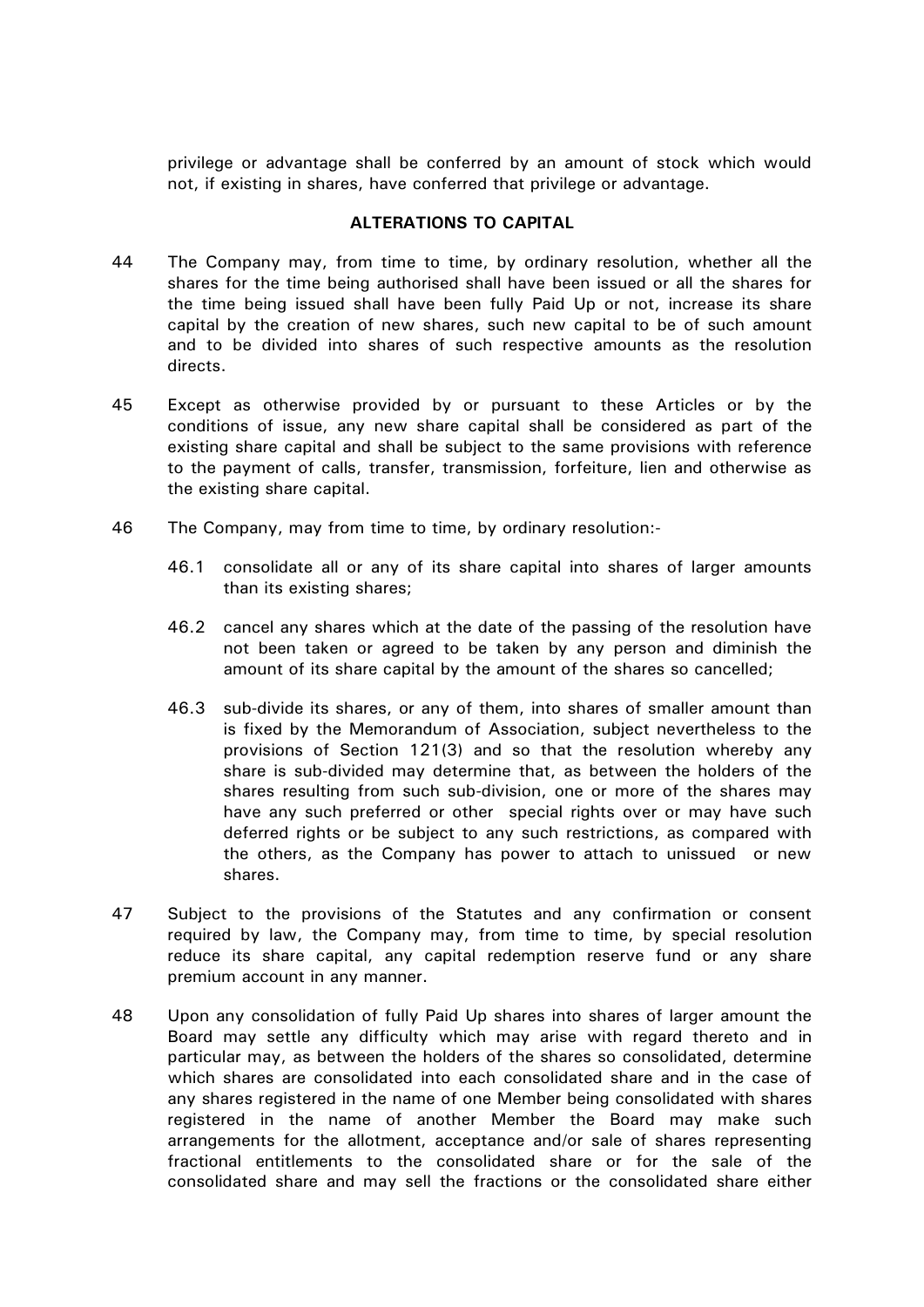upon the market or otherwise to such person at such time and at such price as it may think fit and shall distribute the net proceeds of sale among such Members rateably in accordance with their rights and interests in the consolidated share or the fractions and for the purposes of giving effect to any such sale the Board may appoint some person to transfer the shares or fractions sold to any purchaser thereof and such appointment and any transfer executed in pursuance thereof shall be effective Provided that the Board shall have the power when making such arrangements to determine that no Member shall be entitled to receive such net proceeds of sale unless his entitlement exceeds such amount as the Board shall determine and, if the Board exercises such power, the net proceeds of sale not distributed to Members as a result shall belong absolutely to the Company.

49 Anything done in pursuance of the last three preceding Articles shall be done in manner provided and subject to any conditions imposed by the Statutes, so far as they shall be applicable and, so far as they shall not be applicable, in accordance with the terms of the resolution authorising the same, and so far as such resolution shall not be applicable, in such manner as the Board shall determine.

# **MODIFICATION OF CLASS RIGHTS**

<span id="page-19-0"></span>50 None of the rights, privileges or conditions for the time being attached or belonging to any class of shares forming part of the issued capital for the time being of the Company shall be modified, varied or abrogated in any manner except with the consent in writing of the holders of three fourths in nominal value of the issued shares of the class or the sanction of an extraordinary resolution passed at a separate meeting of the members of that class and then only subject to the provisions of Section 127. To any such separate meeting all the provisions of these Articles as to General Meetings shall mutatis mutandis apply but so that the necessary quorum (other than at an adjourned Meeting) shall be not less than two persons personally present and holding or representing, either by proxy or as the duly appointed representative of a corporation which is a Member, at least one third of the capital Paid Up on the issued shares of the class and, at an adjourned Meeting, one Member holding shares of the class in question or his proxy, and so that any holder of shares of the class in question present in person or by proxy may demand a poll and shall be entitled on a poll to one vote for every such share held by him. The rights conferred upon the holders shall not, unless otherwise expressly provided by these Articles or by the terms of issue of the shares of that class, be deemed to be modified, varied or abrogated by the creation or issue of further shares ranking pari passu therewith.

# **GENERAL MEETINGS**

51 An Annual General Meeting of the Company shall be held in each year (in addition to any other Meetings which may be held in that year) and such Meeting shall be specified as the Annual General Meeting in the notices calling it. Not more than fifteen months shall elapse between the date of one Annual General Meeting and the date of the next. Subject as aforesaid and to the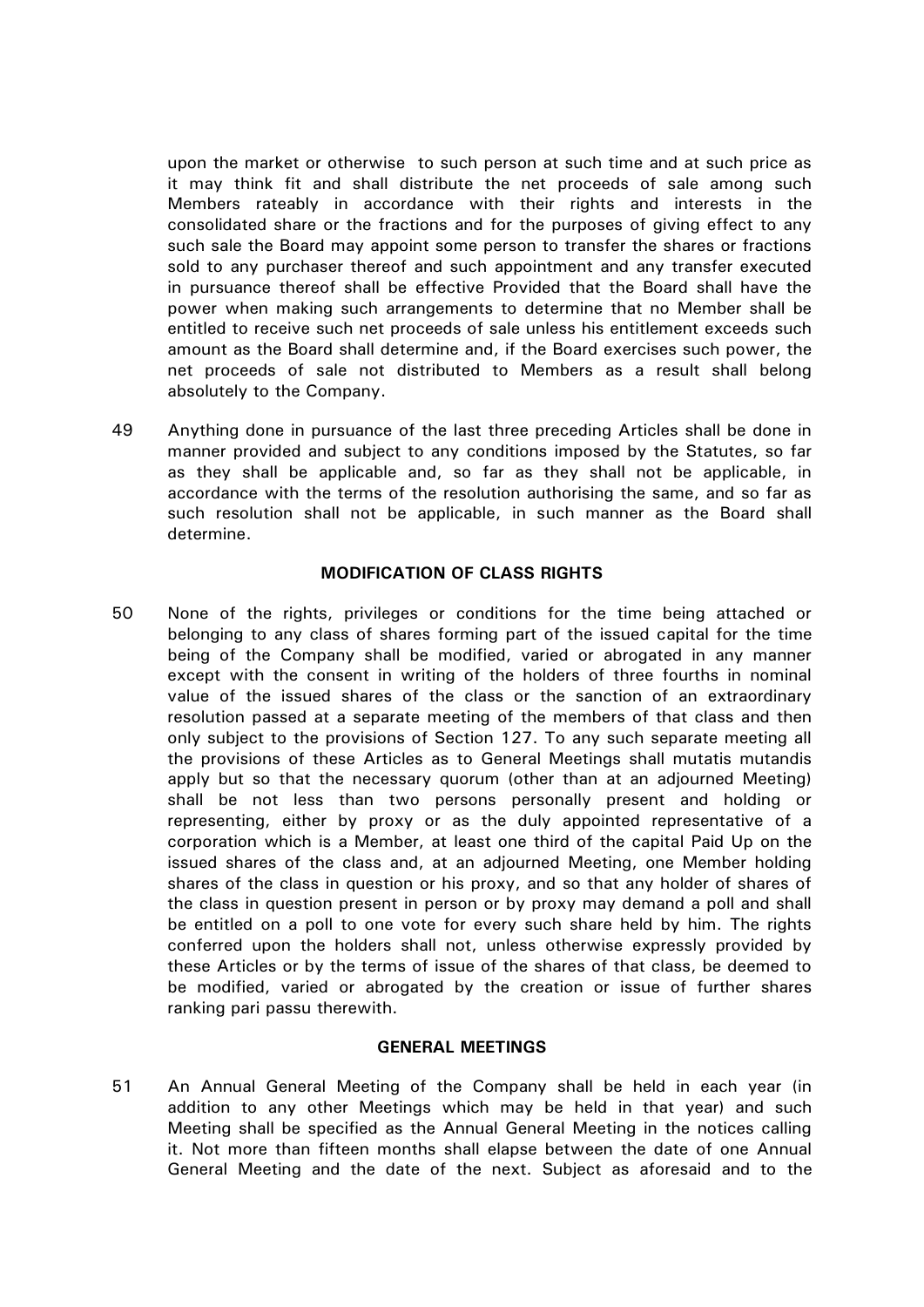provisions of the Statutes, the Annual General meeting shall be held at such time and place, as the Board shall appoint.

- 52 All General Meetings other than Annual General Meeting shall be called Extraordinary General Meetings.
- 53 The Board may call an Extraordinary General meeting whenever it thinks fit. Extraordinary General Meetings shall also be convened on such requisition, or in default may be convened by such requisitionists as provided by the Statutes. If at any time there are not sufficient Directors capable of acting to form a quorum of the Board any Director or any two Members may convene an Extraordinary General Meeting in the same manner as nearly as possible as that in which Meetings may be convened by the Board.
- 54 In the case of an Extraordinary General Meeting called in pursuance of a requisition, unless such Meeting shall have been called by the Board, no business other than that stated in the requisition as the objects of the meeting shall be transacted.

## **NOTICE OF GENERAL MEETINGS**

- 55 At least twenty one Clear Days' notice of every Annual General Meeting and of every Extraordinary General Meeting at which it is proposed to pass a special resolution and at least fourteen Clear Days' notice of every other Extraordinary General Meeting shall be given in manner hereinafter mentioned to such Members as are, under the provisions of these Articles, entitled to receive such notices from the Company and to the Auditors. Every notice of Meeting shall specify the place, day and hour of the Meeting and, in the case of special business, the general nature of such business and shall also state with reasonable prominence that a Member entitled to attend and vote at the meeting is entitled to appoint one or more proxies to attend and vote instead of him and that a proxy need not also be a Member. In the case of a Meeting convened for passing a special or extraordinary resolution the notice shall specify the intention to propose the resolution as a special or extraordinary resolution (as the case may be).
- 56 A Meeting shall, notwithstanding that it is called by shorter notice than that specified in the last preceding Article, be deemed to have been duly called if it is so agreed:-
	- 56.1 in the case of a Meeting called as the Annual General Meeting, by all the Members entitled to attend and vote thereat; and
	- 56.2 in the case of any other Meeting, by a majority in number of the members having a right to attend and vote at the meeting being the majority together holding not less than 95 per cent in nominal value of the shares giving a right to attend and vote at the Meeting.
- 57 It shall be the duty of the Company, subject to the provisions of the Statutes, on the requisition in Writing of such number of Members as is specified in Section 376 and (unless the Company otherwise resolves) at the expense of the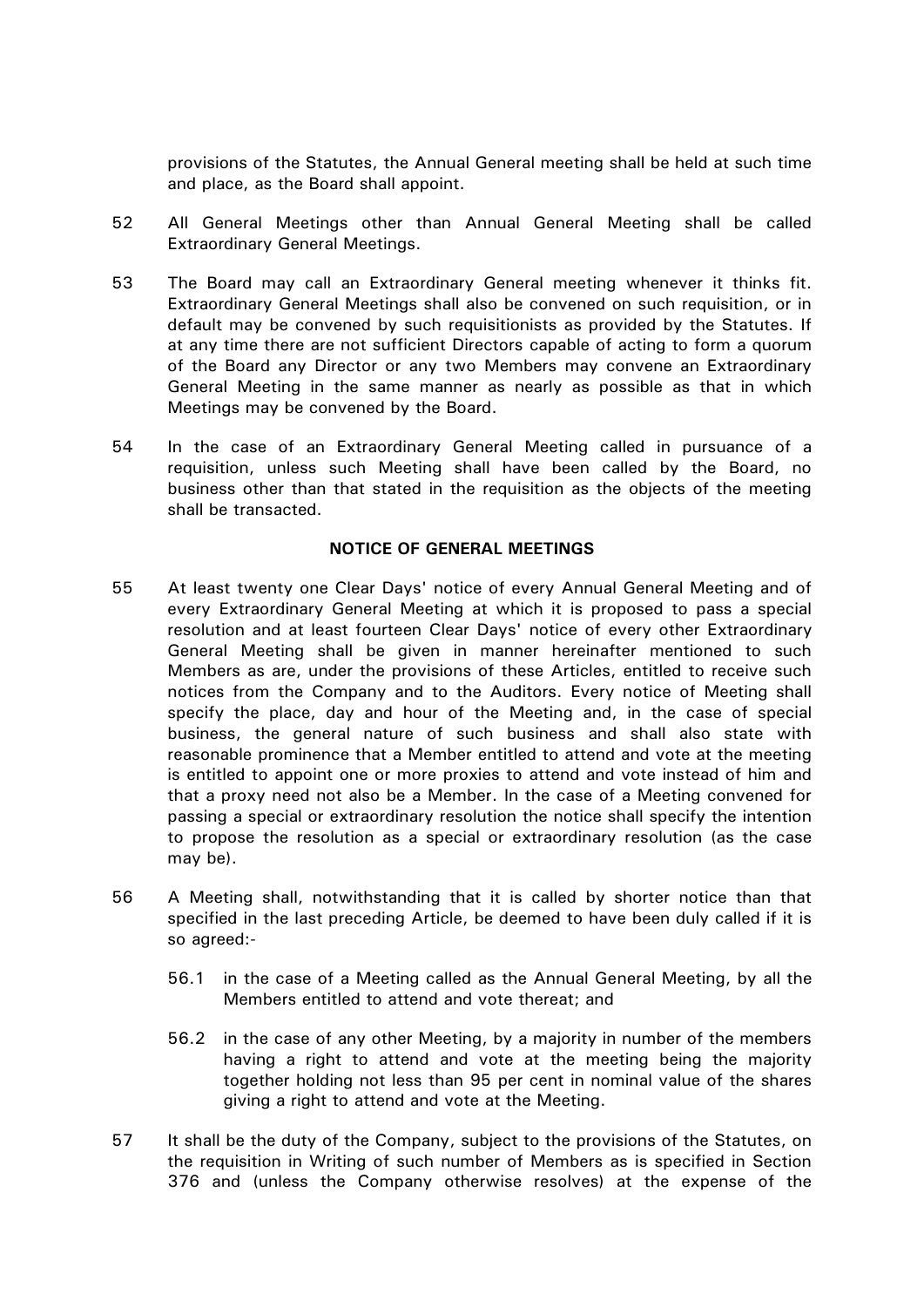requisitionists: (i) to give to Members entitled to receive notice of the next Annual General Meeting notice of any resolution which may properly be moved and is intended to be moved at that Meeting and (ii) to circulate to Members entitled to have notice of any General Meeting sent to them any statement of not more than one thousand words with respect to the matter referred to in any proposed resolution or the business to be dealt with at that Meeting.

58 The accidental omission to give notice of any Meeting to, or the non-receipt of notice of any Meeting by, any person entitled to receive notice shall not invalidate any resolution passed or proceeding held at that Meeting.

## **PROCEEDINGS AT GENERAL MEETINGS**

- 59 All business that is transacted at an Extraordinary General Meeting shall be deemed special and all business that is transacted at an Annual General Meeting shall also be deemed special, with the exception of declaring a dividend, the consideration and adoption of the accounts and balance sheet and the reports of the Directors and the Auditors and any other documents accompanying or annexed to the balance sheet, the election of Directors and the Auditors and the fixing of remuneration of the Directors and the Auditors.
- 60 Where by any provision contained in the Statutes special notice is required of a resolution, the resolution shall not be effective unless notice of the intention to move it has been validly given to the Company in accordance with these Articles and the Statutes not less than twenty-eight days (or such shorter period as the Statutes permit) before the Meeting at which it is moved and the Company shall give to its Members notice of such resolution in accordance with these Articles and the Statutes.
- 61 No business shall be transacted at any General Meeting unless a quorum is present when the Meeting proceeds to business. Two persons entitled to vote upon the business to be transacted, each being a Member or a proxy for a Member or a duly authorised representative of a corporation, which is a Member, shall be a quorum.
- 62 The Chairman of the Board shall preside at every General Meeting; but if there be no such Chairman or he shall be unwilling or unable to preside or if at any Meeting he shall not be present within fifteen minutes after the time appointed for holding the same, the Deputy-Chairman of the Board shall preside or if there be no such Deputy-Chairman or he shall be unwilling to act of if he be not present within such period, the Directors present shall choose some Director or if no Director be present or if all the directors present decline to take the chair, the Members present in person or by proxy shall choose one of their number to be Chairman of the Meeting.
- 63 If within fifteen minutes from the time appointed for the holding of a General Meeting a quorum is not present, the Meeting, if convened on the requisition of Members, shall be dissolved. In any other case it shall stand adjourned to such time and place as the Chairman of the Meeting may decide.
- 64 The Chairman of the Meeting may, with the consent of the Meeting (and shall, if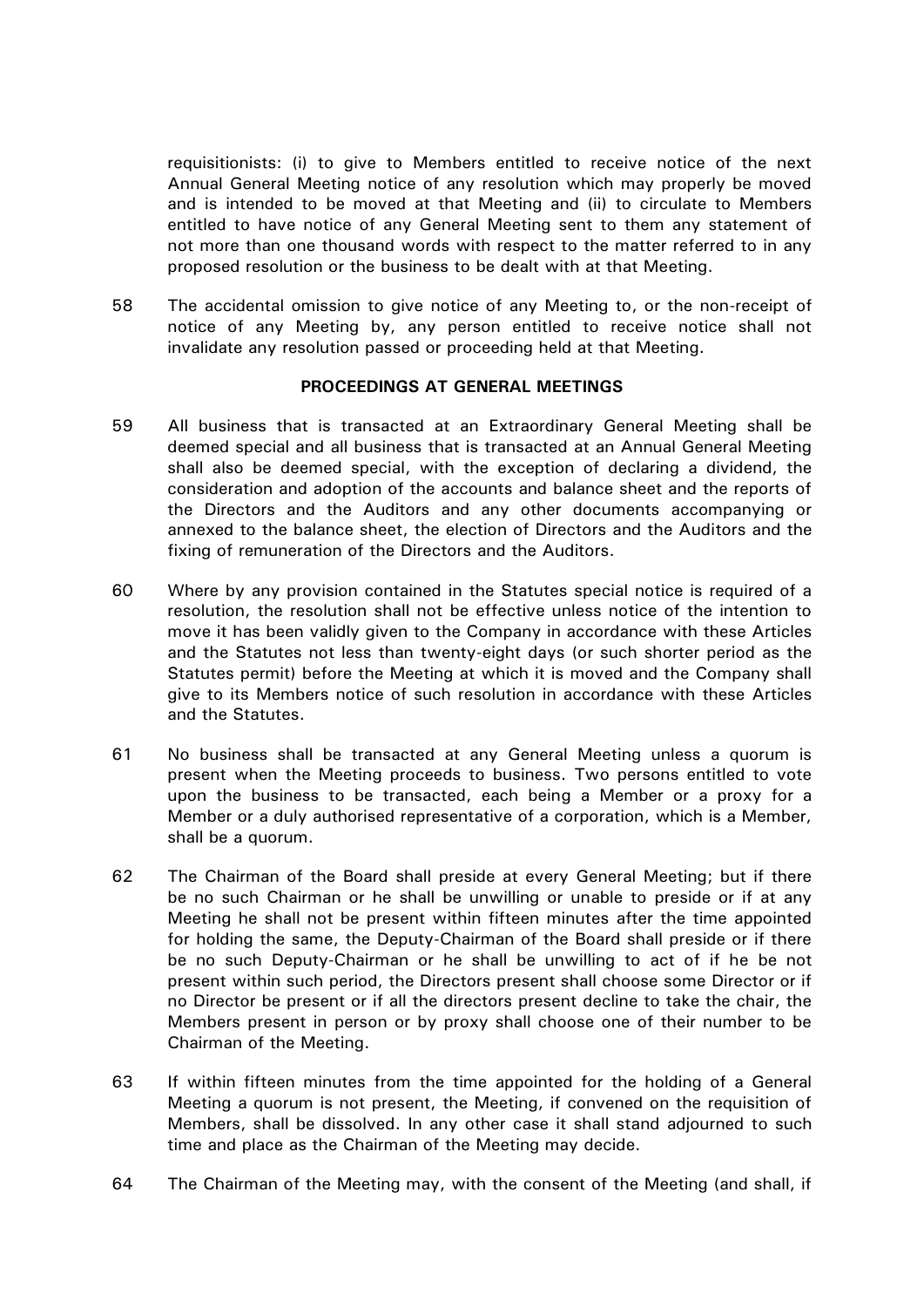so directed by the meeting), adjourn any Meeting from time to time and from place to place. Whenever a Meeting is adjourned for thirty days or more, at least seven days' notice, specifying the place, the day and the time of the adjourned meeting shall be given as in the case of an original Meeting. Save as aforesaid, no Member shall be entitled to any notice of the adjournment or of the business to be transacted at an adjourned Meeting. No business shall be transacted at any adjourned Meeting other than the business, which might have been transacted at the Meeting from which the adjournment took place.

- 65.1 At any General Meeting a resolution put to the vote of the meeting shall be decided on a show of hands unless before or upon the declaration of the result of the show of hands a poll be demanded:-
	- 65.1.1 by the Chairman of the Meeting; or
	- 65.1.2 by not less than five Members present in person or by proxy and entitled to vote at the Meeting; or
	- 65.1.3 by any Member or Members present in person or by proxy and representing not less than one-tenth of the total voting rights of all the members having the right to vote at the Meeting; or
	- 65.1.4 by a Member or Members holding shares in the Company conferring a right to vote at the meeting being shares on which an aggregate sum has been Paid Up equal to not less than onetenth of the total sum Paid Up on all the shares conferring that right.
- 65.2 Unless a poll be so demanded a declaration by the Chairman of the meeting that a resolution has, on a show of hands, been carried or carried unanimously or by a particular majority or lost or not carried by a particular majority, shall be conclusive, and an entry to that effect in the minute Book of the Company shall be conclusive of the votes recorded in favour of or against such resolution.
- 66 A poll demanded on the election of a Chairman or on a question of adjournment shall be taken forthwith. A poll demanded on any other question shall be taken at such time (not being more than thirty days from the date of the Meeting or the adjourned Meeting at which such poll was demanded) and place and in such manner as the Chairman of the Meting shall direct and the result of the poll shall be deemed to be the resolution of the meeting at which the poll was demanded. No notice need be given of a poll not taken immediately. The demand for a poll may be withdrawn.
- 67 In the case of an equality of votes, whether on a show of hands or on a poll, the Chairman of the Meeting shall be entitled to a further or casting vote in addition to the votes to which he may be entitled as a Member.
- 68 If: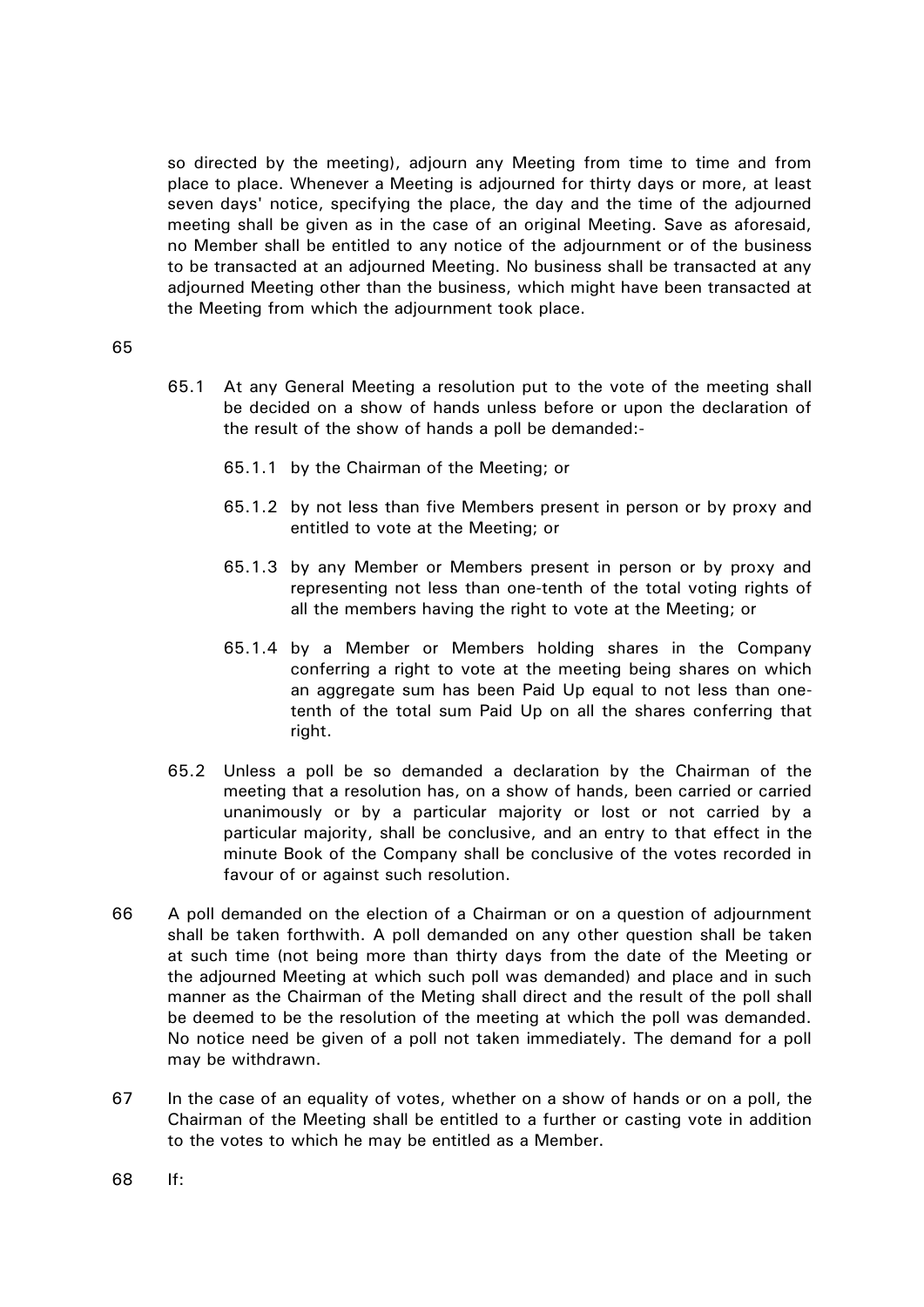- 68.1 any objection is raised to the qualification of any voter; or
- 68.2 any votes have been counted which ought not to have been counted or which might have been rejected; or
- 68.3 any votes are not counted which ought to have been counted,

the objection or error shall not vitiate the decision of the meeting on any resolution unless the same is raised or pointed out at the Meeting or adjourned Meeting at which the vote object to is given or tendered or at which the error occurs. Any object or error shall be referred to the Chairman of the meeting and shall only vitiate the decision of the Meeting on any resolution if the Chairman decides that the same is of sufficient magnitude to vitiate the resolution or may otherwise have affected the decision of the Meeting. The decision of the Chairman on such matters shall be final and conclusive.

69 The demand for a poll shall not prevent the continuance of a Meeting for the transaction of any business other than the question on which a poll has been demanded.

# **VOTES OF MEMBERS**

- 70 Subject to any special terms as to voting upon which any share may be issued, or may for the time being be held, and subject to the provisions of Articles [39](#page-13-0) and [40,](#page-14-2) upon a show of hands every Member who (being an individual) is present in person or (being a corporation) is present by a duly authorised representative and in each case is entitled to vote shall have one vote and upon a poll every Member present in person or by proxy and entitled to vote shall have one vote for every share of which he is the registered holder.
- 71 If any Member is of unsound mind or otherwise incapacitated he may vote, whether on a show of hands or on a poll, by his curator bonis, committee or other legal curator and such last mentioned persons may give their votes either personally or by proxy Provided that such evidence as the Board may reasonably require of the authority of the persons claiming to vote is deposited at the Office not less than forty eight hours before the time for holding the Meeting or adjourned Meeting at which such person claims to vote.
- 72 if two or more persons are jointly entitled to a share, then, in voting upon any question, the vote of the senior who tenders a vote, whether in person or by proxy, shall be accepted to the exclusion of the votes of the other registered holders of the share and for this purpose seniority shall be determined by the order in which the names stand in the Register.
- 73 No Member shall be entitled to be present or to be counted in the quorum at any General Meeting unless he shall be the holder of one or more shares giving the right to attend thereat upon which all calls or other moneys due and payable in respect of the same shall have been paid and no Member shall be entitled to vote at any General Meeting or upon a poll either personally or by proxy in respect of any share upon which any call or other moneys due and payable have not been paid.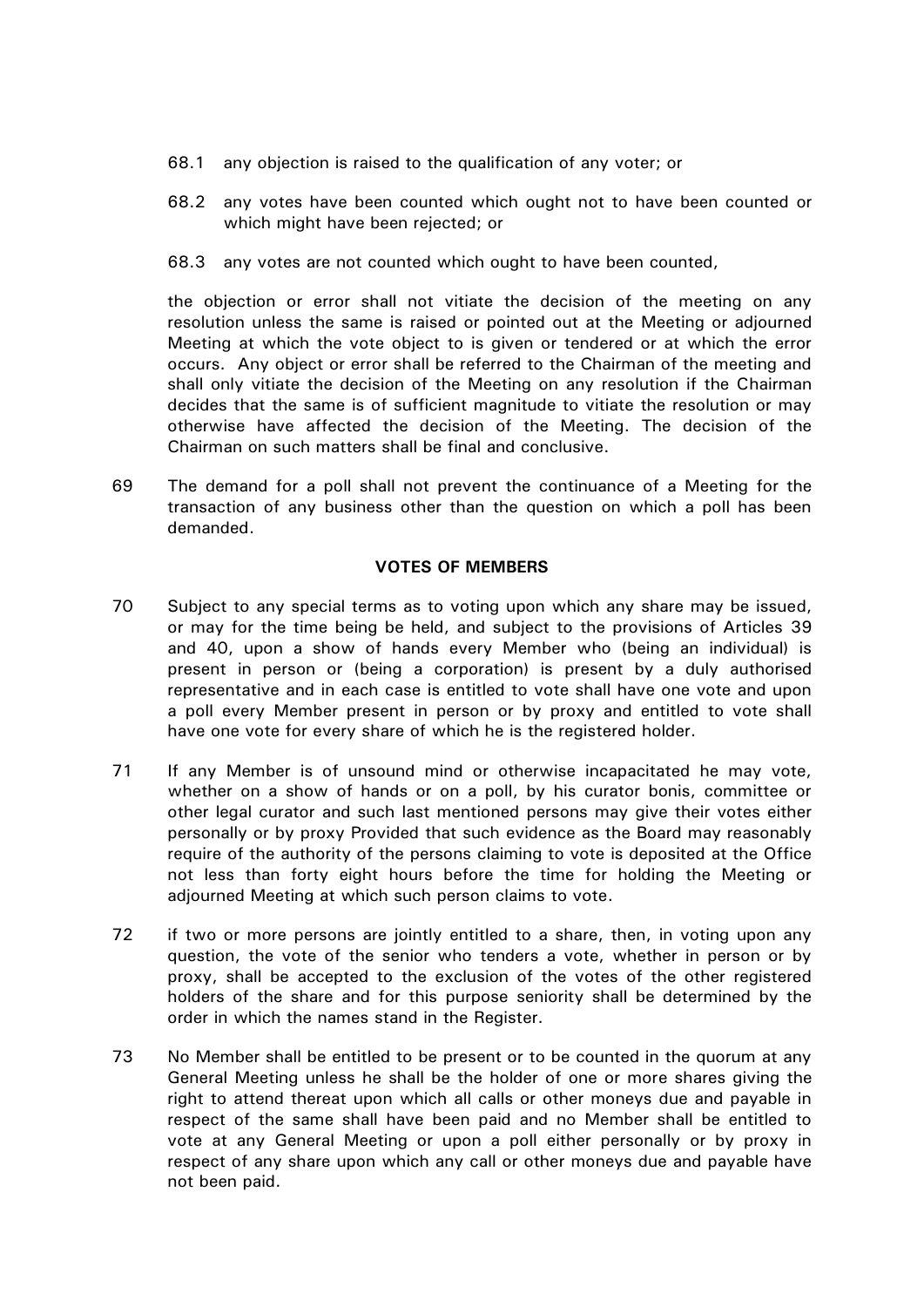- 74 Votes may be given either personally or by proxy. On a show of hands a Member (other than a corporation) present only by proxy shall have no vote; but a proxy for or representative of a corporation may vote on a show of hands. A proxy need not be a Member and a Member may appoint one or more than one person to act as his proxy. On a poll a Member entitled to more than one vote need not, if he votes, use all of his votes or cast all the votes he uses in the same way.
- 75 If a Member appoints more than one person to act as his proxy the instrument appointing each such proxy shall specify the shares held by the Member in respect of which each such proxy is to vote and no Member may appoint more than one proxy (save in the alternate) to vote in respect of such officer or attorney.
- 76 The instrument appointing more than one person to act as his proxy shall be in Writing under the and of the appointor, or his attorney duly authorised in Writing, or if such appointor is a corporation, under its common seal or under the hand of some officer or attorney duly authorised in that behalf. The Directors may, but shall not be bound to, require evidence of authority of such officer or attorney.
- 77 A vote given in accordance with the terms of an instrument appointing a proxy shall be valid notwithstanding the previous death or insanity of the principal or revocation of the proxy or transfer of the share in respect of which it is given, unless previous intimation in Writing of the death, insanity, revocation or transfer shall have been received at the Office one hour at least before the time fixed for holding the Meeting.
- 78 The instrument appointing a proxy shall be deemed to confer authority to demand or join in demanding a poll and to vote at such poll.
- 79 The instrument appointing a proxy and the power of attorney or other authority, if any, under which it is signed, or a notarially certified copy thereof, shall be deposited at such place as may be specified for that purpose if the notice convening the Meeting or in the instrument of proxy or if no place is so specified at the Office at least forty-eight hours before the time appointed for holding the Meeting or adjourned Meeting at which the person named in such instrument proposes to vote or, in the case of a poll, not less than forty-eight hours before the time appointed for the taking of the poll; otherwise the person so named shall not be entitled to vote in respect thereof.
- 80 An instrument of proxy may be in any common form or in such other form as the Board may from time to time approve.
- 81 The Board may at the expense of the Company send by post or otherwise to the Members instruments of proxy (with or without provision for their return prepaid) for use at any General Meeting or at any Meeting of any class of Members of the Company either in blank or nominating in the alternative any one or more of the Directors of the Chairman of the Meeting or any other person or persons. If, for the purpose of any Meeting, invitations to appoint as proxy a person or one of a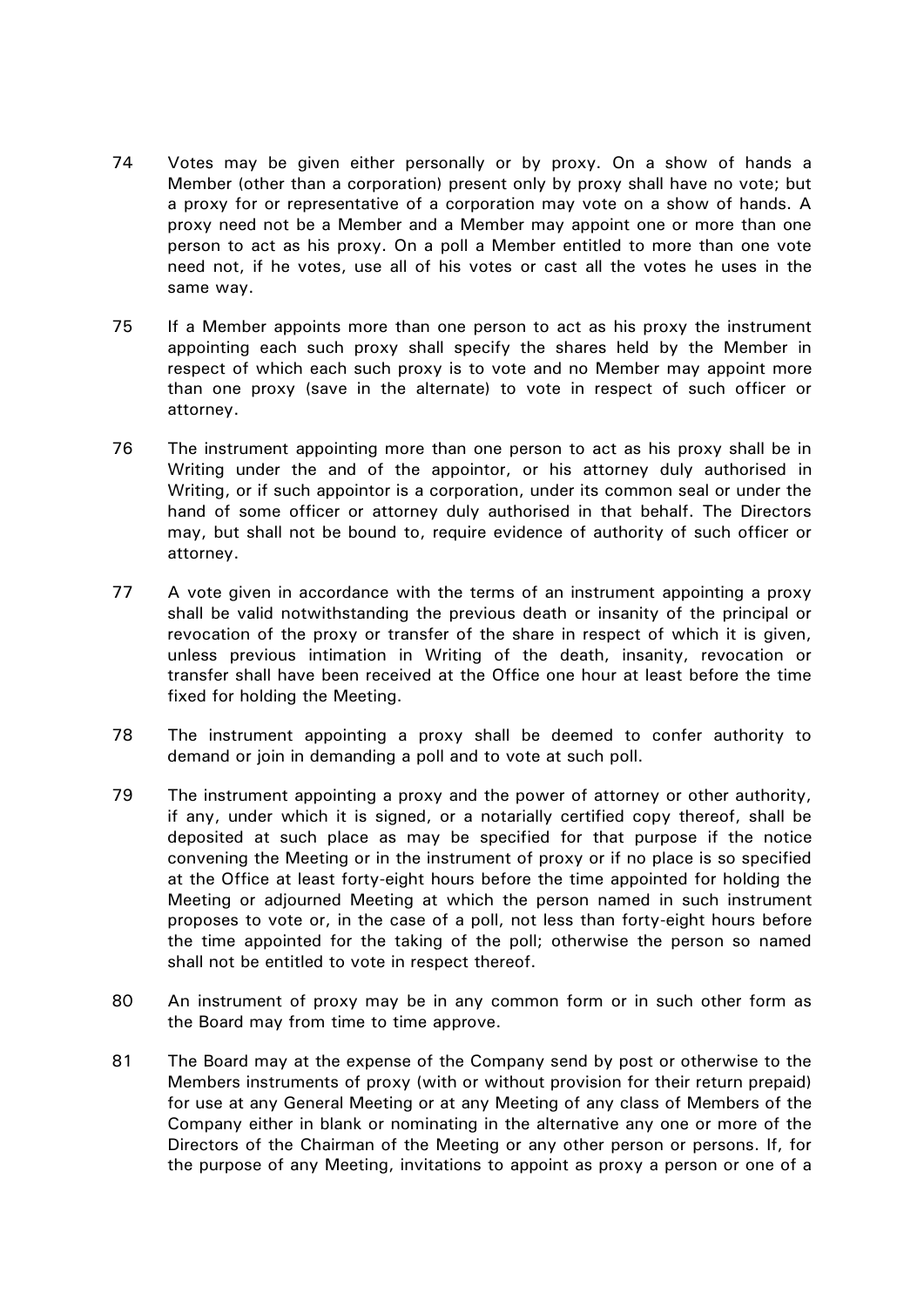number of persons specified in the invitations are issued at the Company's expense they shall be issued to all (and not to some only) of the Members entitled to be sent a notice of the meeting and to vote thereat by proxy.

# **CORPORATIONS ACTING BY REPRESENTATIVES AT MEETINGS**

82 Any corporation which is a Member of the Company may by resolution of its directors or other governing body authorise any person to act as its representative at any Meeting of the Company or of any class of Members thereof and such representative shall be entitled to exercise the same powers on behalf of the corporation which he represents as that corporation could exercise if it were an individual Member.

# **DIRECTORS**

- 83 Until otherwise determined by a General Meeting the number of Directors shall not be less than two or more than eight. The Company may by ordinary resolution from time to time vary the minimum and maximum number of Directors.
- <span id="page-25-0"></span>84 The Board may, from time to time and at any time, appoint any other person to be a Director either to fill a casual vacancy or by way of addition to the board. A Director so appointed shall hold office only until the annual General Meeting following next after his appointment, when he shall retire, but shall then be eligible for re-election. A Director so retiring shall not be taken into account in determining the number of Directors to retire by rotation at such Meeting in accordance with Article [106.](#page-33-0)
- 85 A Director shall not require a share qualification, but shall nevertheless be entitled to attend and speak at any General Meeting of, or at any separate Meeting of the holders of any class of shares in, the Company.
- 86 There shall be available to be paid out of the funds of the Company to the Directors as fees in each year an aggregate sum not exceeding £100,000 as the Board may determine, such sum to be divided among such Directors in such proportion and manner as they may agree or, in default of agreement, equally Provided that any such Director holding the office of Director for part of a year shall, unless otherwise agreed, be entitled only to a proportionate part of such fee. The Company may by ordinary resolution increase the amount of the fees payable under this Article. The provisions of his Article shall not apply to the remuneration of any Managing Director or Director holding executive office whose remuneration shall be determined in accordance with the provisions of Articles [95.1](#page-29-0) and [95.4.](#page-29-1)
- 87 The Directors shall also be entitled to be repaid all travelling, hotel and other expenses properly incurred by them respectively in and about the performance of their duties as Directors, including their expenses of travelling to and from Board or committee or General Meetings.
- 88 The Board (or for the avoidance of doubt a committee of the Board if so authorised) may grant special remuneration to any member thereof who, being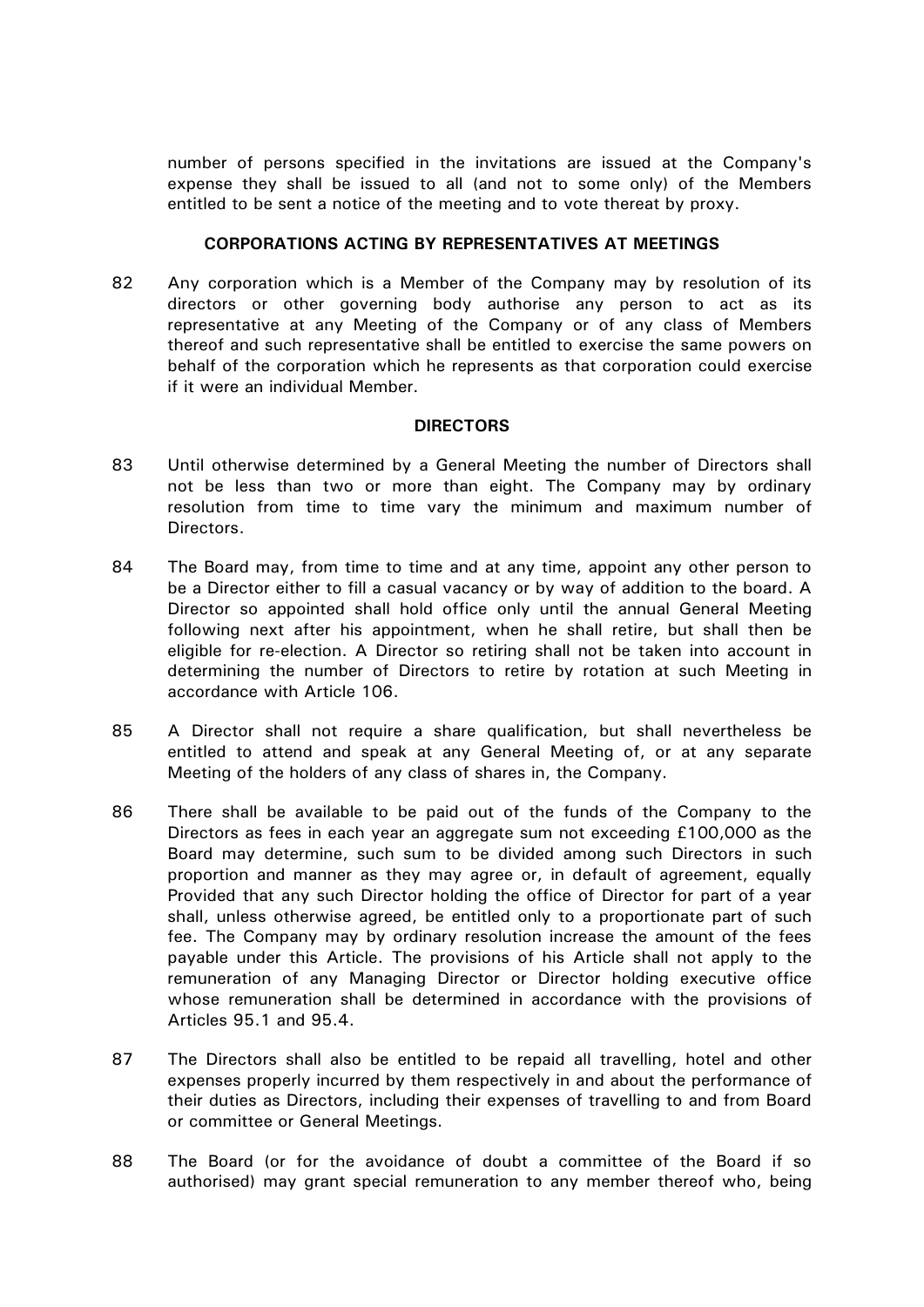called upon, shall render any special or extra services to the Company. Such special remuneration may be made payable to such Director in addition to or in substitution for his ordinary remuneration (if any) as a Director, and may be payable by way of a lump sum participation in profits or otherwise as the Board (or any such committee) shall determine.

# **POWER TO APPOINT A PRESIDENT OF THE COMPANY**

89 The Board shall have power to appoint any person deemed by the Board to be fit for such appointment to be the President of the Company and any person so appointed shall hold office for the life or for such other lesser period as from time to time shall be determined by the Board. If the President is appointed otherwise than from among the Directors then, while he shall not be counted in the quorum at any meeting of the Board and shall not be entitled to vote on any matter decided at any such meeting or otherwise in any way to exercise any of the rights, privileges and powers of a Director he shall be entitled to attend meetings of the Board although failure to give notice to the President of any such meeting shall not invalidate such meeting or any business transacted thereat.

# **INTERESTS OF DIRECTORS**

- 90 A Director may hold any other office or place of profit under the Company (except that of Auditor) in conjunction with his office of Director and, subject to Section 319, on such terms as to remuneration and otherwise as the Board shall arrange. Any Director may act by himself or his firm in a professional capacity for the Company and hi or his firm shall be entitled to remuneration for professional services as if he were not a Director Provided that nothing herein contained shall authorise a Director or his firm to act as Auditor or Auditors of the Company.
- 91 Subject to the provision of the Statutes, no Director or intending Director shall be disqualified by his office from contracting with the Company either as vendor, purchaser or otherwise nor, subject to the interest of the Director concerned being duly declared as required by Article [93,](#page-26-0) shall any such contract or any contract or arrangement entered into by or on behalf of the Company in which any Director shall be in any way interested be liable to be avoided nor shall any Director so contracting or being so interested be liable to account to the Company for any profit realised by any such contract or arrangement by reason of such Director holding that office or of the fiduciary relationship thereby established.
- 92 A Director may hold office as a Director or other officer of or be otherwise interested in any other company of which the Company is a member or in which the Company is otherwise interested and, unless otherwise agreed shall not be liable to account to the Company for any remuneration or other benefits receivable by him as a director or officer of, or by virtue of his interest in, such other company.
- <span id="page-26-0"></span>93 Without prejudice to the requirements of the Statutes, a Director including an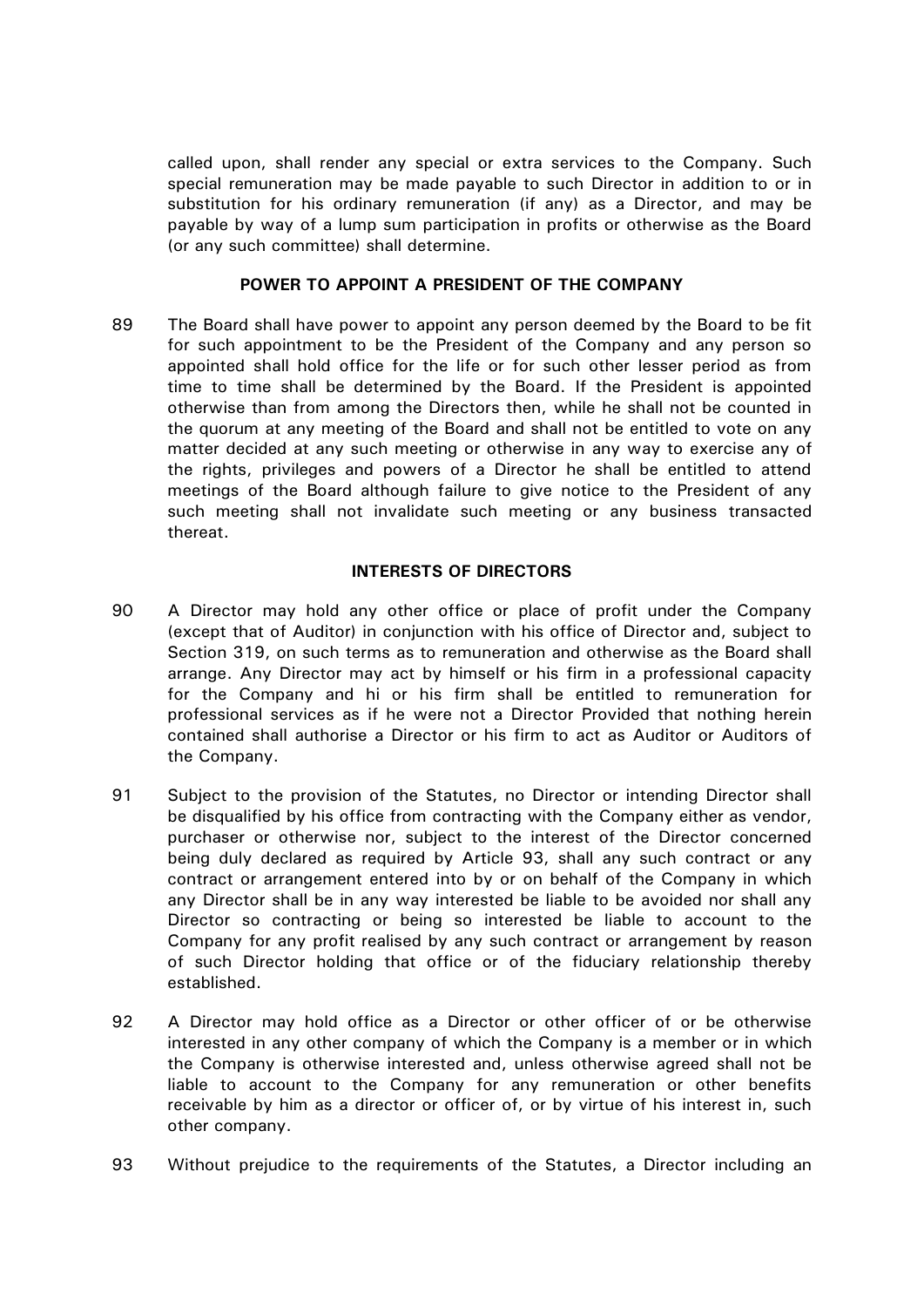alternate Director, who is in any way, whether directly or indirectly, interested in a contract or proposed contract with the Company shall declare the nature of his interest at a meeting of the Board. In the case of a proposed contract with the Company shall declare the nature of his interest at a meeting of the Board. In the case of a proposed contract the declaration shall be made at the meeting of the board at which the question of entering into the contract is first taken into consideration or, if the Director was not at the date of that meeting interested in the proposed contract, at the next meeting of the Board held after he became so interested. In a case where the Director becomes interested in a contract after it is made the declaration shall be made at the first meeting of the Board held after the Director became so interested. In a case where the Director is interested in a contract which has been made before he was appointed a Director the declaration shall be made at the first meeting of the Board held after he is so appointed. For the purposes of this Article a general notice given to the Board by a Director to the effect that he is a member of any specified company or firm and is to be regarded as interested in any contract which may after the date of the notice be made with a specified person who is connected with him (within the meaning of Section 346) shall (if such Director shall give the same at a meeting of the Board or shall take reasonable steps to secure that it is brought up and read at the next meeting of the Board after it is given) be deemed a sufficient declaration of interest in relation to any contract so made. In this Article the expression "contract" shall be construed as including any transaction or arrangement, whether or not constituting a contract.

- <span id="page-27-0"></span>94.1 Save as herein provided, a Director shall not vote in respect of any contract or arrangement or any other proposal whatsoever in which he or any person connected with him (within the meaning of Section 346) has any interest otherwise than by virtue of his interests in shares or debentures or other securities of or otherwise in or through the Company or in respect of which he has any duty which conflicts with his duty to the Company. A Director shall not be counted in the quorum at a meeting in relation to any resolution in respect of which he is debarred from voting.
- 94.2 A Director shall (in the absence of some other interest than is indicated below) be entitled to vote (and be counted in the quorum) in respect of any resolution concerning any of the following matters namely:-
	- 94.2.1 the giving of any guarantee, security or indemnity to him in respect of money lent or obligations incurred by him or by any other person at the request of or for the benefit of the Company or any of its subsidiaries;
	- 94.2.2 the giving of any guarantee, security of indemnity to a third party in respect of a debt or obligation of the Company or any of its subsidiaries for which he himself has assumed responsibility in whole or in part under a guarantee or indemnity or by the giving of security'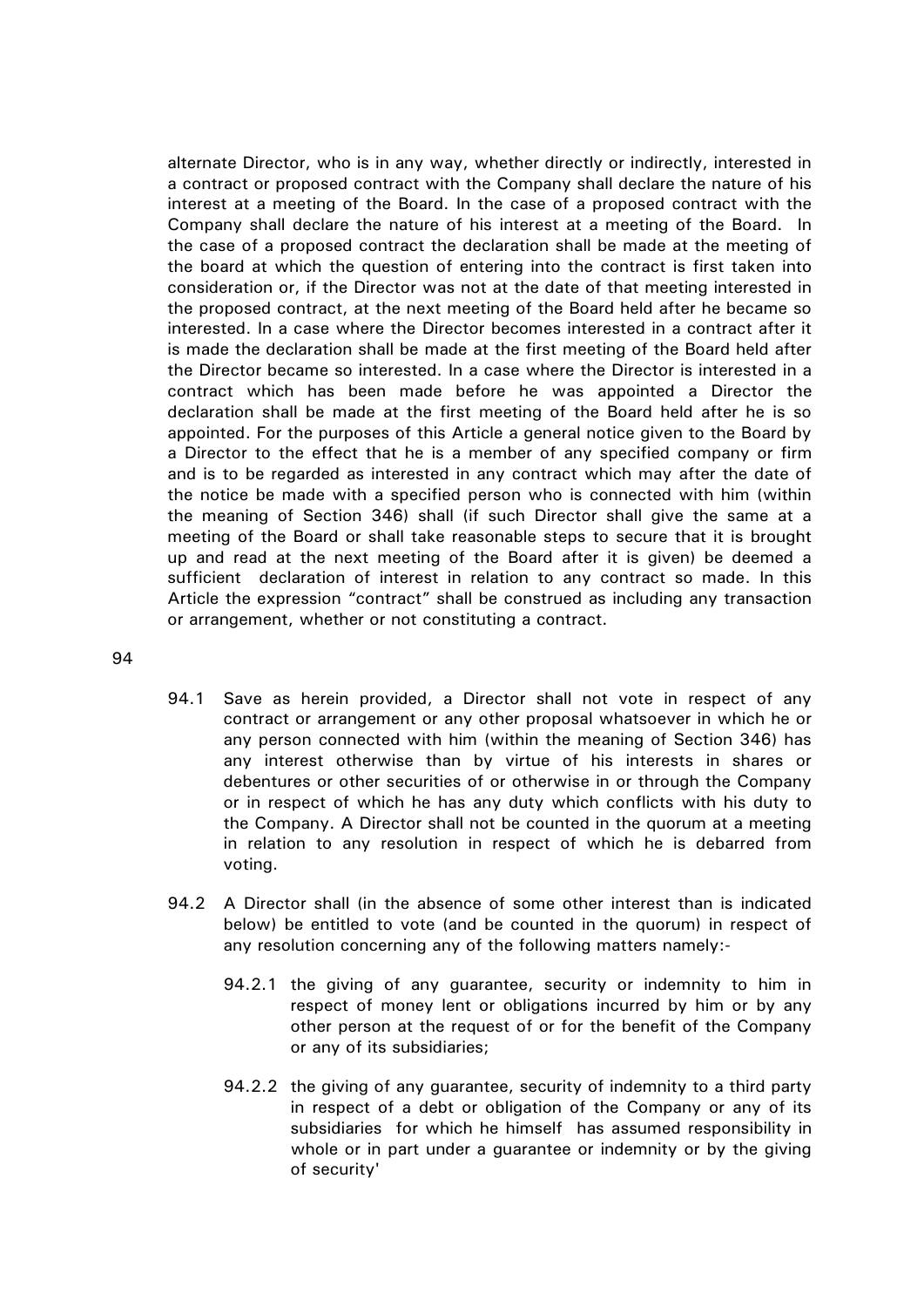- 94.2.3 any proposal concerning an offer of shares or debentures or other securities of or by the Company or any of its subsidiaries for subscription or purchase in which offer he is or may be entitled to participate as a holder of securities or in the underwriting or sub-underwriting thereof;
- <span id="page-28-0"></span>94.2.4 any proposal concerning any other company in which he is interested directly or indirectly and whether as an officer or shareholder or otherwise howsoever Provided that he (together with any person connected with him within the meaning of Section 346) is not the holder or beneficially interested in one per cent or more of any class of the equity share capital of such company (or of any third company through which his interest is derived) or of the voting rights available to members of the relevant company (any such interest being deemed for the purpose of this Article to be a material interest in all circumstances);
- 94.2.5 any proposal concerning the adoption, modification or operation of a superannuation fund or retirement benefits scheme under which he may benefit and which has been approved by or is subject to and conditional upon approval by the Board of Inland Revenue for taxation purposes or which does not accord to any Director as such any privilege or benefit not accorded to the employees to which the scheme or fund relate;
- 94.2.6 any contract, arrangement or proposal for the benefit of employees of the group under which the Director benefits in a similar manner as the employees or which does not accord to any Director as such any privilege or benefit not accorded to the employees to which the scheme or fund relates;
- 94.2.7 any proposal concerning insurance which the Company proposes to maintaining or purchase for the benefit of Directors or for the benefit persons including Directors.
- 94.3 Where proposals are under consideration concerning the appointment (including fixing or varying the terms of appointment) of two or more Directors to offices of employment with the Company or any company in which the Company is interested such proposals may be divided and considered in relation to each Director separately and in such cases each of the Directors concerned (if not debarred from voting under the proviso to paragraph [94.2.4](#page-28-0) of this Article) shall be entitled to vote (and be counted in the quorum) in respect of each resolution except that concerning his own appointment.
- 94.4 If any question shall arise at any meeting as to the materiality of a Director's interest or as to the entitlement of any Director to vote and such question is not resolved by his voluntarily agreeing to abstain from voting, such question shall be determined by a majority of votes of the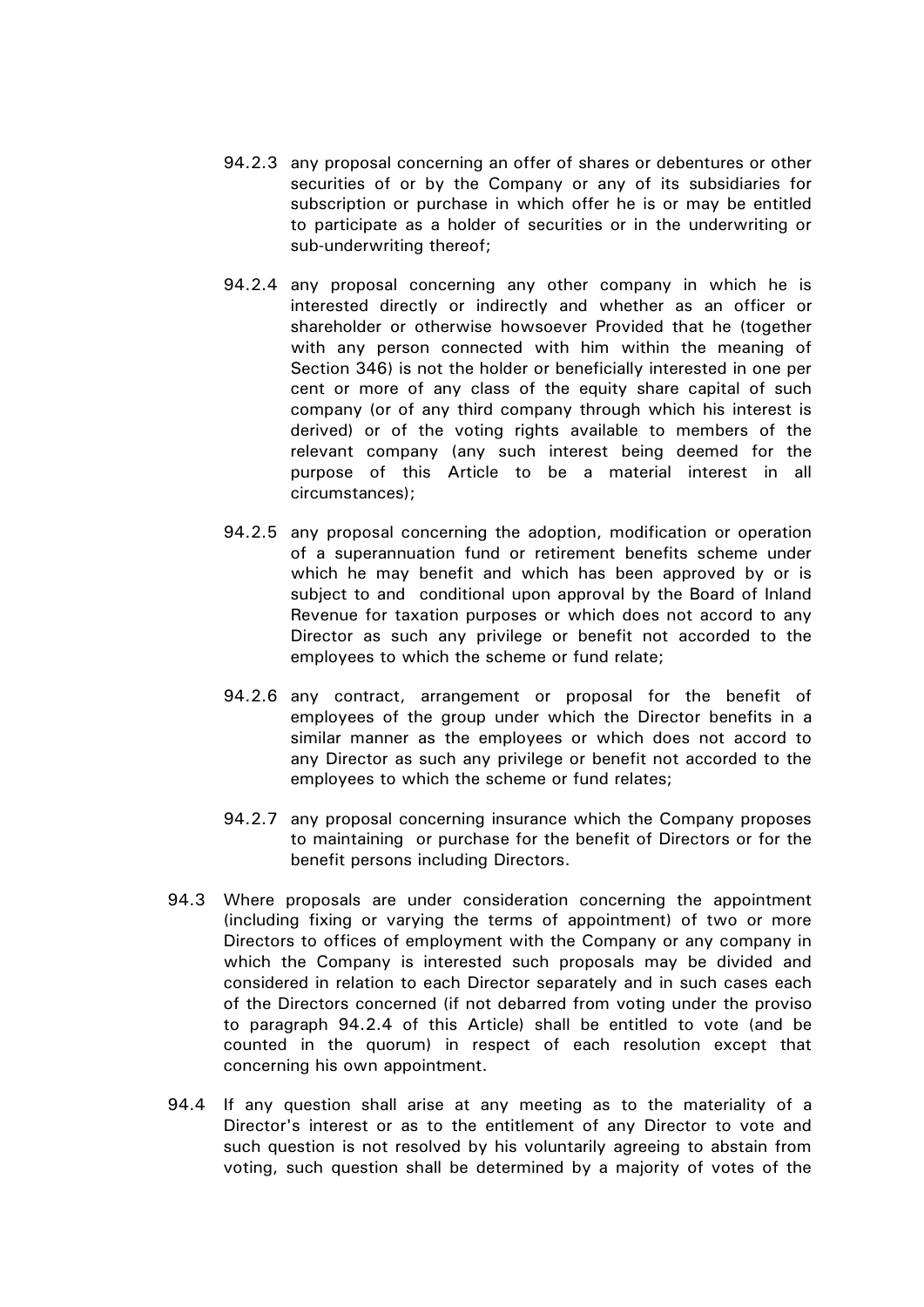remaining Directors present at the meeting and in the case of an equality of votes the Chairman (unless he be the Director the materiality of whose interest or the entitlement of whom to vote shall be in issue) shall have a second or casting vote and their ruling in relation to any other Director shall be final and conclusive except in a case where the nature or extent of the interests of the Director concerned have not been fairly disclosed and, pending such ruling, paragraph [94.1](#page-27-0) of this Article shall apply to the Director in question.

94.5 The Company may by ordinary resolution suspend or relax the provisions of this Article to any extent or ratify any transaction not duly authorised by reason of a contravention of this Article.

# **MANAGING AND OTHER EXECUTIVE DIRECTORS**

- <span id="page-29-0"></span>95.1 The Board may, from time to time, appoint one or more of its body to be the holder of any executive office, including the office of Chief Executive or Managing or Joint or Assistant Managing Director. Any such appointments shall be on such terms (including remuneration) and for such period as the Board (or for the avoidance of doubt a committee of the board if so authorised) may determine.
- <span id="page-29-2"></span>95.2 A Director so appointed to any executive office shall not be subject to retirement by rotation and shall not be taken into account in determining the number of the Directors to retire by rotation.
- 95.3 The appointment of any Director to any executive office shall be capable of being terminated by the Board if he ceases from any cause to be a Director, unless the contract or resolution under which he holds office shall expressly state otherwise; but without prejudice to any claim he may have for damages for breach of any contract service between him and the Company.
- <span id="page-29-1"></span>95.4 A Director holding any executive office shall receive such remuneration, whether in addition to or in substitution for his commission, participating in profits or otherwise, as the Board (or for the avoidance of doubt a committee of the Board if so authorised) may determine.
- 95.5 The Board may entrust to and confer upon a Directors holding any executive office any of the powers exercisable by the Board upon such terms and conditions and with such restrictions as it thinks fit and either collaterally with or to the exclusion of its own powers and may from time to time revoke, withdraw, alter or vary all or any of such powers.
- 95.6 The Company shall not (and the Board shall exercise all voting and other rights and power of control exercisable by the Company in respect of its subsidiary companies so as to secure that none of its subsidiary companies shall) grant any contract of service to any such Managing Director or such other officer as is referred to in paragraph [95.1](#page-29-0) of this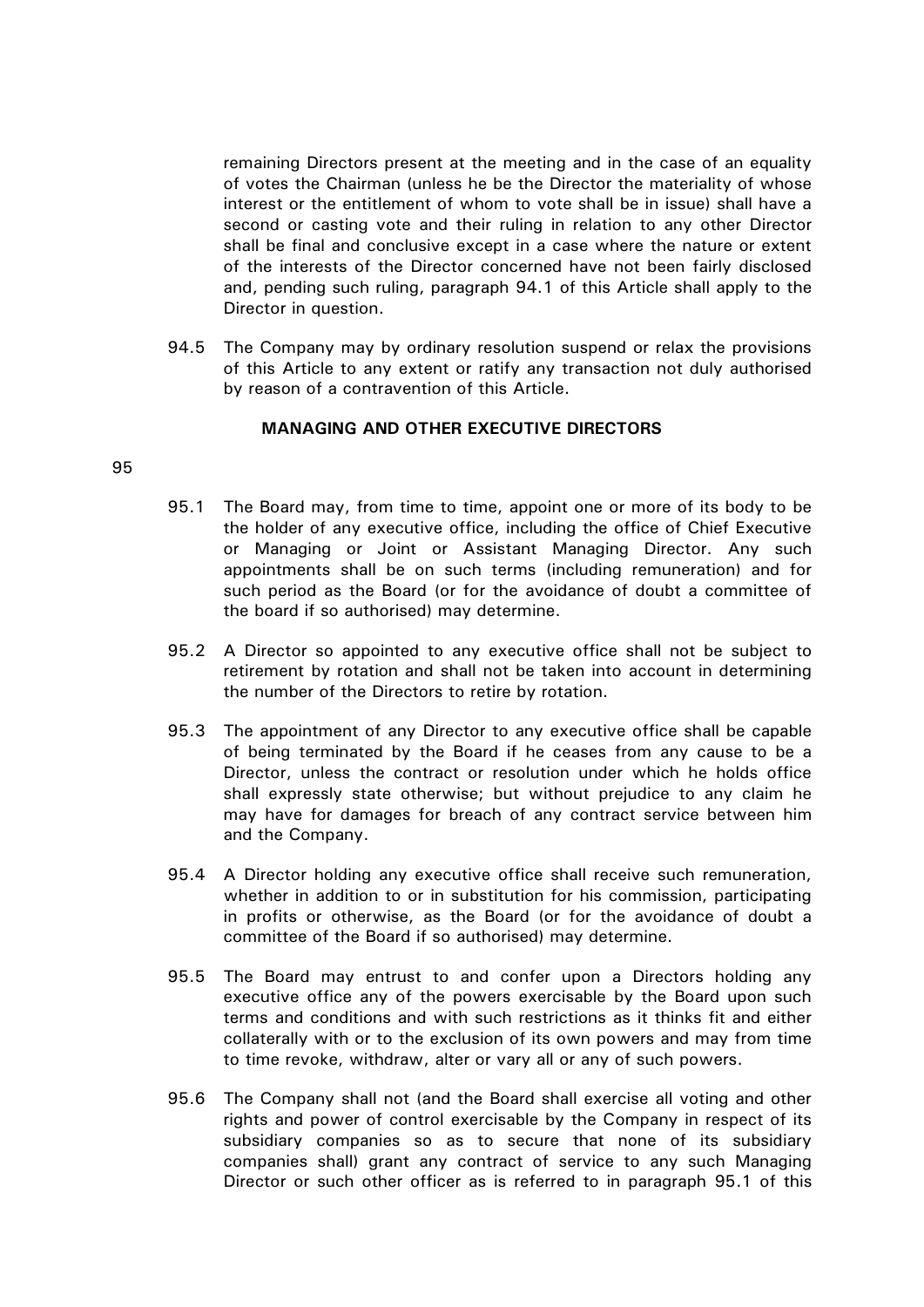Article or any proposed Managing Director or such other officer as aforesaid which does not expire or is not determinable within five years of the date of grant thereof without payment of compensation (other than statutory compensation) except with the previous sanction of the Company in General Meeting given in accordance with Section 319.

#### **POWERS OF DIRECTORS**

- 96 The business of the Company shall be managed by the Board, which may exercise all such powers of the Company and do on behalf of the Company all such acts as may be exercisable and done by the Company and as are not by the Statutes or by these Articles required to be exercised or done by the Company in General Meeting, subject nevertheless to any regulations of these Articles, to the provisions of the Statutes and to such regulations being not inconsistent with the aforesaid regulations or provisions as may be prescribed by the Company in General Meeting but no regulation made by the Company in General Meeting shall invalidate any prior act of the Board which would have been valid if such regulation had not been made. The general powers given by this Article shall not be limited or restricted by any special authority or power given to the Directors by any other Article.
- 97 The Board may establish local boards or committees or agencies for managing any of the affairs of the Company and may appoint any persons to be members of such local boards or committees or any managers or agents and may fix their remuneration and may delegate to any local board, committee, manager or agent any of the powers, authorities and discretions vested in the Board (with power to sub-delegate) and may authorise the members of any local board or committee, or any of them, to fill any vacancies therein and to act notwithstanding vacancies and any such appointment or delegation may be made upon such terms and subject to such conditions as the Board may think fit and the Board may remove any person so appointed and may annul or vary any such delegation; Provided that in those cases where the powers of the Board are delegated to a committee which includes co-opted members who are not Directors, the number of co-opted persons shall be less than one-half of the total number comprising the committee and no resolution of the committee shall be effective unless a majority of the members of the committee present at the meeting are Directors; but no person dealing in good faith and without notice of any such annulment or variation shall be affected thereby and no person so appointed shall for any purpose be deemed to be a Director.
- 98 The Board may from time to time and at any time by power of attorney under the seal appoint any company, firm or person or any fluctuating body or persons, whether nominated directly or indirectly by the Board, to be the attorney or attorneys of the Company for such purposes and with such powers, authorities and discretions (not exceeding those vested in or exercisable by the Board under these Articles) and for such period and subject to such conditions as it may think fit and any such powers of attorney may contain such provisions whether for the protection and convenience of persons dealing with any such attorney or otherwise to sub-delegate all or any of the powers, authorities and discretions vested in him.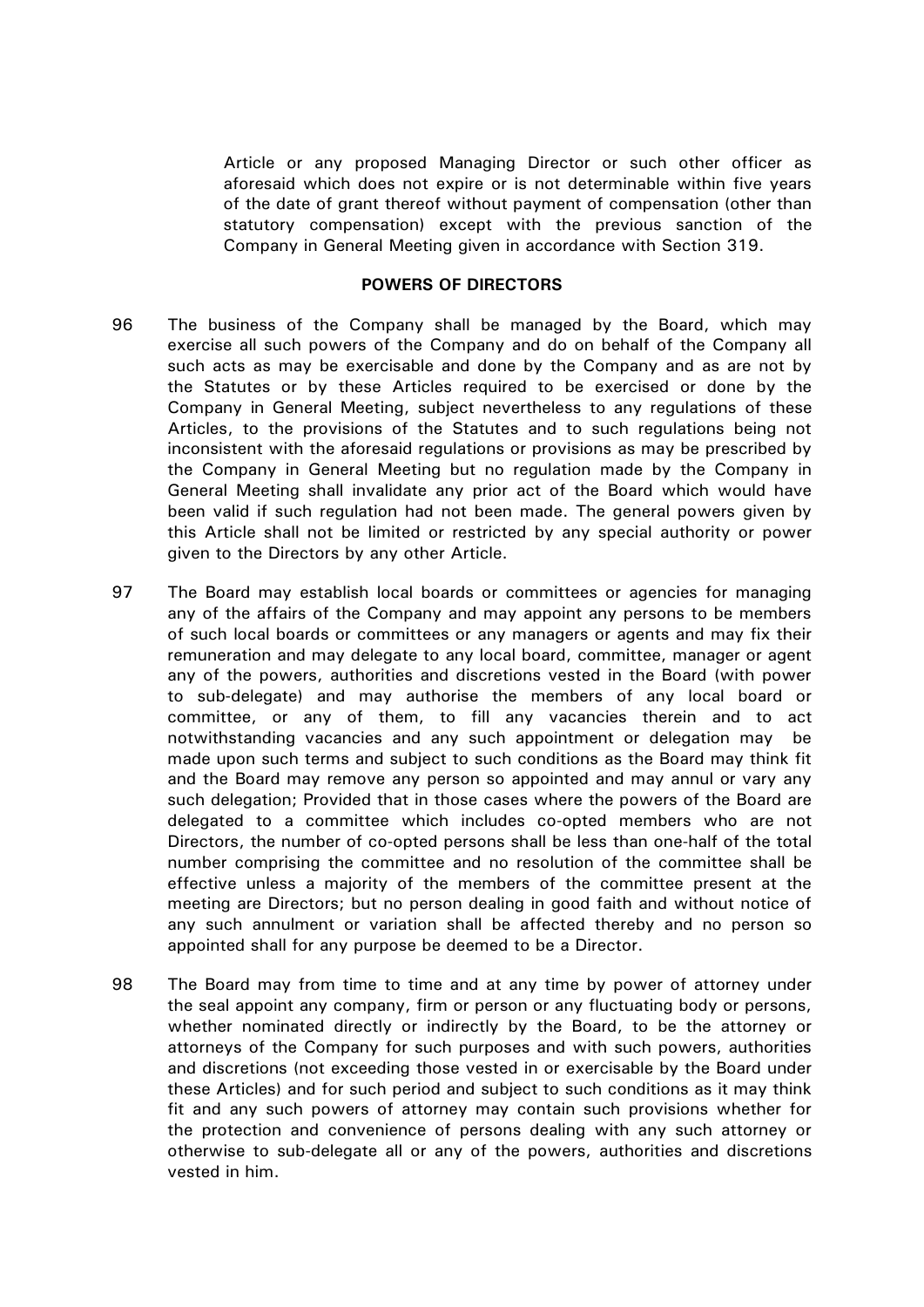- 99 The Company or the Board on behalf of the Company may exercise all the powers of the Company under Section 39, relating to official seals for use abroad, and any such seal shall be affixed by the authority and in the presence of, and the instrument sealed therewith shall be signed by, such persons as the Board shall from time to time by writing under the Seal appoint.
- 100
- 100.1 The Board may establish, maintain, participate in or contribute to or procure the establishment, maintenance of, participation in or contribution to any pension, superannuation, benevolent or life assurance fund, scheme or arrangement (whether contributory or otherwise) for the benefit of, and give or procure the giving of donations, gratuities, pensions, allowances, benefits and emoluments to, any persons who are or were at any time in the employment or service of the Company or any of its predecessors in business or of any company which is a holding company or a subsidiary of the Company or who may be or have been Directors or officers of the Company or of any such other company as aforesaid and who hold or have held executive positions or agreements for service wit the Company or any such other company, and the wives, widows, families and dependants of any such persons. The Board may also establish, subsidise and subscribe to any institutions, associations, societies, clubs or funds calculated to be for the benefit of or to advance the interests and well-being of the Company or of any such other company as aforesaid, or of any such person as aforesaid and make payments for or towards the insurance of any such persons as aforesaid and subscribe or guarantee money for charitable or benevolent objects, or for any exhibition or for any public, general or useful object and do any of the matters aforesaid either alone or in conjunction with any such other company as aforesaid. Any Director who holds or has held any such executive position or agreement for service shall be entitled to participate in and retain for his own benefit any such donations, gratuities, pensions, allowances, benefits or emoluments.
- 100.2 The Board may also establish and maintain any employees' share scheme, share option or share incentive scheme approved by ordinary resolution whereby selected employees of the Company or of any company which is a subsidiary of the Company are given the opportunity of acquiring shares in the capital of the Company on the terms and subject to the conditions set out in such scheme and establish and (if any such scheme so provides) contribute to any scheme for the purchase by or transfer, allotment or issue to trustees of shares in the Company or its holding company to be held for the benefit of employees (including Directors and officers) of the Company and subject to the Statutes lend money to such trustees or employees to enable them to purchase such shares Provided that if any shares are to be issued to employees or trustees under the provisions of any such scheme pursuant to which the rights attaching to such shares shall be altered or varied then any such scheme shall be approved by special resolution and these Articles shall be deemed to be altered so far as appropriate by the special resolution approving such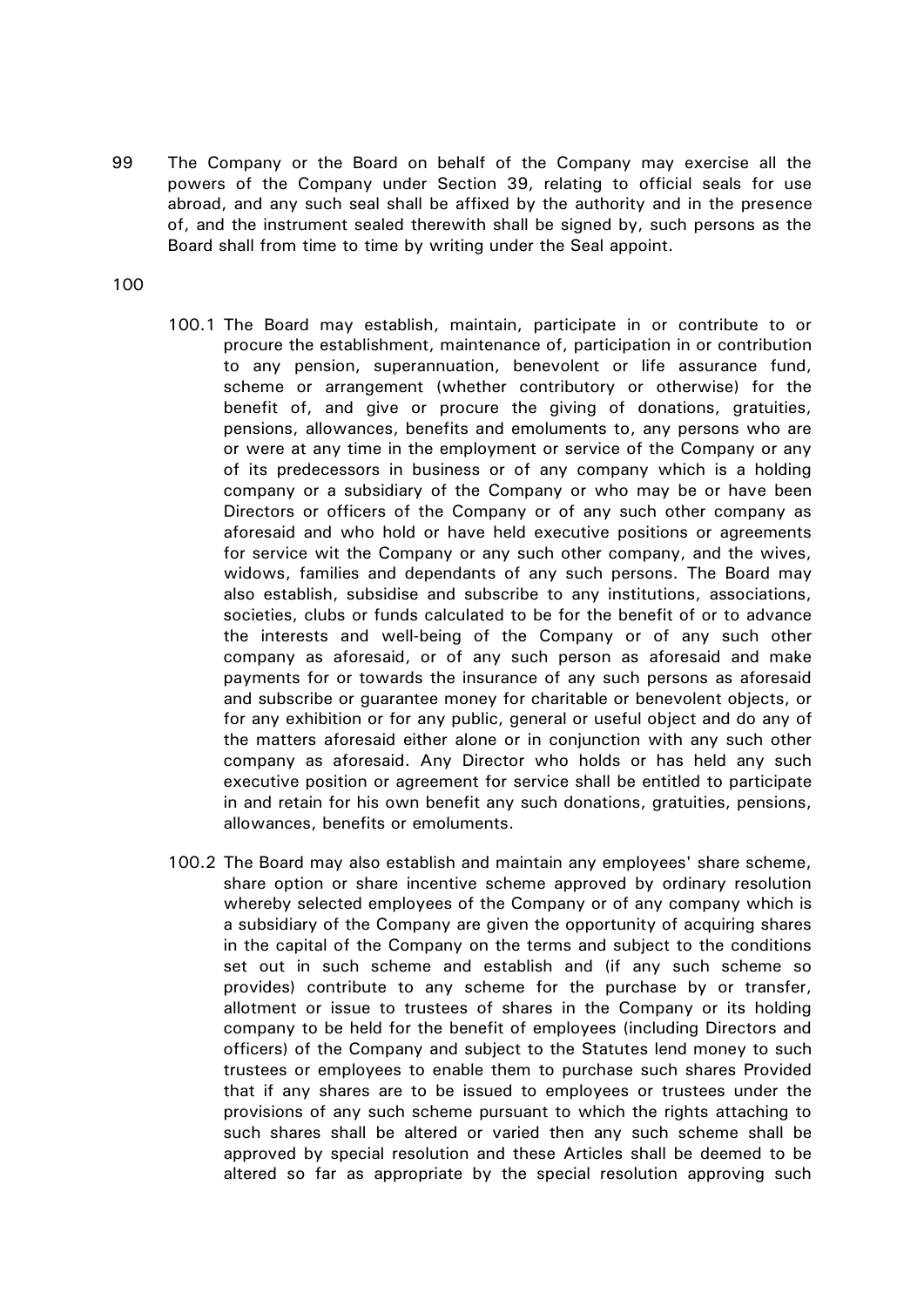scheme.

101 All cheques, promissory notes, drafts, bills of exchange and other negotiable instruments and all receipts for moneys paid to the Company, shall be signed, drawn, accepted, endorsed or otherwise executed, as the case may be, in such manner as the Board shall from time to time by resolution determine.

## **POWERS OF BORROWING AND MORTGAGING**

- 102 Subject as hereinafter provided the Board may exercise all the powers of the Company to borrow money and to mortgage or charge its undertaking, property and assets both present and future, including uncalled capital, and subject to the provisions of Section 80 to issue debentures and other securities, whether outright or as collateral security for any debt, liability or obligation of the Company or of any third party.
- 103 The Board may mortgage or charge all or any part of the Company's undertaking, property and uncalled capital and, subject to Section 80, may issue or sell any bonds, loan notes, debentures or other securities whatsoever for such purposes and upon such terms as to time of repayment, rate of interest, price of issue or sale, payment of premium or bonus upon redemption or repayment or otherwise as it may think proper including a right for the holders of bonds, loan notes, debentures or other securities to exchange the same for shares in the Company of any class authorised to be issued.

# **ROTATION, RETIREMENT AND REMOVAL OF DIRECTORS**

- <span id="page-32-0"></span>104 The office of a Director shall be vacated:
	- 104.1 he ceases to be a Director by virtue of any provision of the Statutes or he becomes prohibited by law from being a Director; or
	- 104.2 he becomes bankrupt or makes any arrangement or composition with his creditors generally; or
	- 104.3 he is, or may be, suffering from mental disorder and either:-
		- 104.3.1he is admitted to hospital in pursuance of an application for admission for treatment under the Mental Health Act 1983 or, in Scotland, an application for admission under the Mental health (Scotland) Act 1960; or
		- 104.3.2an order is made by a court having jurisdiction (whether in the United Kingdom or elsewhere) in matters concerning mental disorder for his detention or for the appointment of a receiver, curator bonis or other person to exercise powers with respect to his property or affairs; or
		- 104.3.3he becomes physically or mentally incapable of performing the functions of a Director and the Board shall resolve that he be disqualified; or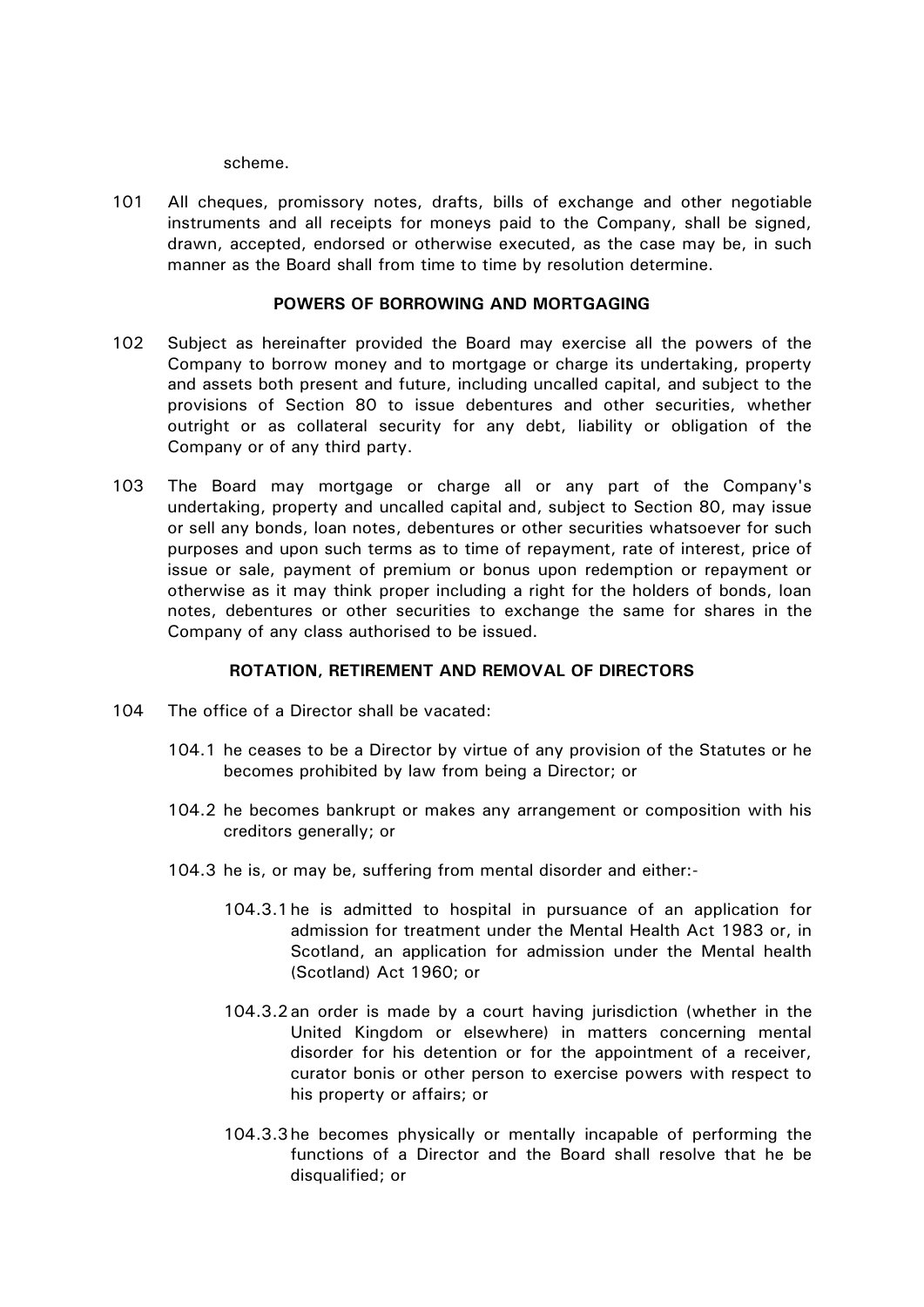- 104.4 in the case of a Director holding executive office subject to the terms of any contract between him and the Company he resigns his office by notice in Writing to the Company; or
- 104.5 he shall for more than six consecutive months have been absent without permission of the Board from meetings of the Board held during that period and the Board shall resolve that his office be vacated; or
- 104.6 he shall be removed from office by notice in Writing served on him signed by all his co-Directors but so that if he holds an appointment to an executive office which thereby automatically determines such removal shall be deemed an act of the Company and shall have effect without prejudice to any claim for damages for breach of any contract of service between him and the Company.
- <span id="page-33-2"></span>105 Subject to the provisions of Section 293, every Director shall retire at the first Annual General Meeting after the date of his seventieth birthday; but shall then be eligible for re-election for the period from that Annual General Meeting until the end of the next following Annual General meeting when again he shall retire. Any such Director shall be eligible for re-election for a subsequent term or terms, but on each occasion only until the end of the next following Annual General Meeting after the date of his re-election. A Director retiring at any Annual General Meeting in accordance with the provisions of this Article shall not be taken into account in determining the number of Directors to retire by rotation at such meeting in accordance with Article [107.](#page-33-1)
- <span id="page-33-0"></span>106 Subject as provided in Article [95.2,](#page-29-2) at the Annual General Meeting in every year one-third of the Directors for the time being (other than those retiring in accordance with Articles [84](#page-25-0) and [105\)](#page-33-2) or if their number is not a multiple of three then the number nearest to but not exceeding one third shall retire from office Provided always that if in any year the number of Directors (other than those retiring as aforesaid) subject to retirement by rotation is two, one of such Directors shall retire and if in any year there is only one Director subject to retirement by rotation (other than those retiring aforesaid) that Director shall retire.
- <span id="page-33-1"></span>107 The Directors to retire at the Annual General Meeting in every year shall include (so far as necessary to obtain the number required) any Director who wishes to retire and not to offer himself for re-election. All further Directors so to retire shall be the Directors who have been longest in office since their last election. As between Directors of equal seniority, the Directors to retire shall in absence of agreement be selected from among them by lot. A retiring Director shall be eligible for re-election and shall act as a Director throughout the Meeting at which he retires.
- 108 The Company at the Meeting at which a Director retires in manner aforesaid may fill the vacated office by electing a person thereto and in default the retiring Director shall if offering himself for re-election be deemed to have been reelected, unless at such Meeting it is expressly resolved not to fill such vacated office or unless a resolution for the re-election of such Director shall have been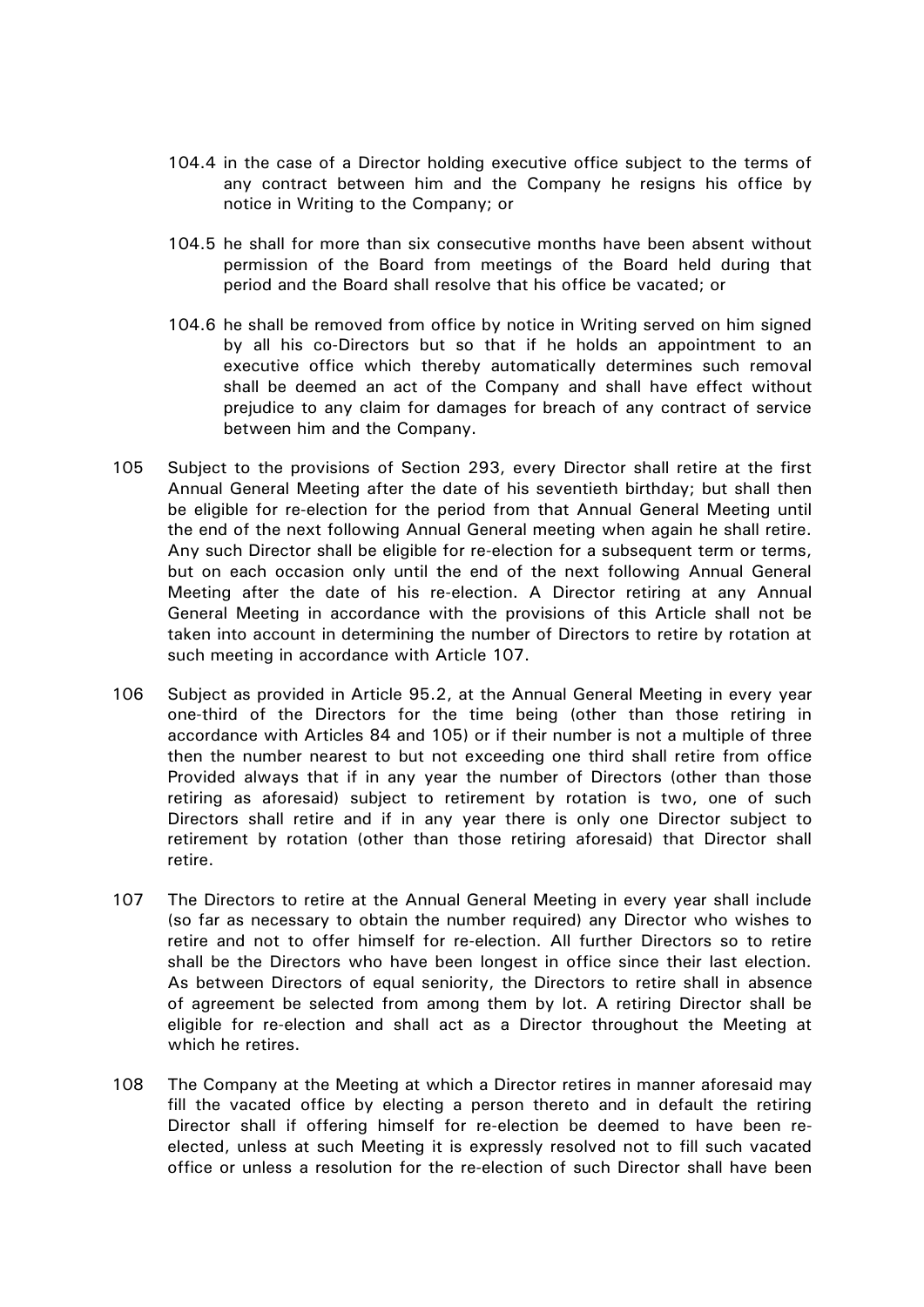put to the Meeting and lost.

- 109 No person not being a Director retiring at the Meeting shall, unless recommended by the Board for election, be eligible for election to the office of Director at any General Meeting unless, not less than seven nor more than fortytwo Clear Days before the day appointed for the Meeting, there shall have been given to the Secretary notice in writing by some Member duly qualified to be present and vote at the Meeting for which such notice is given of his intention to propose such person for election, and also notice in writing, signed by the person to be proposed, of his willingness to be elected.
- 110 Subject to the provisions of these Articles, the Company may from time to time in General Meeting appoint new Directors and increase or reduce the number of Directors and may also determine in what rotation the increased or reduced number is to go out of office.
- 111 Without prejudice to the power of the Company under Section 303 to remove a Director before the expiration of his period of office by ordinary resolution, the Company may by extraordinary resolution remove any Director before the expiration of his period of office, and may by ordinary resolution appoint another Director in his place. A person appointed in place of a Director so removed shall be subject to retirement at the same time as if he had become a Director on the day on which the Director in whose place he is appointed was last elected as a Director.
- 112 Every resolution of a General meeting for the appointment or election of a Director shall relate to one named person and a single resolution for the appointment or re-election of two or more persons as Directors shall be void, unless a resolution that it shall be so moved has first been agreed to by the Meeting without any vote being given against it.

## **PROCEEDINGS OF THE BOARD**

- 113 The Board or any committee of the Board may meet for the despatch of business adjourn and otherwise regulate its meetings as it thinks fit, and determine the quorum necessary for the transaction of business. Meetings of the Board or of any committee of the Board may take place in any part of the world and may take place via telephonic or similar means of communication notwithstanding that the Directors or committee members present may not all be meeting in one particular place. Unless otherwise determined, two Directors shall be a quorum. For the purposes of this Article an alternate Director shall be counted in a quorum but so that not less than two persons shall constitute the quorum.
- 114 A Director may, and on the request of a Director the Secretary shall, at any time summon a meeting of the Board. It shall be necessary to give notice (which need not be in Writing) of a meeting of the Board to all the Directors. Notwithstanding the foregoing neither the accidental failure to give notice of a meeting of the Board to any Director nor the non-receipt in any case of such notice if given shall invalidate such meeting or any resolution passed or business transacted thereat.
- 115 Questions arising at any meeting of the Board or any committee of the Board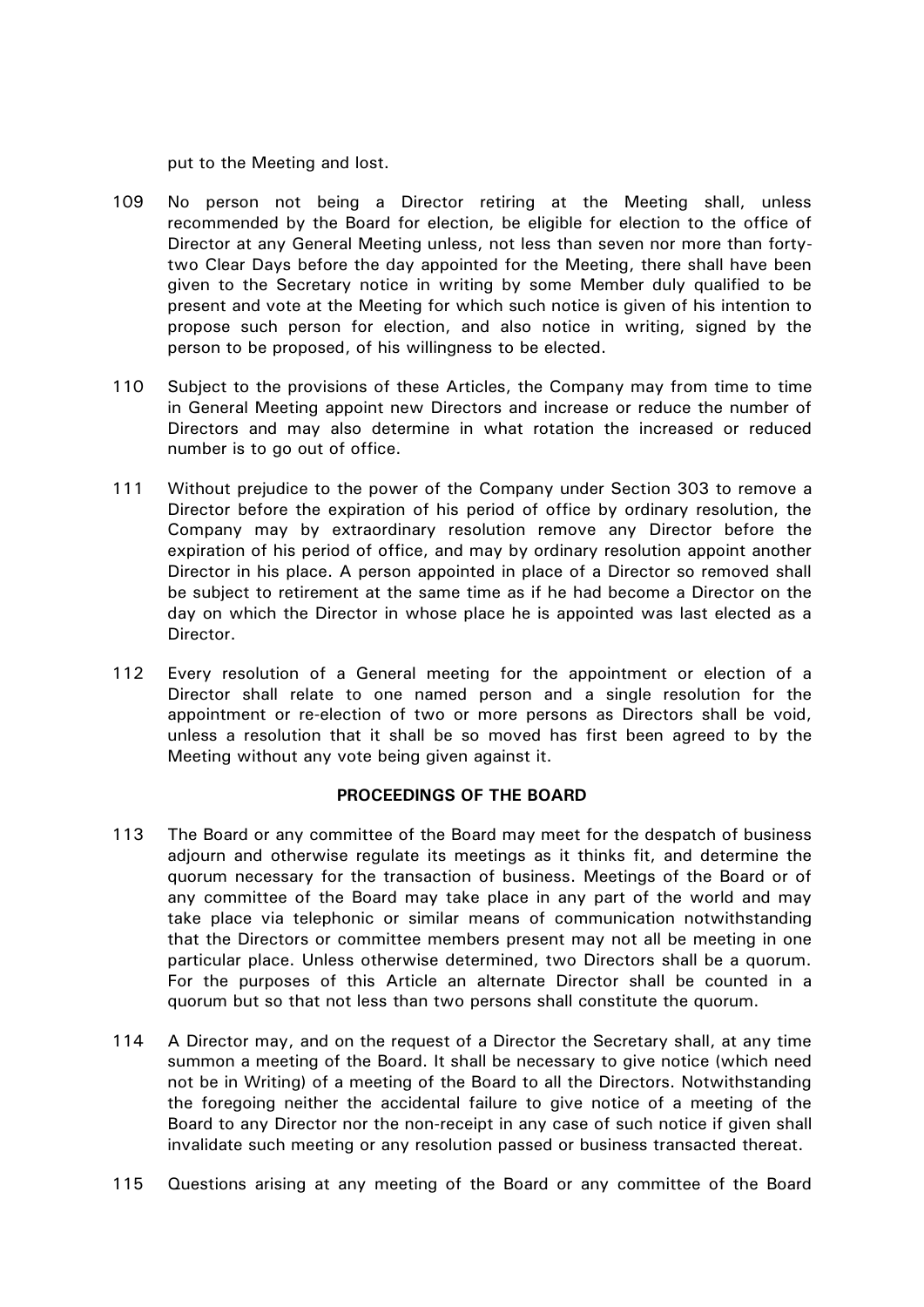shall be decided by a majority of votes. In the case of an equality of votes the Chairman shall have a second or casting vote.

116 The Board or any committee of the Board may from time to time elect a Chairman or Deputy-Chairman, who shall preside at its meetings, but if no such Chairman or Deputy-Chairman be elected, or if at any meeting the Chairman or Deputy-Chairman is not present within five minutes after the time appointed for holding the same, the Board or committee shall choose one of its number to be Chairman of such meeting.

- 117.1 The Board may delegate any of its powers, including authority to affix the Seal to any document, to committees consisting of such member or members of its body as it thinks fit. Any committee so formed shall in the exercise of the powers so delegated conform to any regulations that may from time to time be imposed upon it by the Board. The meetings and proceedings of any such committee consisting of two or more members shall be governed by the provisions of these Articles regulating the meetings and proceedings of Directors.
- 117.2 Any committee shall have power, unless the Board directs otherwise, to co-opt as a member or members of the committee for a specific purpose any person or persons not being members of the Board or of the Company Provided that no person shall be co-opted pursuant to this Article if as a result of his appointment the number of members of such committee who are Directors and no resolution passed at a meeting of such committee shall be effective unless a majority of the members of such committee shall be effective unless a majority of the members of such committee present at the meeting of Directors.
- 118 All acts bona fide done by any meeting of the Board or of a committee of the Board or by any person acting as a Director shall, notwithstanding it be afterwards discovered that there was some defect in the appointment of any Director or person acting as aforesaid or that they or any of them were disqualified or had ceased to be Directors or a Director, be as valid as if every such person had been duly appointed and was qualified to be and had continued to be a Director.
- 119 The Board shall cause proper minutes to be made of all General Meetings and also of all appointments of officers and of the proceedings of all meetings of the board and committees of the Board and of the attendances thereat and all business transacted at such meetings and any such minutes of any meeting, if purporting to be signed by the Chairman of such meeting, or by the Chairman of the next succeeding meeting of the Company or of the Board of committee, shall be conclusive evidence without any further proof of the facts therein stated.
- 120 A resolution in Writing signed by all the Directors for the time being entitled to receive notice of a meeting of the Board shall be as effective for all purposes as a resolution passed at a meeting of the Board duly convened and held and may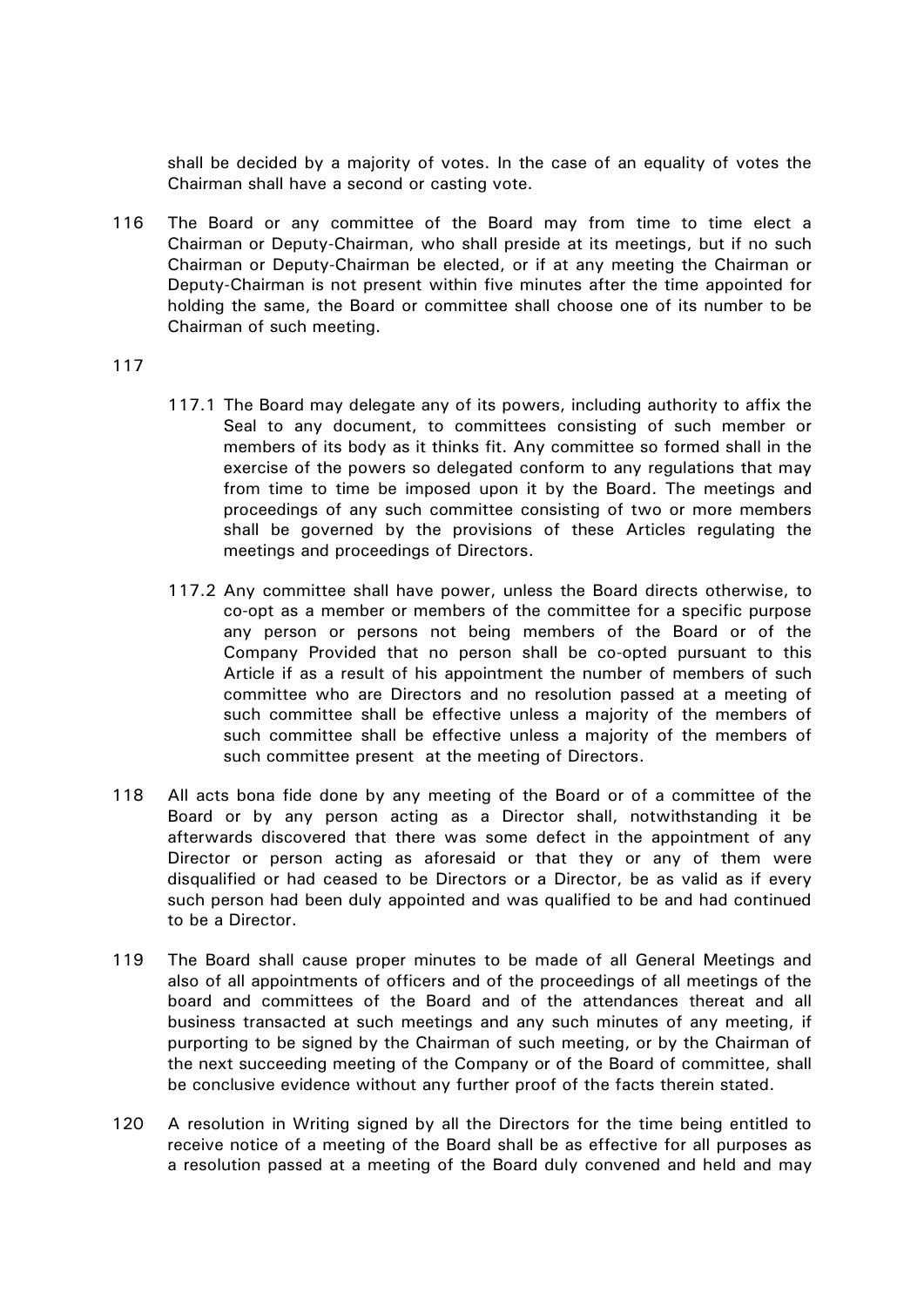consist of several documents in the like form each signed by one or more of the Directors and so that any such resolution or document signed by an alternate Director shall be deemed to have been signed by the Director who appointed such alternate Director.

121 The continuing Directors or a sole continuing Director may act notwithstanding any vacancy in their body but if and so long as the number of Directors is reduced below the number fixed by or pursuant to these Articles as the quorum of Directors, the continuing Directors or Director may act for the purpose of filling up vacancies in their body or of summoning General Meetings, but not for any other purpose.

# **ALTERNATE DIRECTORS**

122 A Director may from time to time in Writing under his hand appoint another Director or any other person including a person appointed as alternate for any other Director to be his alternate but no such appointment of any person not being a Director shall be operative unless and until approved by the Board. Every such alternate shall (subject to his giving to the Company an address at which notice may be served upon him) be entitled to notice of meetings of the Board and to attend and vote as a Director at any such meeting at which the Director appointing him is not personally present and generally at such meeting to have and exercise all the powers, rights, duties and authorities of the director appointing him. Every such alternate shall also be entitled in the absence of the Director appointing him to sign on his behalf a resolution in Writing of the Directors. The remuneration of an alternate shall be payable out of the remuneration payable to the director appointing him and shall consist of such portion (if any) of the last mentioned remuneration as shall be agreed between such alternate and the Director appointing him. A Director may by Writing under his hand deposited at the Office at any time revoke the appointment of an alternate appointed by him. If a Director dies or ceases to hold the office of Director the appointment of his alternate shall thereupon cease and determine Provided that if any Director retires at any Meeting (whether by rotation or otherwise) but is re-appointed by the Meeting at which such retirement took effect, any appointment made by him pursuant to this Article which was in force immediately prior to his retirement shall continue to operate after his reappointment as if he had not so retired. An alternate Director shall not be deemed to be the agent of his appointor but shall be deemed to be an officer of the Company. Notwithstanding the foregoing, unless he is already an officer of the Company in his own right, an alternate Director shall not, as such have any rights or powers other than those mentioned in this Article.

# **ASSOCIATE DIRECTORS**

- 123.1 The Board may from time to time appoint any person to be an Associate Director of the Company.
- 123.2 The appointment of a person to be an Associate Director shall not, save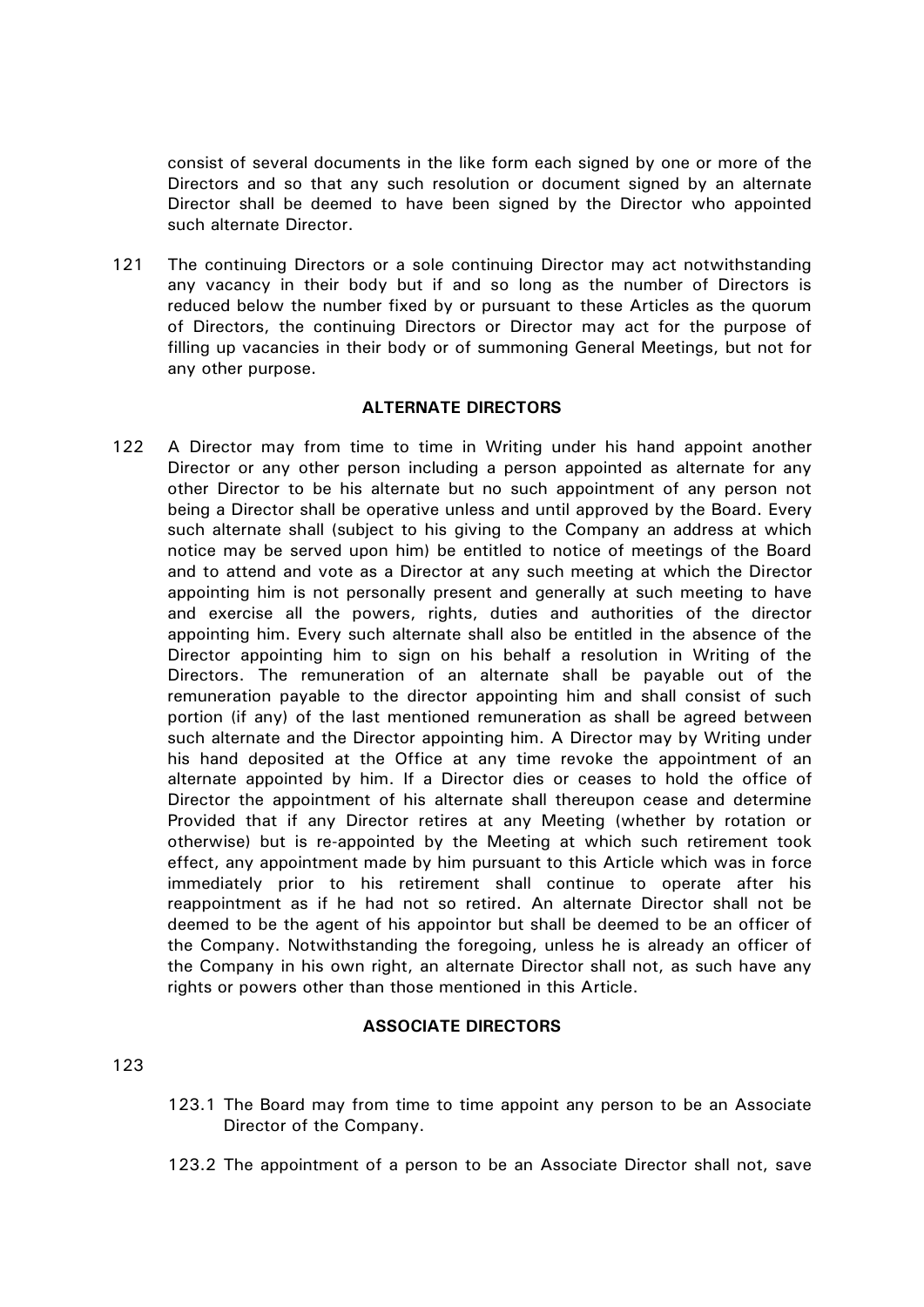as otherwise agreed between him and the Company and the subsidiary (if any) in whose service he may be, affect the terms and conditions of his employment by the Company or by any such subsidiary, whether as regards duties remuneration, pension or otherwise.

- 123.3 The appointment, removal and the powers, duties and remuneration of an Associate Director shall be determined by the Board and the Board shall have the right to enter into any contract on behalf of the Company or transact any business of any description without the knowledge or approval of Associate Directors, except that no act shall be done that would impose any personal liability on any or all of the Associate Directors except with his or their knowledge and consent.
- 123.4 An Associate Director shall not be nor have power to act as a Director nor be entitled to receive notice of or attend or vote at meetings of the Directors nor shall he be deemed to be a Director for any of the purposes of these Articles.

### **THE SEAL**

- <span id="page-37-0"></span>124.1 The Seal shall not be affixed to any instrument except by the authority of resolution of the Board or a committee of the Board and, except as hereinafter provided, every instrument to which the Seal shall be so affixed shall be autographically signed by a Director and countersigned by a second Director or the Secretary or an Assistant Secretary or some other person appointed by the Board for such purposes and, in favour of any purchaser or person bona fide dealing with the Company, such signatures shall be conclusive evidence of the fact that the Seal has been properly affixed.
- 124.2 As regards certificates for shares or debentures, the Board may by resolution authorise the same to be sealed by a securities seal kept by virtue of Section 40 and may determine that in connection with the sealing thereof the presence of such persons as are referred to in Article [124.1](#page-37-0) and the signatures thereof or of either of them shall be dispensed with and/or that such signatures shall be affixed by some method or system of mechanical signature.
- 124.3 Subject to compliance with the requirements of the Act, the Board may authorise the adoption for use in any territory, district or place elsewhere than in the United Kingdom as an official seal being a facsimile of the Seal and may subject to compliance with the requirements of the Act give direction for the fixing of such official seal to deeds or instruments on behalf of the Company. Any deeds or instruments to which such a facsimile of the Seal is affixed in accordance with Article [124.1](#page-37-0) shall bind the Company for all purposes as if the Seal had been affixed thereto.
- 124.4 Subject to the Statutes, the Company may dispense with the need for the Seal and, whether it does or does not dispense with the Seal, a document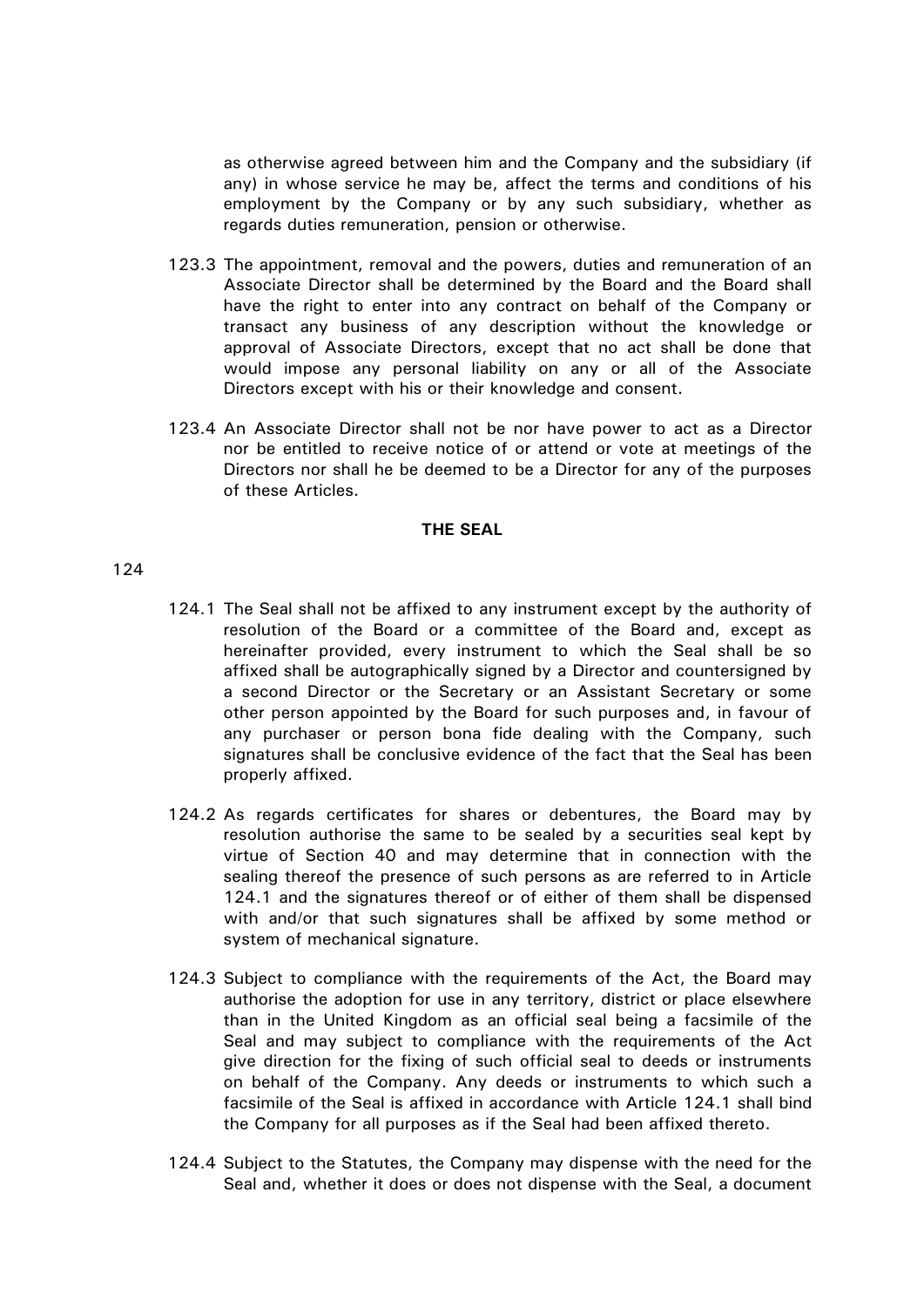signed by a Director and the Secretary or by any two Directors and expressed (in whatever form of words) to be executed by the Company shall have the same effect as if executed under the Seal and a document executed by the Company which makes it clear on its face that it is intended to be a deed shall have effect upon delivery as a deed.

## **SECRETARY**

- 125 The Board shall from time to time appoint and may remove a Secretary or Joint Secretaries who shall be qualified in accordance with the provisions of the Statutes and may appoint and remove one or more Assistant Secretaries.
- 126 Anything by the Statutes or these Articles required or authorised to be done by or to the Secretary may, if the office is vacant or there is for any other reason no Secretary capable of acting, be done by or to any joint assistant or deputy Secretary capable of acting, by or to any officer of the Company authorised generally or specially in that behalf by the Board Provided that any provision of the Act or of these Articles requiring or authorising a thing to be done by or to a Director and the Secretary shall not be satisfied by its being done by or to the same person acting both as Director and as, or in the place of, the Secretary.

# **AUTHENTICATION OF DOCUMENTS**

127 Any Director or the Secretary or any person appointed by the Board for the purpose shall have power to authenticate any documents affecting the constitution of the Company and any resolutions passed by the Company or the Board or any committee of the Board and any books, records, documents and accounts relating to the business of the Company and to certify copies thereof or extracts there from as true copies or extracts. A document purporting to be a copy of a resolution, or an extract from the minutes of a Meeting of the Company or of the Board or any committee of the Board which is certified as aforesaid shall be conclusive evidence in favour of all persons dealing with the Company upon the faith thereof that such resolution has been duly passed or, as the case may be, that such minutes are, or extract is, a true and accurate record of proceedings at a duly constituted General Meeting or meeting of the Board or any committee of the Board.

## **REGISTERS**

- 128.1 The register of Directors' interests shall be kept in accordance with the Statutes and shall be open to the inspection of any member or of any other person between the hours of 10am and noon on each day during which the same is bound to be open for inspection pursuant to the Statutes. The said register shall be produced at the commencement of each Annual General Meeting and shall remain open and accessible during the continuance of the Meeting to any person attending such Meeting.
- 128.2 The register of Directors and Secretaries, the register of charges, the Register, the register of interests in shares, any overseas branch register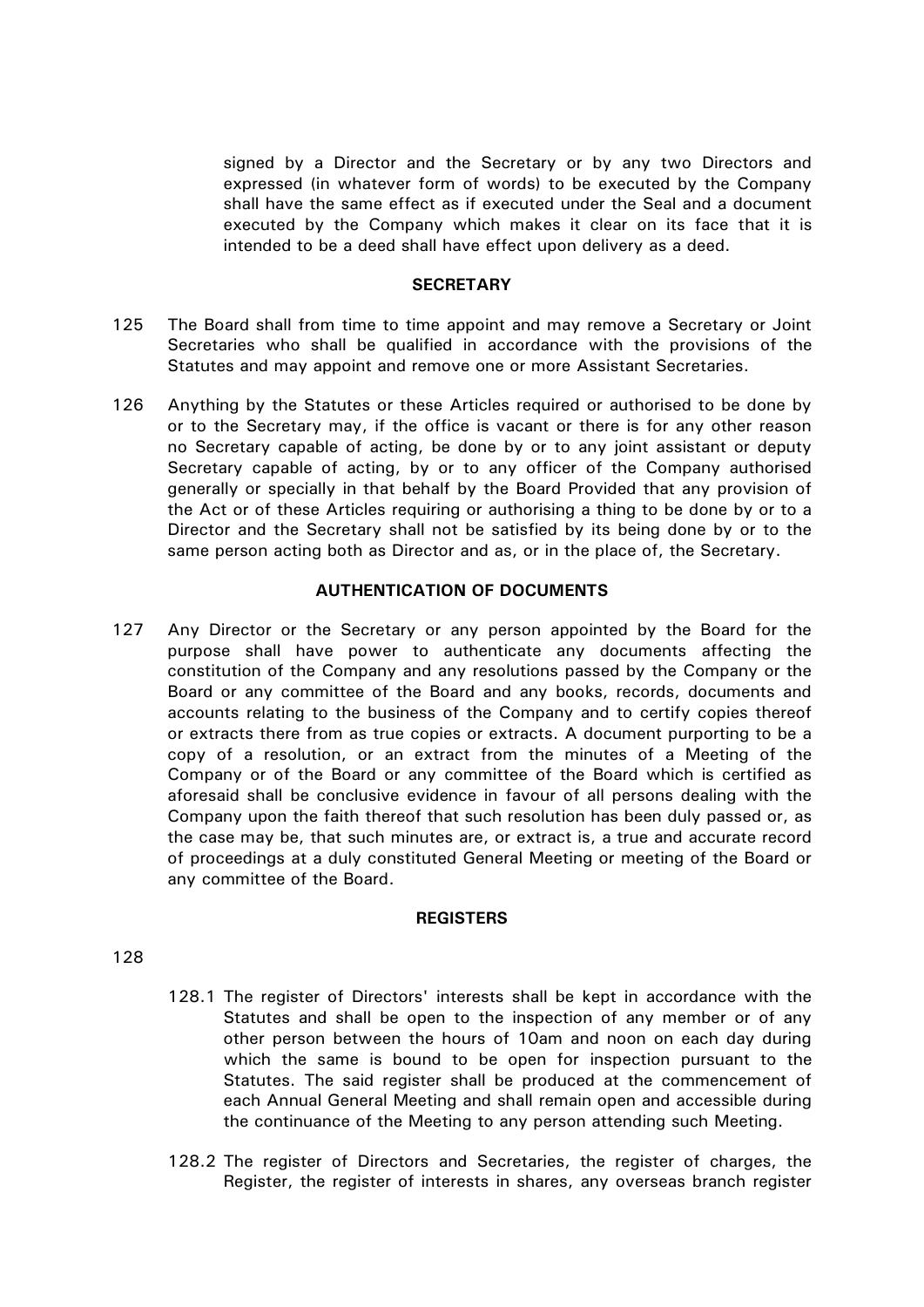and all other associated registers and indices shall be kept in accordance with the Statutes and shall be open to the inspection of any Member or of any other person without charge between the hours of 10am and noon each day during which the same is bound to be open for inspection pursuant to the Statutes.

## **DIVIDENDS**

- 129 Subject to any preferential or other special rights for the time being attached to any special class of shares, the profits of the Company available for dividend in accordance with the Statutes which it shall from time to time determine to distribute by way of dividend shall be applied in payment of dividends upon the shares of the Company to the Members at the date of record in accordance with their respective rights and priorities.
- 130 All dividends shall be apportioned and paid proportionately to the amounts Paid Up on the shares otherwise than amounts Paid Up in advance of calls during any portion or portions of the period in respect of which the dividend is paid but if any share is issued on terms providing that it shall rank for dividend as from a particular date of such share shall rank for dividend accordingly.

- 131.1 The Company in General Meeting may from time to time declare dividends but no such dividends shall (except as by the Statutes expressly authorised) be payable otherwise than out of the profits of the Company available for the purpose in accordance with the Statutes. No higher dividend shall be paid than is recommended by the Board and the declaration of the Board as to the amount of the profits at any time available for dividend shall be conclusive.
- 131.2 Subject to the provisions of the Statutes, the Board may if it thinks fit from time to time pay to the members such interim dividends as appear to the Board to be justified by the profits of the Company and in particular (but without prejudice to the generality of the foregoing) if at any time the share capital of the Company is divided into different classes, the Board may pay such interim dividends in respect of those shares in he capital of the Company which confer on the holders thereof deferred or non-preferred rights as well as in respect of those shares which confer on the holders thereof preferential rights with regard to dividend and the Board may also pay half-yearly or at other suitable intervals to be settled by it any dividend which may be payable at a fixed rate if it is of the opinion that the profits justify the payment Provided the Directors act bona fide they shall not incur any responsibility to the holders of shares conferring a preference for any damage that they may suffer by reason of the payment of an interim dividend on any shares having deferred or non-preferred rights.
- 132 Notwithstanding any other provision of these Articles, the Board may fix a date as the record date for any dividend, distribution, allotment or issue and such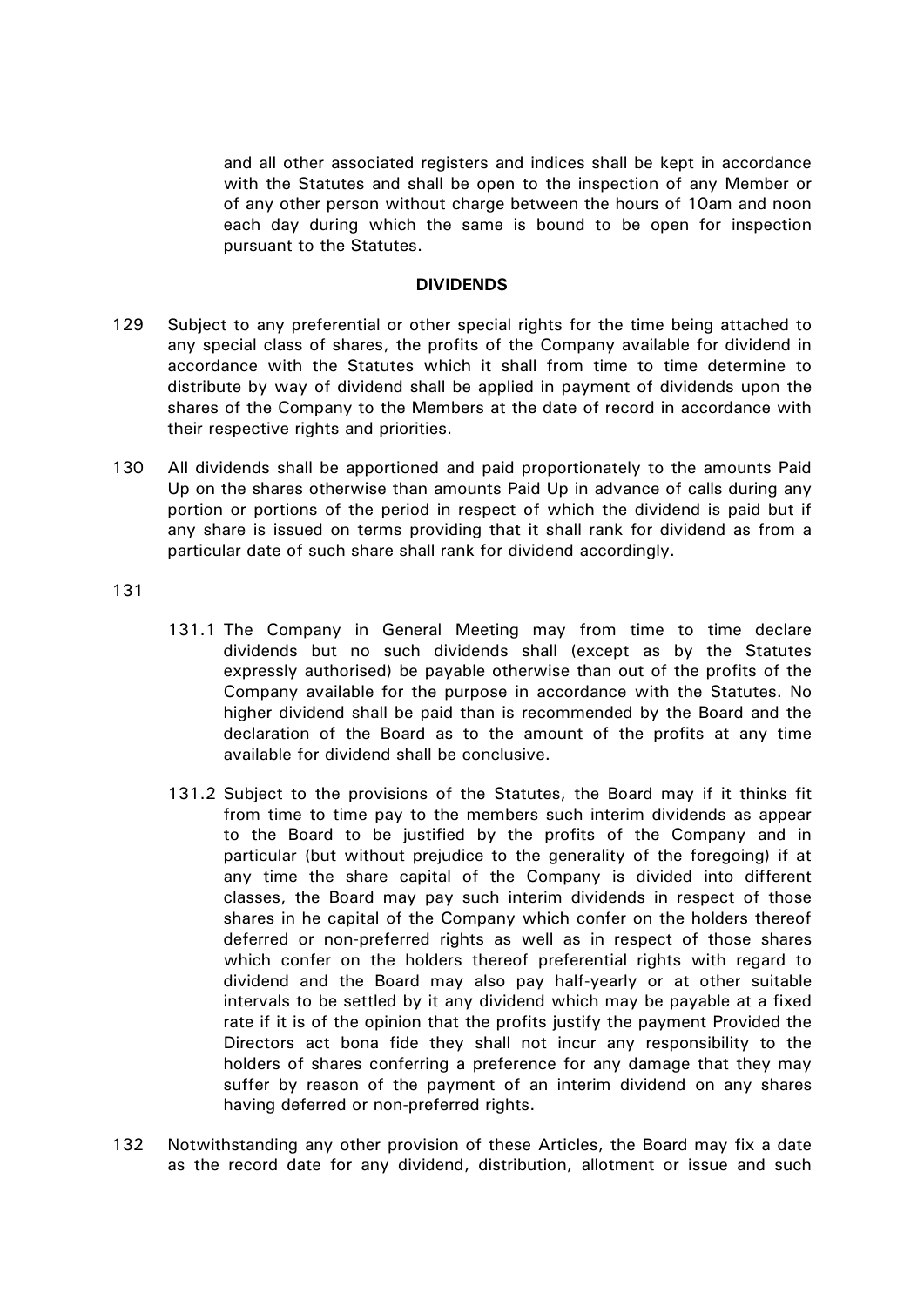record date may be on or at any time within six months before or after any date on which such dividend, distribution, allotment or issue is declared, paid or made.

- 133 With the sanction of a General Meeting, dividends may be paid wholly or in part in specie and may be satisfied in whole or in part by the distribution amongst Members in accordance with the rights of fully Paid Up shares, debentures or other securities of the Company or of any other company or of any other property suitable for distribution as aforesaid provided that no distribution shall be made which would amount to a reduction of capital except in the manner approved by law. The Board shall have full liberty to make all such valuations, adjustments and arrangements and to issue all such certificates or documents of title as may in its opinion be necessary or expedient with a view to facilitating the equitable distribution amongst the Members of any dividends or portions of dividends to be satisfied as aforesaid or to giving them the benefit of their proper shares and interests in the property and no valuation, adjustment or arrangement so made shall be questioned by any Member.
- 134 Any dividend, instalment of dividend or interest or other moneys payable in cash in respect of any share may be paid by cheque or warrant payable to the order of the Member entitled thereto or (in the case of joint holders) of that Member whose name stands first on the Register in respect of the joint holding. Every such cheque or warrant shall (unless otherwise directed) be sent by post to the last registered address of the Member entitled thereto and payment of the cheque or warrant shall be a good discharge to the Company for the same. If cheques or warrants in respect of dividends are returned undelivered or are left uncashed on two consecutive occasions or, having been returned undelivered or left uncashed on one occasion and the Board, on making reasonable enquiries, has failed to establish any new address of the member or person concerned then the Board may determine that the Company shall cease sending such cheques or warrants by post to the member or person concerned. The Company may, if so directed, pay any dividend, instalment of dividend or interest or other moneys as aforesaid by credit transfer to a bank account nominated by the Member entitled to such payment which transfer shall be a good discharge to the Company for the same. Every such cheque or warrant shall be sent and every credit transfer made at the risk of the person entitled to the money represented thereby. No unpaid dividend or interest shall bear interest as against the Company.
- 135 The Board may deduct from any dividend or other moneys payable in respect of any shares held by a Member, either alone or jointly with any other Member, all such sums of money (if any) as may be due and payable by him either alone or jointly with any other person to the Company on account of calls or otherwise in respect of shares of the Company.
- 136 All unclaimed dividends may be invested or otherwise made use of by the Board for the benefit of the Company until claimed and the payment of any such dividend into a separate account or the investment of such dividend shall not constitute the Company a trustee in respect thereof. No unclaimed dividend shall bear interest as against the Company. Any dividend which has remained unclaimed for a period of twelve years from the date of declaration thereof shall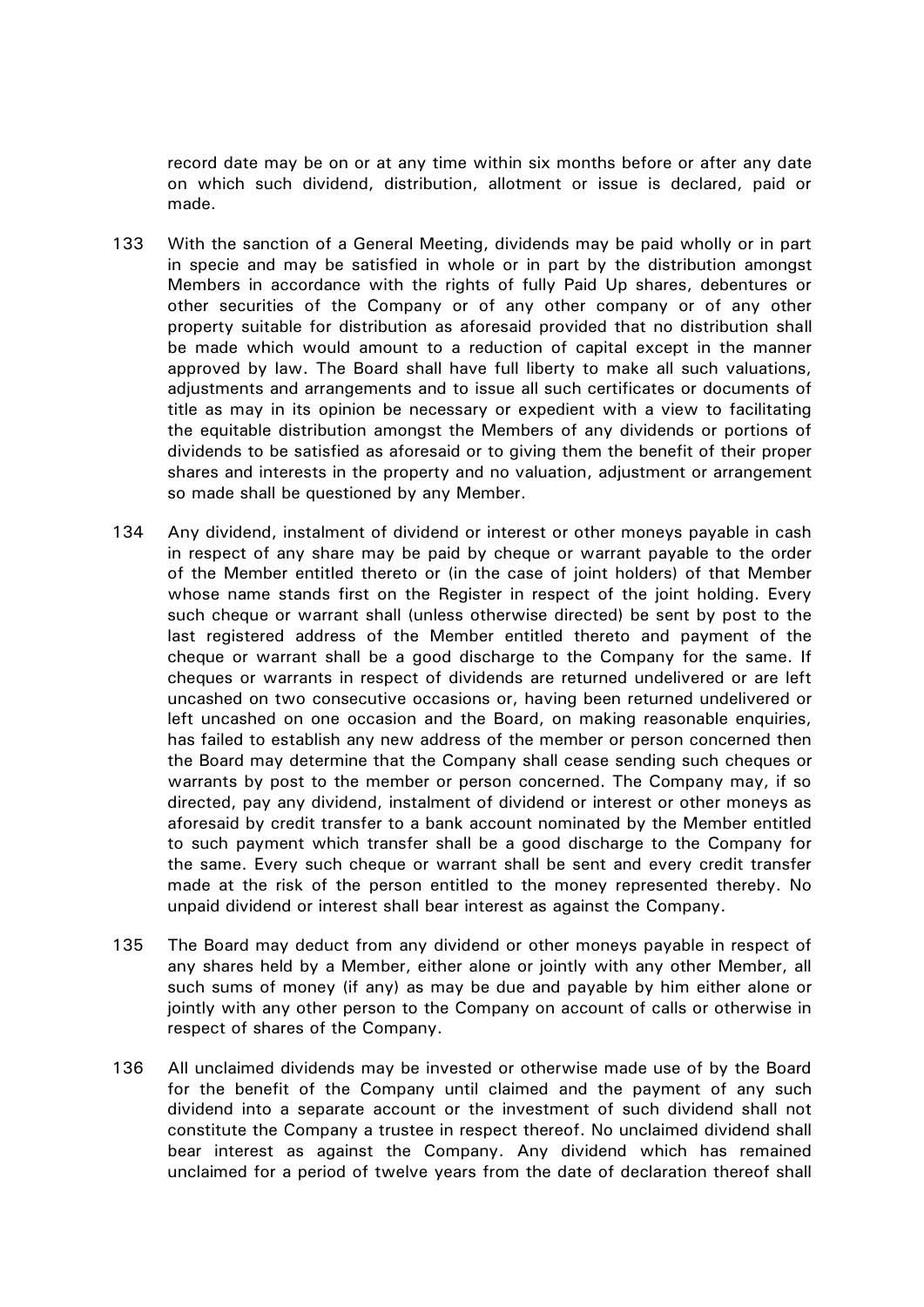at the expiration of that period be forfeited and cease to remain owing by the Company and shall thenceforth belong to the Company absolutely.

<span id="page-41-0"></span>137 Subject to Article [40.3,](#page-15-0) the Board may, in its absolute discretion, withhold the payments of any dividend to a Member in respect of any share held by him in relation to which he or any other person has been duly served with a notice under Section 212 (or under any other statutory provision or provision of these Articles for the time being in force enabling the Company by notice in Writing to require any person to give any information regarding that share).

## **RESERVES**

138 The Board may before recommending any dividend set aside out of the profits of the Company (including any premiums received upon the issue of debentures or other securities or rights of the company) such sums as it thinks proper as a reserve fund or reserve funds which shall at the discretion of the Board be applicable for any purpose for which the profits of the Company may lawfully be applied and pending such application the Board may employ the sums from time to time set apart as aforesaid in the business of the Company or invest the same in such securities (other than the shares of the Company or its holding company) as it may select. The Board may also from time to time carry forward such sums as it may deem expedient in the interests of the Company not to distribute.

## **CAPITALISATION OF PROFITS AND RESERVES**

- 139 The Company may by ordinary resolution on the recommendation of the Board resolve that it is desirable to capitalise:-
	- 139.1 any part of the amount for the time being standing to the credit of any of the Company's reserve accounts or to the credit of the profit and loss account or otherwise available for distribution and not required for paying the fixed dividends on any shares entitled to fixed preferential dividends with or without further participation in profits and accordingly that the directors be authorised and directed to appropriate the sum resolved to be capitalised to the Members in the proportions in which such sum would have been divisible amongst them had the same been applied or been applicable in paying dividends and to apply such sum on their behalf either in or towards paying up the amounts (if any) for the time being unpaid on any shares held by such Members respectively or in paying up in full unissued shares or debentures of the Company of a nominal amount equal to such sum, such shares or debentures to be allotted and distributed credited as fully Paid Up to and amongst such Members in the proportions aforesaid or partly in one way and partly in the other Provided that a sum standing to the credit of a share premium account or a capital redemption reserve may,, for the purposes of this Article, only be applied in the paying up of unissued shares to be allotted to Members as fully paid capitalisation shares;
	- 139.2 any part of the amount for the time being standing to the credit of any of the Company's reserve accounts or to the credit of the profit and loss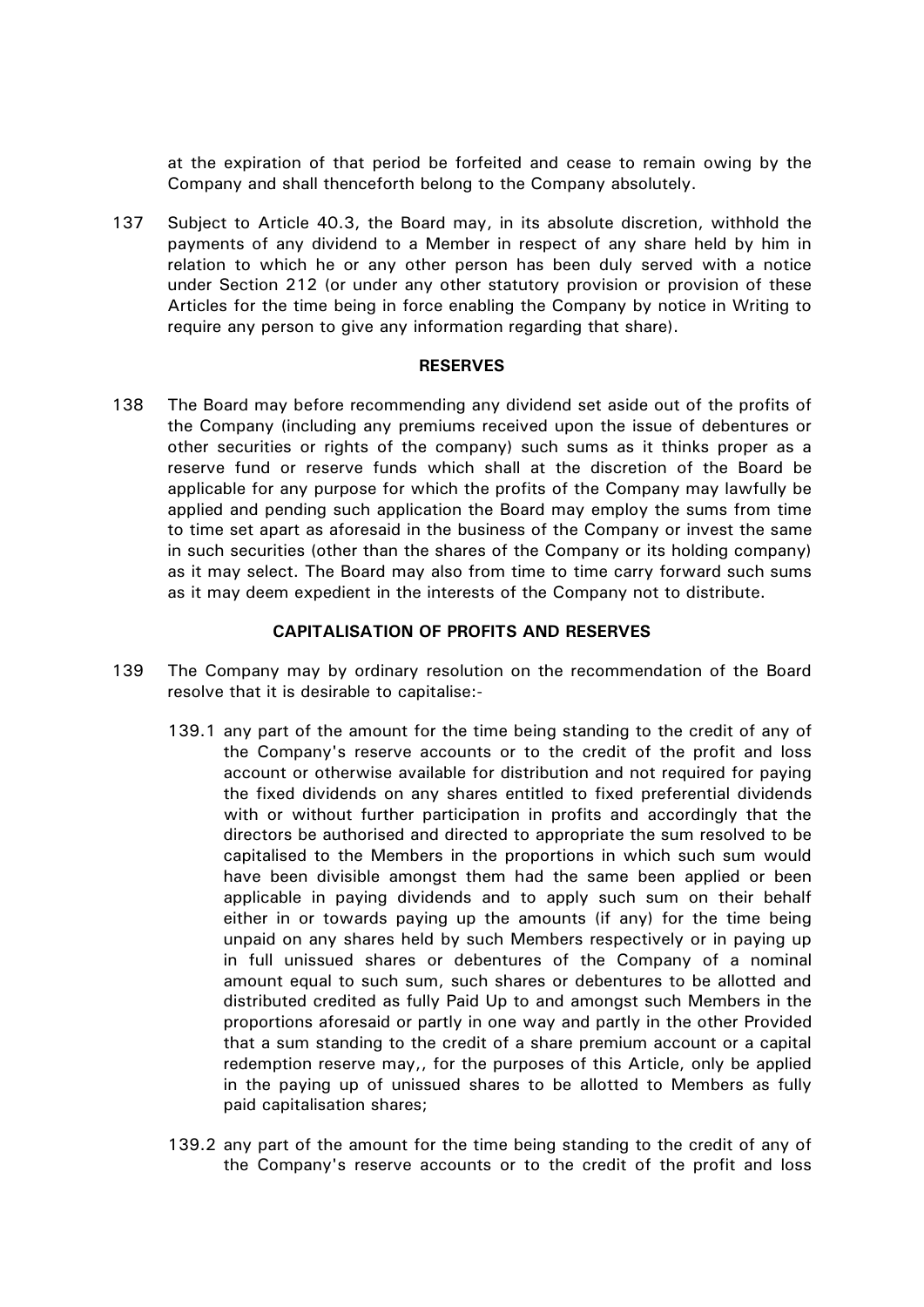account which is not available for distribution by applying such sum in paying up in full, unissued shares to be allotted as fully paid capitalisation shares to those Members who would have been entitled to that sum if it were distributed by way of dividend (and in the same proportions)

and the Directors shall give effect to any such resolution.

140 Whenever such a resolution as aforesaid is passed, the Board shall make all appropriations and applications of the sum resolved to be capitalised thereby and all allotments and issues of fully paid shares or debentures, if any, and generally shall do all acts and things required to give effect thereto with full power to the Board to make such provision by the issue of certificates in respect of fractional entitlements or by payment in cash or otherwise as it thinks fit for the case of shares or debentures becoming distributable in fractions and also to authorise any person to enter on behalf of all the members interested into any agreement with the company providing for the allotment to them respectively credited as fully Paid Up of any further shares to which they may be entitled upon such capitalisation and any agreement made under such authority shall be effective and binding on all such Members.

# **ACCOUNTS**

- 141 The Board shall cause proper accounts and accounting records to be kept and the provisions of the Statutes in this regard shall be complied with. The books of account and accounting records shall be kept at the Office or subject to Section 222(1) and (2) at such other place or places as the Board thinks fit and shall always be open to the inspection of any Director.
- 142 The Board shall from time to time determine whether in any particular case or class of cases or generally and to what extent and tat what times and places and under what conditions or regulations (subject to the provisions of the Statutes) the accounts and books of the Company or any of them, shall be open to the inspection of Members, and no Member (not being a Director) shall have any right of inspecting any account or book or document of the Company, except as conferred by Statute or authorised by the Board or by a resolution of the Company in General Meeting.
- 143 The Board shall from time to time in accordance with the provisions of the Statutes cause to be prepared and to be laid before the Company in General Meeting such profit and loss accounts, balance sheets, Group accounts (if any) and reports as are referred to in the Statutes.

- <span id="page-42-0"></span>144.1 Subject to the Statutes, either:
	- 144.1.1a printed copy of every Director's report and Auditor's report accompanied by the balance sheet and profit and loss account which is to be laid before a General Meeting of the Company (including every document required by law to be attached or annexed thereto) (together "the Accounts"); or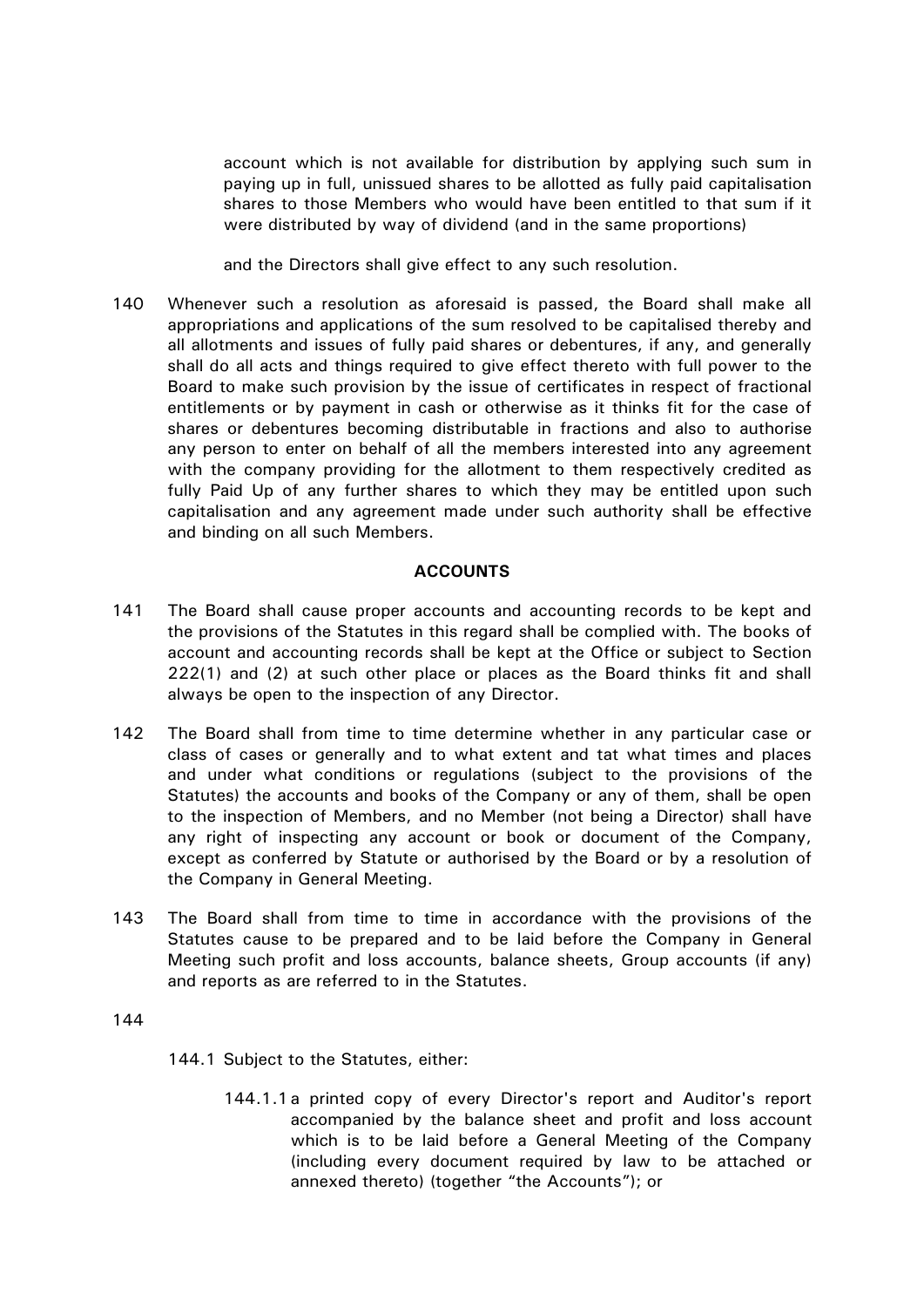144.1.2a summary of financial statements prepared in accordance with Section 251 of the Act

shall not less than twenty one days before the date of the Meeting be delivered or sent to every shareholder and to every holder of debentures of the Company and to every other person who is entitled to receive notices of Meetings from the Company under the provisions of the Statutes or of these Articles Provided that this Article shall not require a copy of such documents to be sent to any person to whom by virtue of Section 238(2) the Company is not required to send the same nor to any person of whose address the Company is not aware nor to more than one of the joint holders of any shares or debentures; but any Member or debenture holder to whom a copy of these documents has not been sent shall be entitled to receive a copy free of charge on application at the Office.

- 144.2 Whenever all or any of the shares in or debentures of the Company are listed or dealt in on any Stock Exchange in the United Kingdom there shall at the same time be forwarded to the appropriate officer of such Stock Exchange such number of copies of such documents as may for the time being be required under its regulations or practice.
- 144.3 The accidental omission top deliver or send a copy of any document required to be delivered or sent to any person pursuant to this Article [144](#page-42-0) or the non-receipt by any person entitled to receive the same shall not invalidate any such document or any resolution passed or proceeding held at any General Meeting or Annual General Meeting.
- 145 Every account of the Company, when audited and approved by an Annual General Meeting, shall be conclusive.

## **AUDIT**

- 146 In accordance with the requirements of the Statutes the accounts of the Company shall be examined and the truth and fairness of the balance sheet, profit and loss account and Group accounts (if any) reported on by an Auditor or Auditors.
- 147 Auditors shall be appointed and their duties, powers, rights and remuneration regulated in accordance with the provisions of the Statutes. Subject t the provisions of the Statutes, all acts done by any person acting as an Auditor shall, as regards all persons dealing in good faith with the Company, be valid notwithstanding that there was some defect in his appointment or that he was at the time of his appointment not qualified for appointment.
- 148 The Auditors report shall be read before the Company in General Meeting and shall be open to inspection as required by the Statutes. The Auditor or Auditors shall be entitled to attend any General Meeting and to receive notices of an other communications relating to any General Meeting which any member is entitled to receive, and to be heard at any General Meeting on any part of the business of the meeting which concerns him or them as Auditor or Auditors.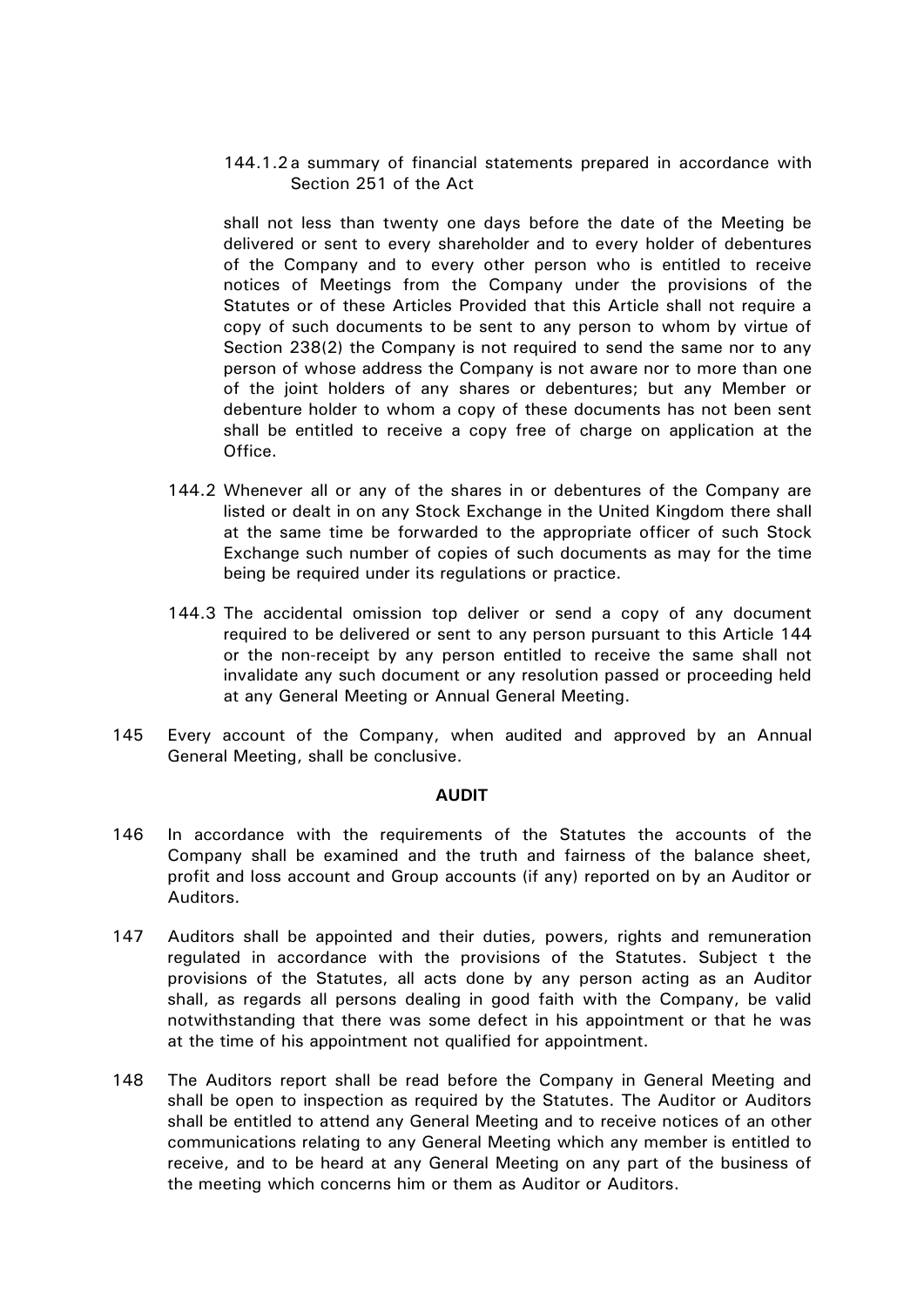## **UNTRACED SHAREHOLDERS**

- 149.1 The Company shall be entitled to sell at the best price reasonably obtainable the shares of a Member or the shares to which a person is entitled by virtue of transmission on death or bankruptcy if and provided that:-
	- 149.1.1during the period of 12 years prior to the date of the publication of the advertisements referred to in paragraph 149.1.2 below (or, if published on different dates, the earlier thereof) at least three dividends in respect of the shares in question have become payable and all warrants and cheques in respect of the shares in question sent in the manner authorised by these Articles have been returned undelivered or remained uncashed; and
	- 149.1.2the Company, on expiry of the said period of 12 years, shall have inserted advertisements in a national daily newspaper and in a newspaper circulating in the area of the registered address of such member or other person who may be affected in accordance with these Articles, as appearing in the Register, giving notice of its intention to sell the said shares; and
	- 149.1.3during the said period of 12 years and the period of three months following the publication of the said advertisements the Company shall not have received indication, either of the whereabouts or of the existence of such Member or person; and
	- 149.1.4(if the Ordinary Shares of the Company are listed on a Relevant Stock Exchange) notice shall have been given to the relevant department of the Relevant Stock Exchange of its intention to make such sale.
	- 149.2 To give effect to any such sale the Company may appoint any person to execute as transferor an instrument of transfer of the said shares and such instrument of transfer shall be as effective as if it had been executed by the registered holder of or person entitled by transmission to such shares and the title of the transferee shall not b affected by any irregularity or invalidity in the proceedings relating thereto. The net proceeds of sale shall belong to the Company which shall be obliged to account to the former Member or other person previously entitled as aforesaid for an amount equal to such proceeds and shall enter the name of such former Member or other person in the books of the Company as a creditor for such amount. No trust shall be created in respect of the debt, no interest shall be payable in respect of the same and the Company shall not be required to account for any money earned on the net proceeds, which may be employed in the business of the Company or invested in such investments (other than shares of the Company or its holding company if any) as the Directors may from time to time think fit.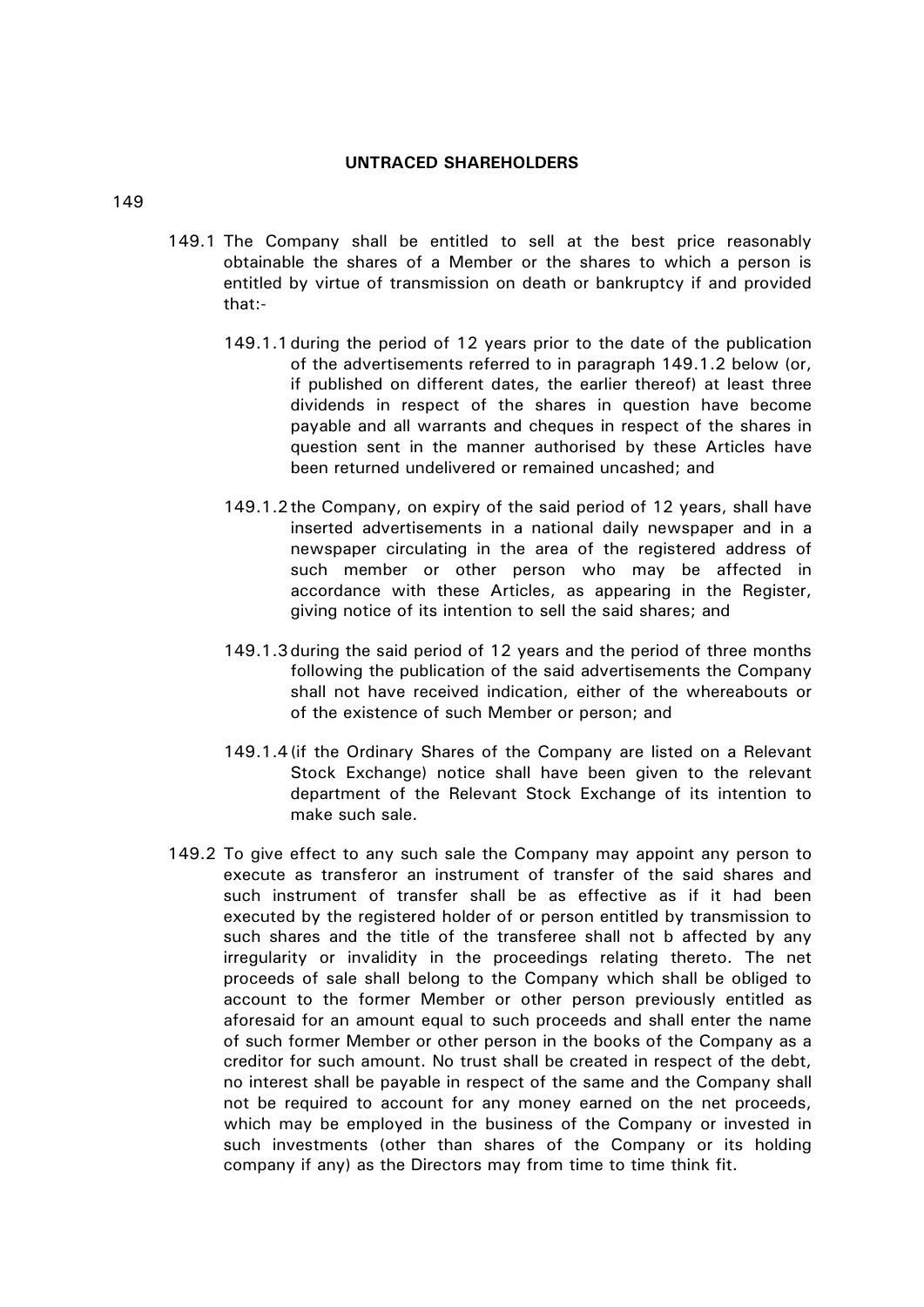#### **NOTICES**

- 150 A notice or other document may be served by the Company upon any Member either personally or by sending it through the post in a prepaid letter addressed to such Member at his registered address as appearing in the Register.
- 151 All notices directed to be given to the members shall with respect to any share to which persons are jointly entitled be given to whichever of such persons is named first in the Register, and notice given shall be sufficient notice to all the holders of such share.
- 152 Any Member described in the Register by an address not within the United Kingdom who shall from time to time give the Company an address within the United Kingdom at which notices may be served upon him shall be entitled to have notices served upon him at such address, but otherwise no such member shall be entitled to receive any notice from the Company.
- 153 Any summons, notice, order or other document required to be sent to or served upon the Company or upon any officer of the Company may be sent or served by leaving the same or sending it through the post in a prepaid registered letter addressed to the Company or to such officer, at the Office.
- 154 Any notice or other document if served by first class post )or by airmail post if to an address outside the United Kingdom( shall be deemed to have been served on the day following and, if served by second class post, shall be deemed to have been served on the second day following that on which the letter containing the same is posted, and in proving such service it shall be sufficient to prove that the letter containing the notice or document was properly addressed and posted as a prepaid letter or prepaid registered letter as the case may be.
- 155 Any notice or document delivered or sent by post to or left at the registered address of any member in pursuance of these Articles shall, notwithstanding that such Member be then dead or bankrupt, and whether or not the Company have notice of his death or bankruptcy, be deemed to have been duly served in respect of any share registered in the name of such member as sole or joint holder, unless his name shall, at the time of the service of the notice or document, have been removed from the Register as the holder of the share and such service shall for all purposes be deemed a sufficient service of such notice or document on all persons interested (whether jointly with or as claiming through or under him) in the share.
- 156 Any notice required to be given by the Company to the members of any of them, and not provided for by or pursuant to these Articles, shall be sufficiently given by advertisement, which shall be inserted once in at least one United Kingdom national daily newspaper. Any notice given by advertisement shall be deemed to have been served at noon on the day on which the advertisement appears.
- 157 If at any time by reason of the suspension or any curtailment of postal services in the United Kingdom the Company is unable effectively to convene a General Meeting by notices sent through the post and the Board has resolved that it is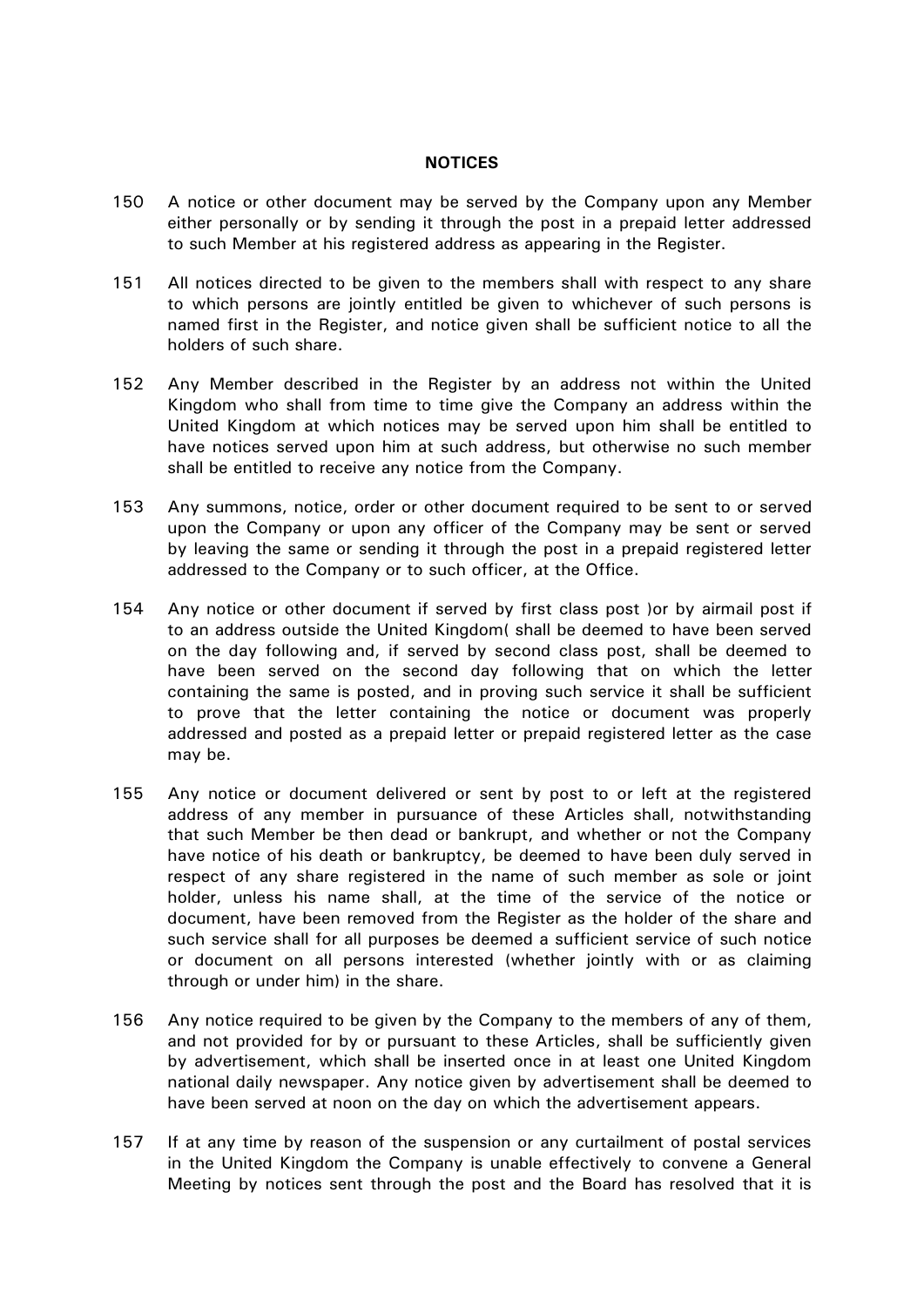necessary to do so in the interests of the Company, a General Meeting may be convened by a notice advertised on the same date in at least two leading United Kingdom national daily newspapers and such notice shall be deemed to have been duly served on all Members entitled thereto at noon on the day when the advertisements appear or if the same appear on different days, at noon on the last of the days when the advertisement appears. In any such case the Company shall send confirmatory copies of the notice by post if at least five days prior to the Meeting the posting of notices again becomes practicable.

## **WINDING UP**

158 If the Company shall be wound up (whether the liquidation is altogether voluntary, under supervision or by the Court) the Liquidator may, with the authority of an extraordinary resolution and subject to any provision sanctioned in accordance with Section 719 (without prejudice to Section 187 of the Insolvency Act 1986), divide among the Members in specie the whole or any part of the assets of the Company and whether or not the assets shall consist of property of one kind or shall consist of properties of different kinds and may for such purposes set such value as he deems fair upon any one or more class or classes of property and may determine how such division shall be carried out as between the Members or different classes of Members. The Liquidator may, with the like authority, vest any part of the assets in trustees upon such trusts for the benefit of Members as the Liquidator, with the like authority, shall think fit and the liquidation of the Company may be closed and the Company dissolved, but so that no Member shall be compelled to accept any shares in respect of which there is a liability. Without prejudice to Section 187 of the Insolvency Act 1986 the Liquidator may make any provision referred to in and sanctioned in accordance with Section 719.

#### **INDEMNITY**

## 159

159.1 Subject to the provisions of, and so far as may be permitted by the Statutes, every Director, Auditor, Secretary or other officer of the Company shall be entitled to be indemnified by the Company against all costs, charges, losses, expenses and liabilities incurred by him in the execution and discharge of his duties or in relation thereto including any liability incurred by him in the execution and discharge of his duties or in relation thereto including any liability incurred by him in defending any proceedings, civil or criminal, which relate to anything done or omitted or alleged to have been done or omitted by him as an officer or employee of the Company and in which judgment is given in his favour, or the proceedings otherwise disposed of without any finding or admission of any material breach of duty on his part, or in which he is acquitted or in connection with any application under any statute for relief from liability in respect of any such act or omission in which relief is granted by the Court.

159.2 Subject to the provisions of and so far as may be permitted by the